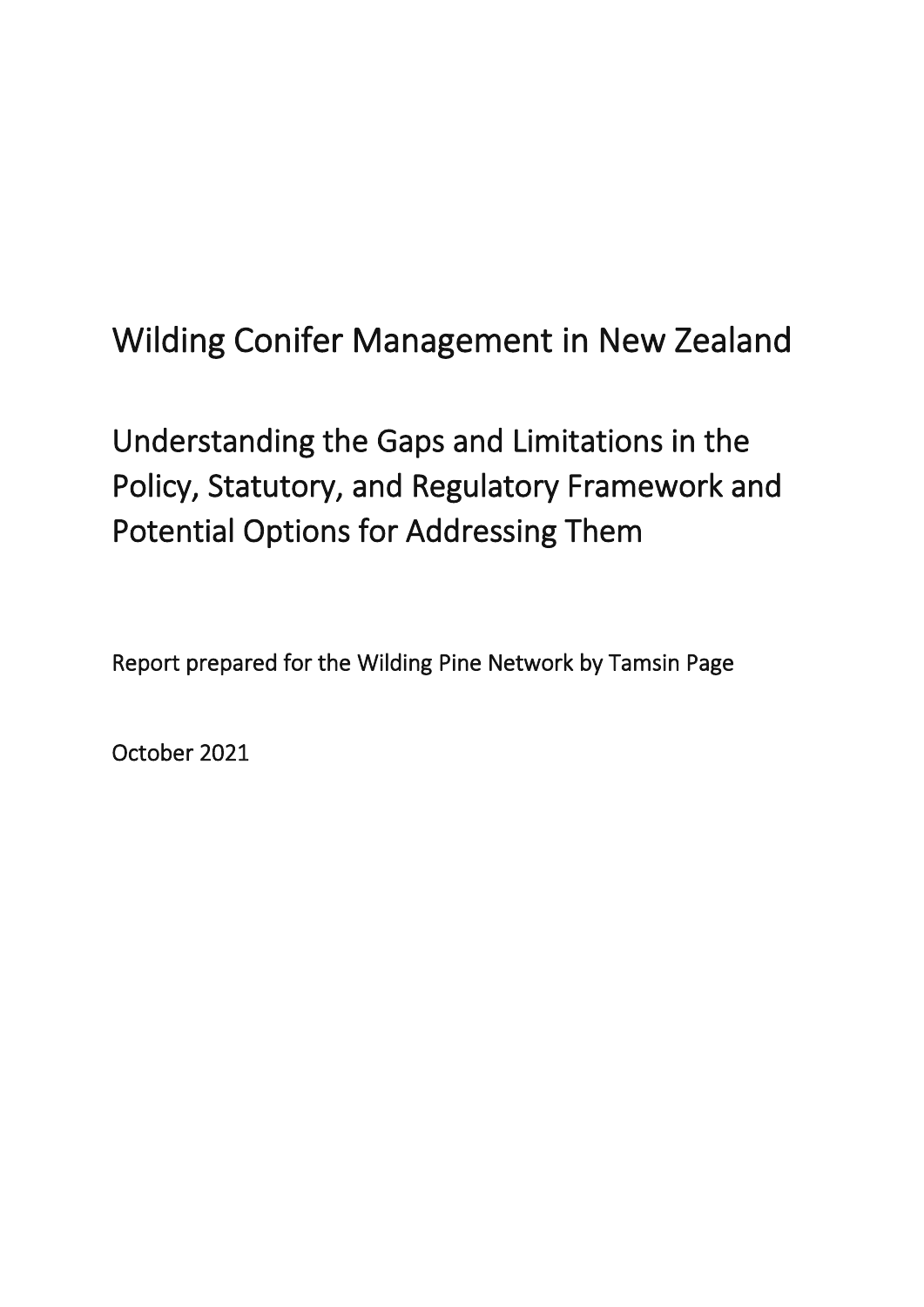## PREPARED BY:

### **Tamsin Page**

Phone: 027 6423555 Email: tamsin.page@gmail.com

Ned Norton Consulting Ltd 248 Bridle Path Rd Ferrymead Christchurch 8022 New Zealand

Report Date: October 2021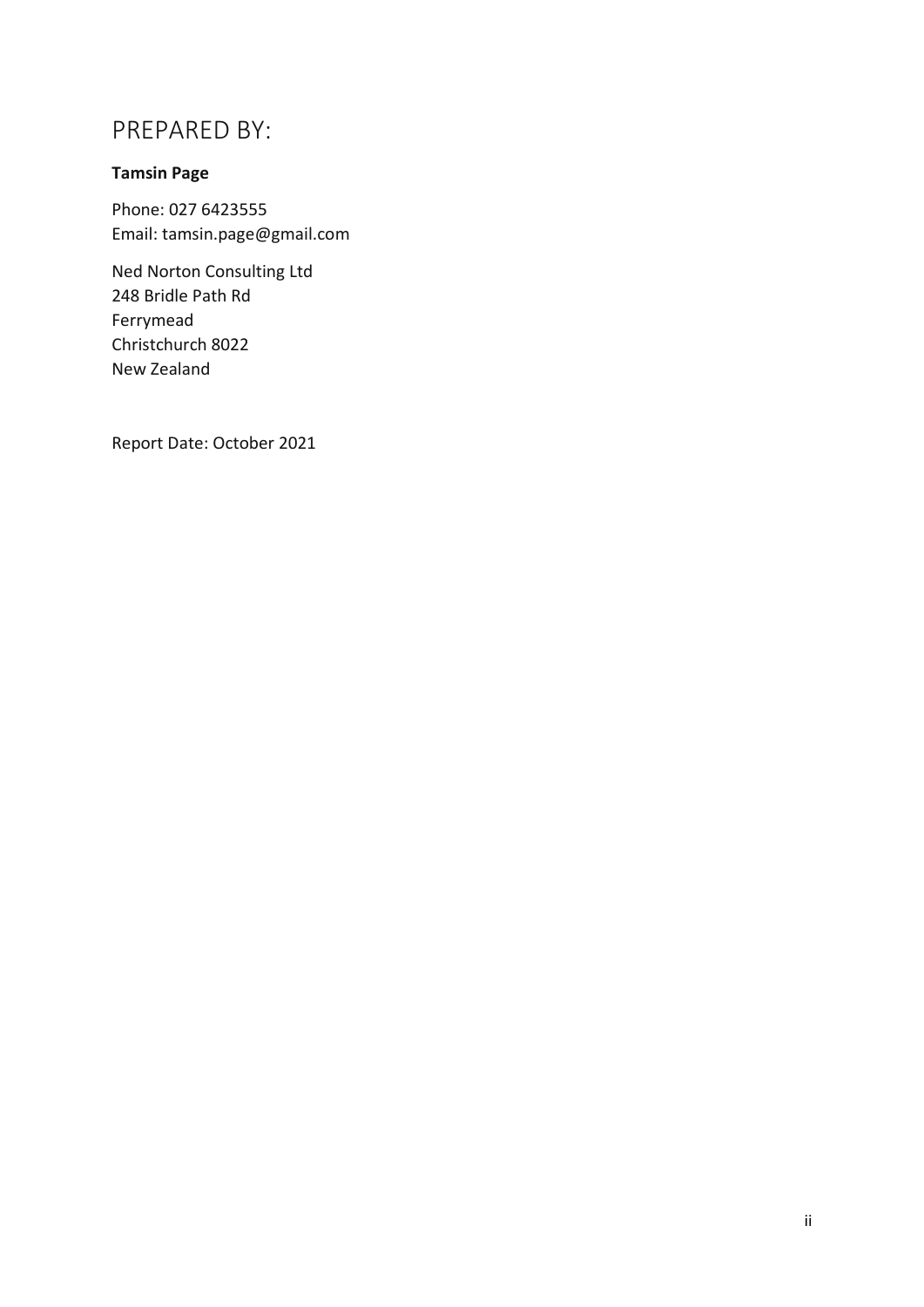## Foreword

by the Wilding Pine Network

Although much progress has been made in recent years to control the spread of wilding conifers, there are still gaps and limitations in the current policy and regulatory frameworks which relate to wilding conifer management. The Wilding Pine Network (WPN - formerly known as the NZ Wilding Conifer Group) is concerned that these gaps and limitations may allow ongoing and future wilding conifer spread, in spite of recent control progress. The WPN is particularly concerned that the significant investment already made in wilding conifer control will not be able to be protected. Additionally, new areas of wilding conifer spread might not be prevented or effectively mitigated by the current policy settings.

The WPN commissioned this report to identify the gaps and limitations in the policy and legislative framework and recommend potential options to address these issues.

The WPN is deliberating on the recommendations in this report. We acknowledge that conifers can be both a resource and a pest, and we need to take a balanced and holistic approach to policy and legislative changes. Additionally, education and awareness are a critical component of behaviour change, alongside potential policy and regulatory changes.

We are considering all of the recommendations in this report, and in particular the promotion of a National Pest Management Plan for wilding conifers. We also see the need to amend the Wilding Tree Risk Calculator used in the National Environmental Standards for Plantation Forestry to make it a more transparent and reliable tool. Through this report, we have also identified that we need a better understanding of existing seed sources and their spread risk. Therefore, we will explore mapping high-risk areas of wilding conifer spread to better understand and proactively manage wilding conifer spread risks

It is our hope that in sharing this report, we will help elucidate the gaps and limitations in current policy and legislation, and we will all work together towards equitable changes to prevent and mitigate future wilding conifer spread.

Please direct questions and comments on this report to: [info@wildingpinenetwork.org.nz.](mailto:info@wildingpinenetwork.org.nz)

 $\sqrt{2}$  based

Richard Bowman Chair of the Wilding Pine Network 6 April 2022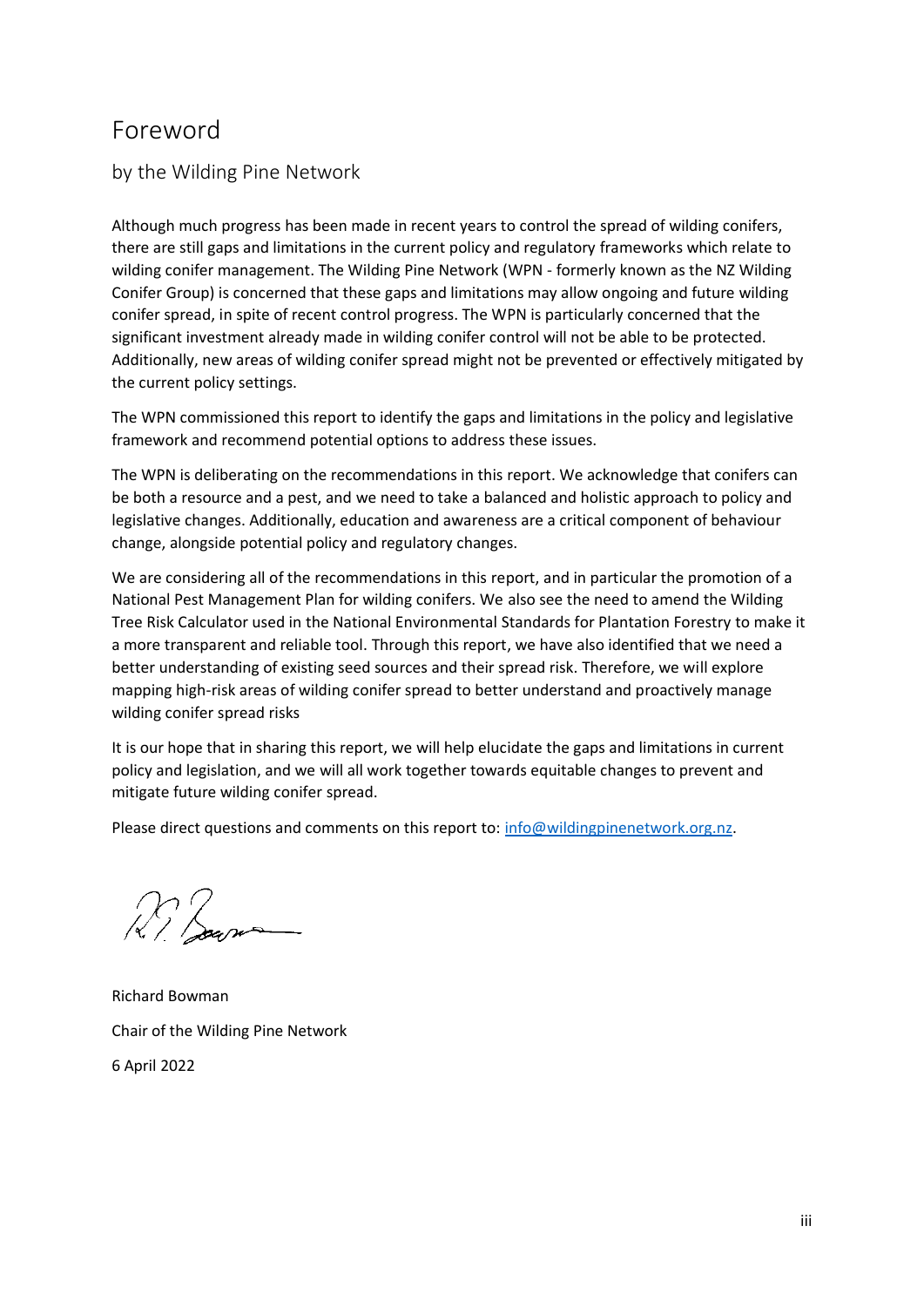## EXECUTIVE SUMMARY

The Wilding Pine Network commissioned this report because it is concerned that despite progress made in addressing the existing wilding conifer problems in Aotearoa, the current policy and regulatory frameworks may not prevent ongoing and future wilding conifer spread from occurring. The Wilding Pine Network is particularly concerned about the lack of certainty that areas where significant investment has been made in wilding conifer control will be protected from reinvasion, or that new areas of wilding conifer spread will be prevented or effectively mitigated.

This report identifies important issues, gaps and limitations within the current policy and regulatory settings and elaborates on potential areas for change and action to address these. Changes to address the identified issues are central to ensuring that:

- future wilding conifer spread is effectively prevented or mitigated;
- the significant investment that has been made in existing wilding conifer control is protected; and
- an ongoing cycle of 'legacy' wilding conifers is prevented.

Some of the potential changes identified within this report include, but are not limited to, the following:

- changes to the National Environmental Standards for Plantation Forestry to address the wilding conifer related issues identified in the Year 1 Review of the Standards
- making changes to the Wilding Tree Risk Calculator
- not utilising the Wilding Tree Risk Calculator as determinative of permitted activity status
- addressing current regulatory gaps in relation to permanent conifer forests falling outside the National Environmental Standards for Plantation Forestry
- exploring the feasibility of a National Pest Management Plan for wilding conifers to address regional inconsistency
- specifying commercially valuable, spread-prone species as a pest in specifically defined situations

If the applicable regulatory frameworks are applied effectively, and key gaps addressed, they have the potential to ensure more equitable outcomes about where wilding conifer control costs fall over the long term. Much of this can be achieved through the application of regulatory mechanisms, and through those mechanisms incentivising alternative outcomes.

### STATUTORY, REGULATORY AND POLICY FRAMEWORK

The statutory and regulatory framework relating to wilding conifer management and prevention sits largely under the Resource Management Act 1991 (the RMA) and the Biosecurity Act 1993 (the BSA). The key regulatory components within these frameworks are District Plans, the National Environmental Standard for Plantation Forestry (the NES-PF), and regional pest management plans (RPMPs).

Policy settings (and associated programmes) of most relevance are those that support and incentivise conifer planting – e.g., the Emissions Trading Scheme (the ETS), Overseas Investment Office processes, the One Billion Trees programme – and those directly addressing current wilding conifer problems – e.g., the NZ Wilding Conifer Management Strategy and the National Wilding Conifer Control Programme (\$100M over 4 years). The Climate Change Commission's recent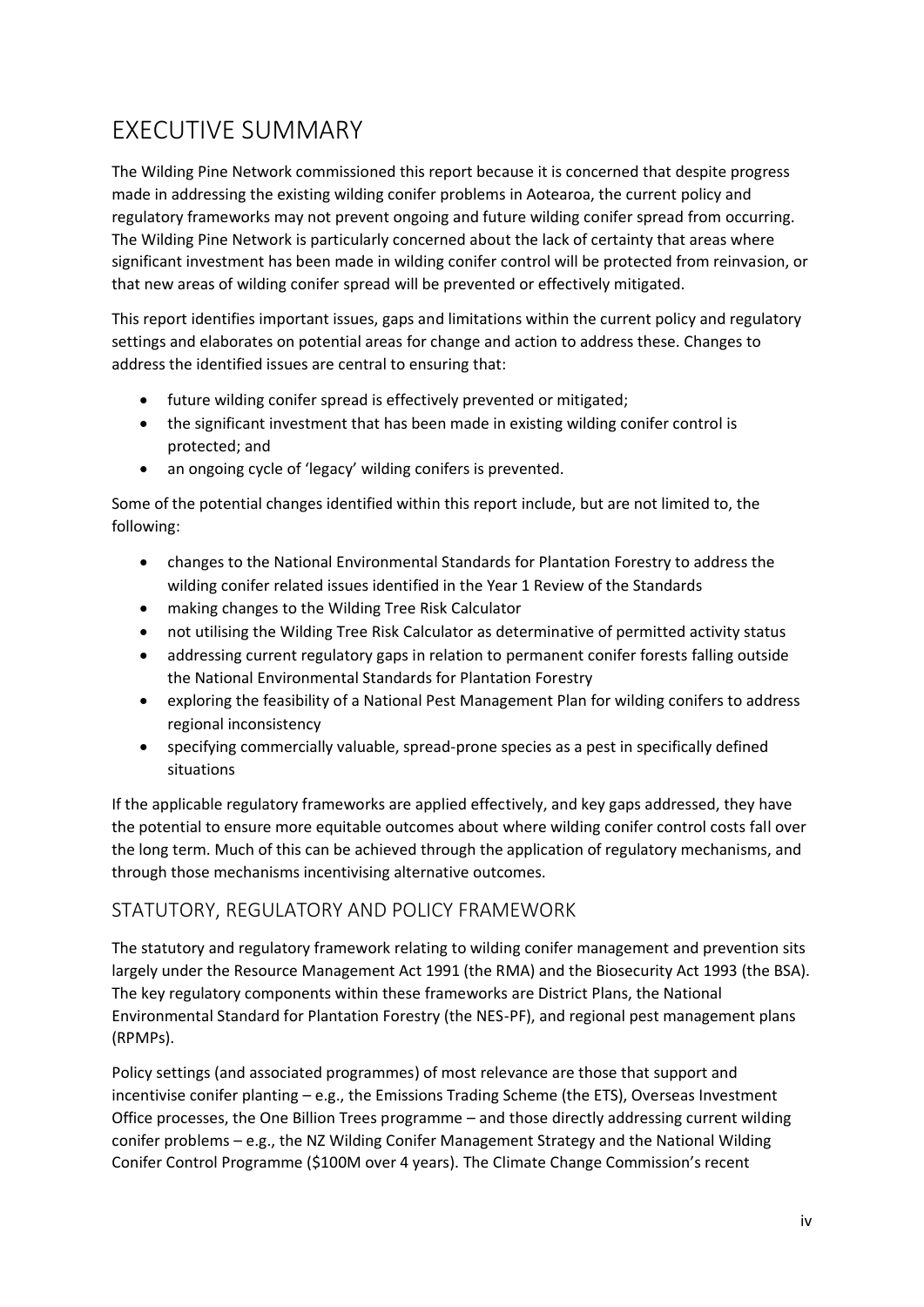recommendations regarding policy relating to forestry and tree planting are also relevant. These emphasise a need to shift away from reliance on exotic forests to meet emissions reduction targets, to a focus on stopping emissions at source, and more strategic management of forests as a longterm carbon sink, with an increased focus on native forests.

## CHALLENGING CHARACTERISTICS OF WILDING CONIFER SPREAD

There are some key characteristics of wilding conifer spread that contribute to the complexity and challenges of wilding conifer management. These include:

- Conifers can be both a pest and a valuable resource. Wilding conifers are a pest, while planted conifers may be a valuable resource but can also be a source of wilding conifers. Where source trees are valuable and have been planted legally, this can mean their removal is complex, or potentially infeasible.
- Wilding conifer spread occurs across property boundaries, but regulatory frameworks are constrained by property law and cannot require source tree owners to remove wilding conifers on another person's property.
- Wilding conifer spread is variable and the "seed rain" can occur over long distances. Most occurs within 200m of the source tree, but longer distance spread, over multiple kilometres (e.g., 20 kms plus), also occurs and can be highly variable over time, distance, and direction, making it difficult to predict or control.
- Wilding conifer effects are delayed and are cumulative. There is a significant lag phase (5-10yrs) between the planting of conifers and any wilding conifer spread occurring. There are even further delays before the effects of wilding spread become apparent, as effects are cumulative, building over years as wilding density increases. Seed spread can occur every year, so the cumulative impact over the reproductive life of source trees can be significant and extensive. If wilding conifers are not removed before they reach coning age, they produce further wilding conifers, resulting in exponential increases in the scale and extent of wilding conifer spread.
- Wilding conifer spread can impact on a wide range of values, and impacts are not limited to conservation land or areas formally identified as 'outstanding' or 'significant'.
- Factors that mitigate wilding spread can quickly change. Downwind and adjoining land use has a strong impact on wilding conifer spread, meaning land use change can have a significant impact, e.g., destocking and land 'retirement' can significantly increase wilding conifer spread risks, while intensification of land use can considerably reduce it.

### ISSUES, GAPS AND LIMITATIONS

## RMA FRAMEWORK – NATIONAL ENVIRONMENTAL STANDARDS FOR PLANTATION FORESTRY

Within the RMA framework, a number of issues associated with the NES-PF have been identified, as well as potential regulatory gaps in relation to conifer plantings outside the scope of the NES-PF.

The NES-PF provides nationally consistent regulations to manage the environmental effects of plantation forestry. It addresses eight core forestry activities, enabling these to be carried out as permitted activities, subject to prescribed conditions. It prevails over local authority plan rules except in limited, specified circumstances. The core activities relevant to wilding conifer management are Afforestation and Replanting, and the key permitted activity condition is application of the Wilding Tree Risk Calculator (WTRC) and a resulting score of less than 12.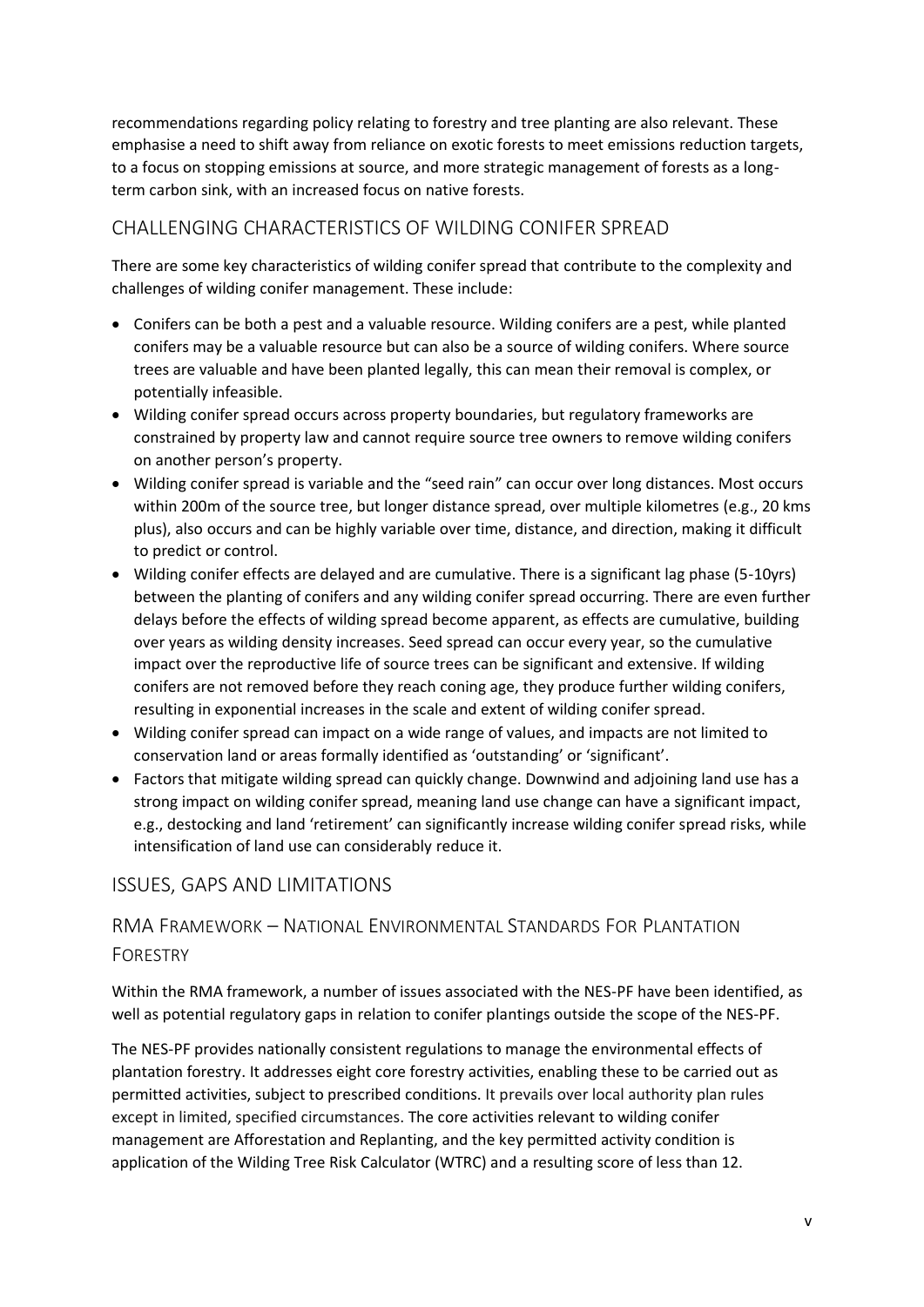Some important issues relating to wilding conifers and the NES-PF were identified in the 'Year One Review' of the NES-PF (undertaken by Te Uru Rākau Forestry NZ). These issues, and some of the potential changes discussed in relation to them, include:

- NES-PF documentation requirements for afforestation proposals do not provide confidence in WTRC assessments. The minimum required standard of wilding risk assessment should be clarified and provision of evidence and documentation to support a WTRC score should be required.
- WTRC assessments are required to be undertaken by a 'suitably competent person'. The current definition of this is insufficient and should be strengthened.
- Notification periods are too short and the process for challenging a WTRC score is not straightforward. This undermines the integrity of the WTRC permitted activity condition.
- There are inconsistencies between the afforestation and replant settings. These should be aligned to provide consistency and clarity in the land use obligations.
- Further implementation support for councils and the forestry sector is required, particularly in relation to application of wilding conifer controls.
- Development of a geospatial layer identifying areas of current wilding conifers and areas of high conservation value could assist site-specific risk assessments.
- Consideration should be given to a more precautionary wilding conifer spread risk permitted activity threshold, and to changes to some of the WTRC settings, given that:
	- The WTRC is underpinned by criteria that can be subjectively applied and that are subject to change over time, which can result in inconsistencies in a regulatory context where a high degree of certainty is important.
	- Surrounding land use is a key factor in wilding spread risk assessment under the WTRC. This land use can change during the life of a forest but the WTRC only assesses surrounding land use as it exists at the time of assessment.
	- The NES-PF and permitted activity conditions cannot authorise or require the control of wilding conifers on another person's property.

These issues highlight some important weaknesses in the current NES-PF settings relating to wilding conifer management, and changes to address these issues should be actively supported. However, more substantial change is necessary if the risk of future 'legacy' wilding conifer problems is to be more effectively addressed. These changes could include:

- A more precautionary approach should be taken to afforestation and replanting, with more robust and thorough assessment of wilding conifer spread risk and the application of effective and ongoing prevention and mitigation measures.
- A WTRC score should not be determinative of permitted activity status. There is considerable subjectivity inherent within a WTRC assessment, there are indicators that are changeable and outside the control of the forest owner, and the WTRC assessment makes permitted activity status dependent upon assessment by a third party, which is not good planning practice. More certain, objective criteria should be used to determine activity status.
- The current permitted activity setback conditions in the NES-PF are unlikely to adequately mitigate wilding conifer spread and should be increased to 200m.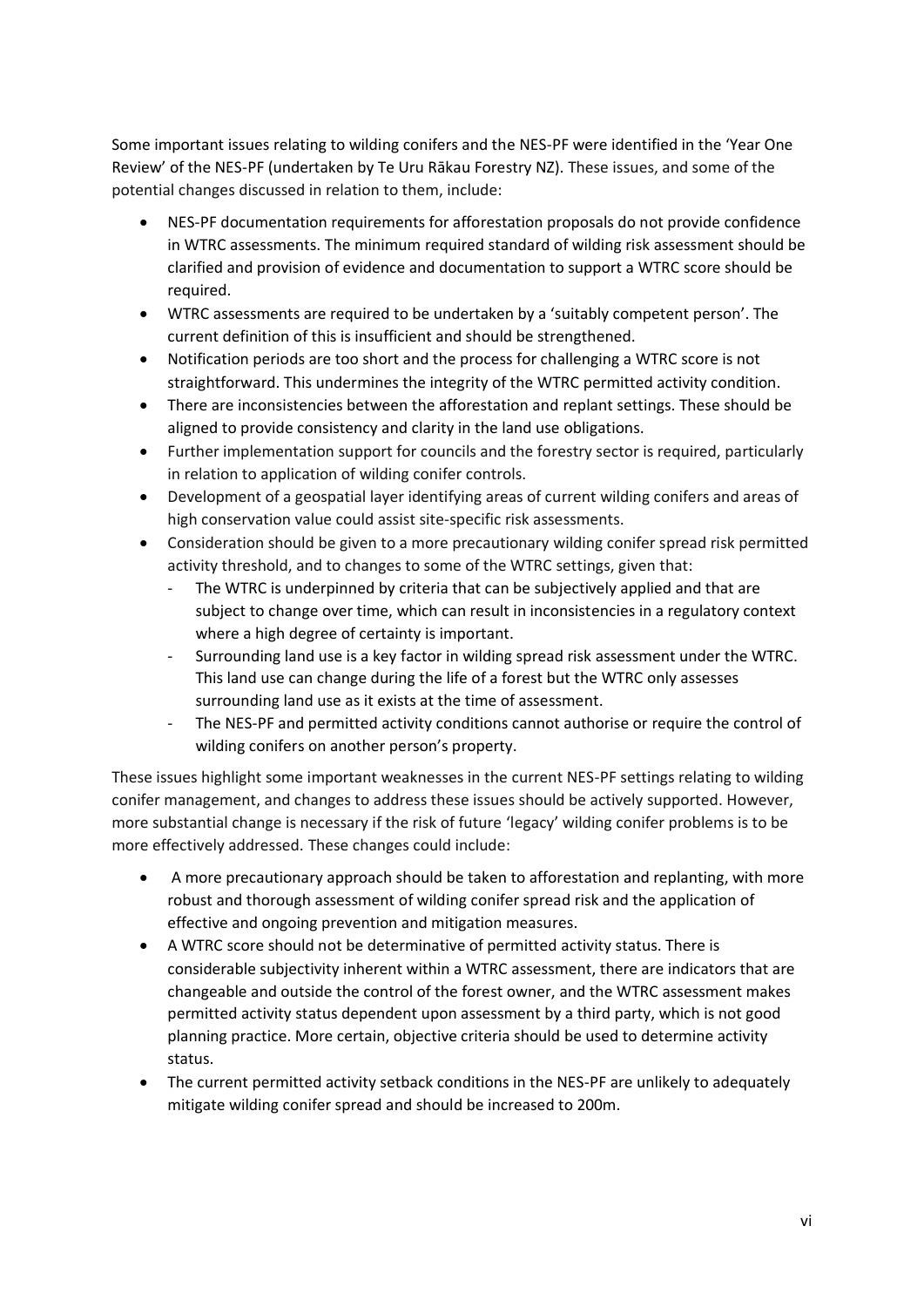### POTENTIAL GAPS AND INCONSISTENCIES - PERMANENT CONIFER FORESTS

The NES-PF applies to afforestation and replanting of "plantation forests". This is defined as a forest deliberately established for commercial purposes that "has or will be harvested or replanted". Although the NES-PF lists plantings specifically excluded from its ambit, including plantings of less than 1ha and shelterbelts, this list does not include forest plantings not intended to be harvested (e.g., permanent or 'carbon forests'). This has the potential to create a regulatory gap due to confusion and uncertainty about regulatory responsibility for these forests.

Regulatory gaps mean there are no opportunities to prevent or mitigate potential wilding conifer spread effects of conifer plantings. In some areas, this poses a risk of unmitigated wilding spread and the establishment of new areas of 'legacy' wilding conifers in the future. This risk is a particular concern in relation to permanent conifer forests which have been increasing significantly due to incentivising factors within current policy settings, particularly the ETS.

In addition to the potential for gaps, this framework effectively creates a dual (and potentially inconsistent), approach to conifer planting and afforestation under the RMA, despite the main potential environmental effects being broadly the same, regardless of the purpose or long-term intention for the planting. In the case of commercial conifer forests, this dual approach is based solely on whether the forest "will be harvested". However, under the NES-PF evidence of an intent to harvest is not a requirement for afforestation to proceed. Given this, if the approach taken to afforestation in the NES-PF is more permissive than the relevant council Plan, or vice versa, the potential arises for forest owners to exploit the opportunity to be selective in the regulatory pathway they follow.

Two main options for addressing the potential regulatory gaps and inconsistencies are discussed. These are:

- extending the scope of the NES-PF to include all new conifer afforestation; or
- retaining the status quo and addressing permanent forests through District Plans.

Regardless of the approach taken, urgency in addressing current regulatory gaps is necessary, and as a minimum, all Councils should be clearly informed about what conifer plantings are not covered by the NES-PF and encouraged to ensure their Plans effectively address the potential wilding conifer spread effects of these.

### BIOSECURITY ACT FRAMEWORK – REGIONAL PEST MANAGEMENT PLANS

#### LACK OF CONSISTENCY

In 2016, MPI released guidance material for use by councils in the development of wilding conifer programmes in RPMPs to improve regulatory consistency and effectiveness. MPI signalled the 'bare minimum' components of the material it hoped to see adopted into RPMPs as good practice. A desktop review of all current RPMPs shows that although there has been an increase in RPMPs that address wilding conifers, there remains considerable variation in the approaches taken. The extent to which the 'bare minimum' provisions recommended by MPI have been incorporated is variable, and even the recommended definition of "wilding conifers" has not been universally utilised.

#### GAPS

A key gap in RPMPs is a lack of rules to keep areas that are clear of wilding conifers, clear. Some include rules requiring landowners to keep areas clear where publicly funded wilding conifer control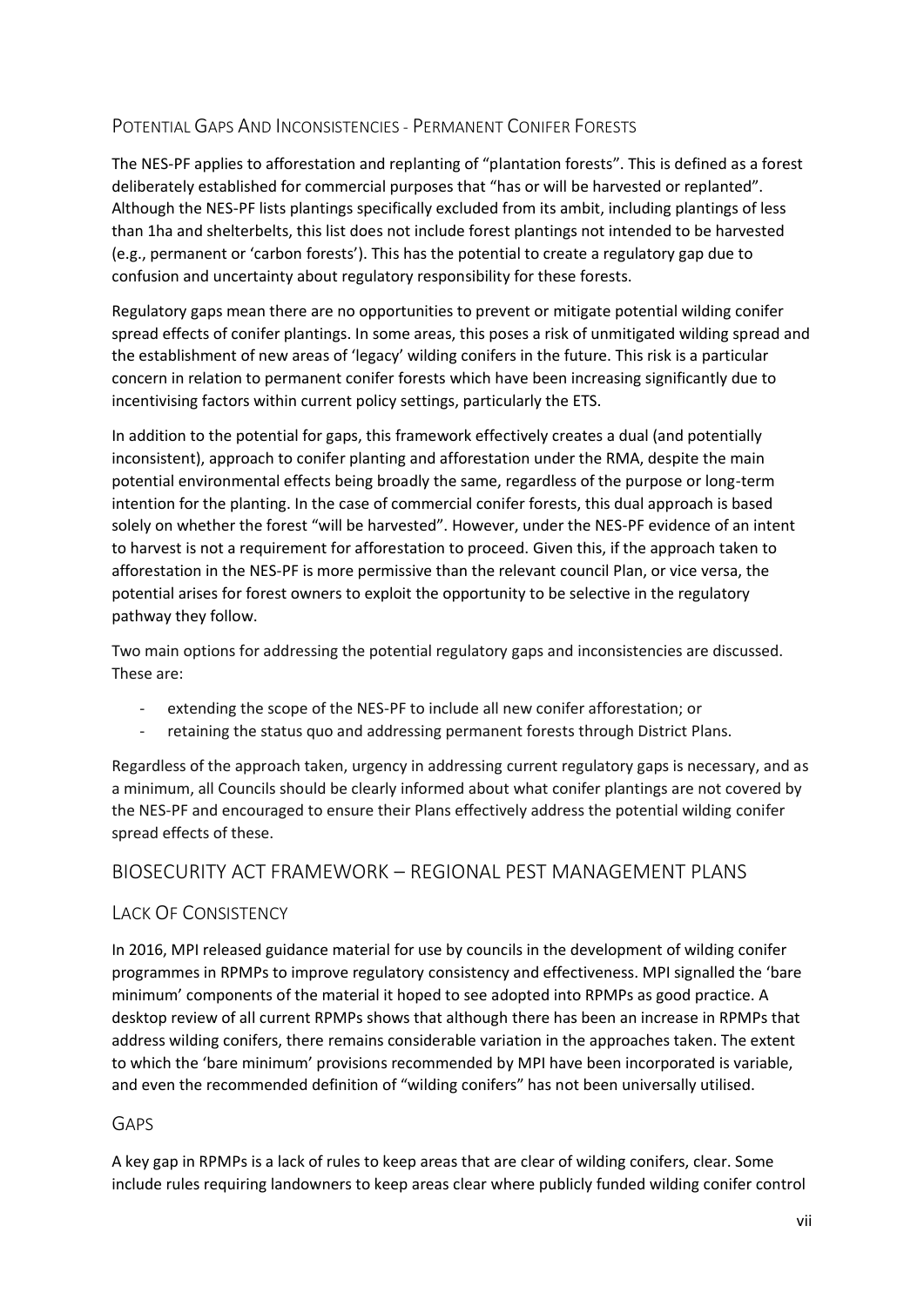has been undertaken, but none include a 'clear land' rule that applies generally to wilding conifers, regardless of species, source, or previous control operations.

History has shown that an important contributor to wilding conifer problems is a lack of early action, and that the cost of wilding conifer control increases significantly the longer any spread is left uncontrolled. Therefore, this type of rule is an important mechanism to help prevent new areas of wilding conifers becoming established due to a lack of early action. They are particularly important given the current policy and economic drivers incentivising afforestation coupled with the issues and potential gaps identified in the RMA framework. Furthermore, they may potentially incentivise landowners to seek alternative solutions directly with source tree owners, in a way that the regulatory framework is unable to impose.

#### LIMITATIONS

As with the RMA framework, a fundamental limitation within the BSA regulatory framework is the inability to require owners of source trees to undertake control of wilding conifers that spread onto others' property. This can create a significant burden on the 'receiving' property owner, but also makes it difficult for regulators to incentivise source tree owners to either remove the source trees or take action to prevent or mitigate the spread.

The other key limitation for RPMPs is management of source trees, particularly source trees that have been legally planted and have commercial or functional value. Declaring a conifer species a pest is feasible where source trees hold little value, and the use of pest agent rules may be feasible for individual trees and small plantings. However, where the source trees are part of a forest or large planting with considerable commercial value, there is very limited scope for RPMPs to directly address these.

#### POTENTIAL CHANGE/ACTION

Potential changes and action to address issues within the BSA framework include:

- Explore the feasibility of a National Pest Management Plan for wilding conifers to address current inconsistencies and variability in RPMPs, and to potentially provide a more costeffective and efficient means of funding and implementing wilding conifer pest management.
- RPMPs should take a more proactive, preventative regulatory approach by introducing broadly applicable clear land rules to require early control of all wilding conifers, regardless of species, source, or previous wilding control operations.
- More consistent specification of low-value, spread-prone conifer species as pests in RPMPs to prevent new plantings of these species should be encouraged.
- Councils collectively seek detailed analysis of BSA framework requirements to determine potential regulatory options for managing legally planted, non-pest species source trees.
- Explore the feasibility of pest agent rules that apply to new plantings from a specified date.
- Consideration be given to specifying commercially valuable, spread-prone species a pest in specifically defined situations.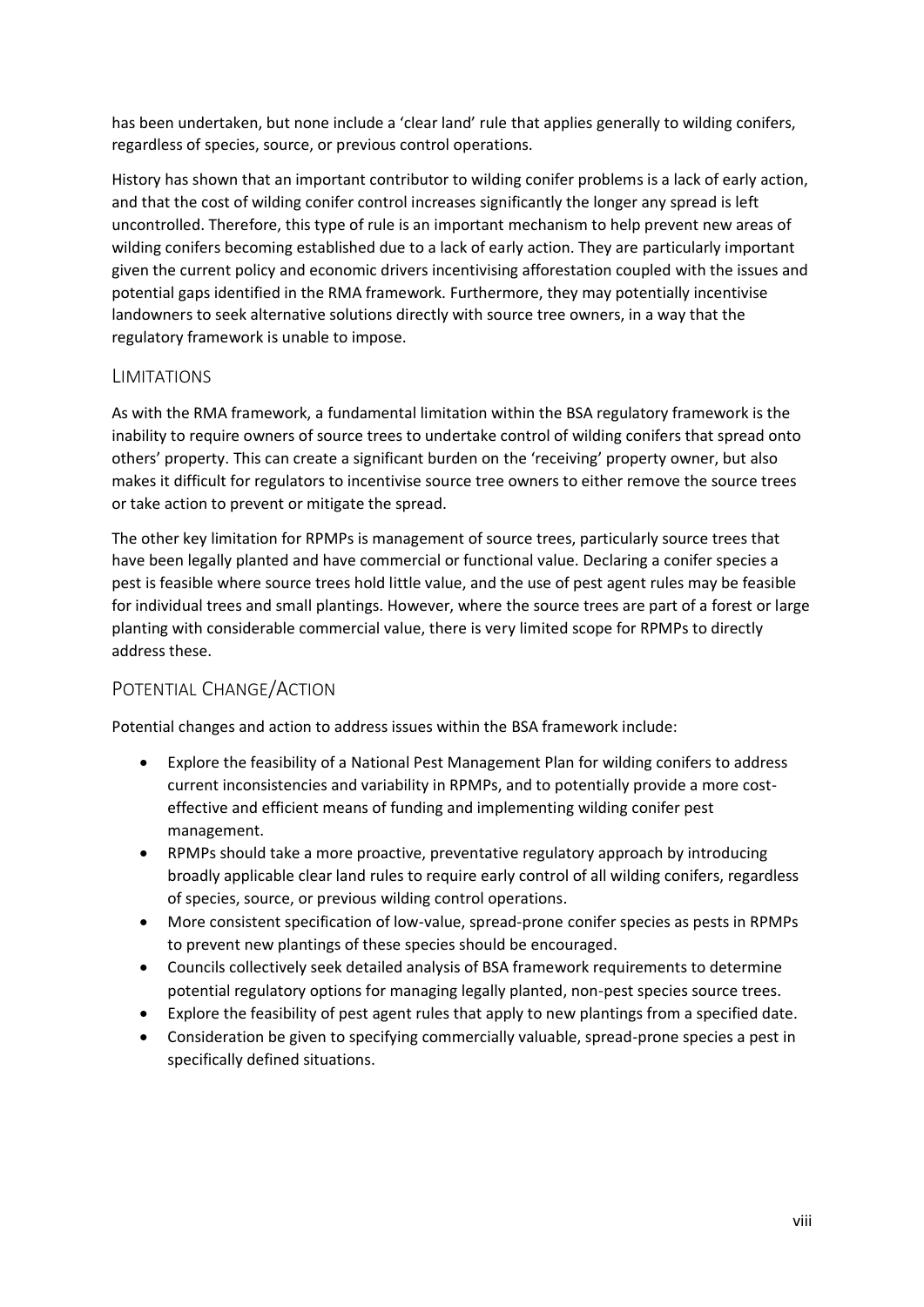### RATIONALE FOR CHANGE

There are a number of factors that provide the rationale for the changes needed to address many of the issues identified in this report, including:

- The primary opportunity to ensure that effective measures to prevent, mitigate, and remedy wilding conifer spread effects are cost-effectively and equitably implemented, is at the time that planting is proposed. Opportunities are limited to non-existent if a permissive approach to afforestation is taken, because regulatory frameworks are constrained by property law, and cannot subsequently require the owner of source trees to access another person's property to remove or monitor wilding conifers.
- History has clearly (and expensively) illustrated that a lack of precaution or requirements at the time of planting in relation to species, location, and prevention and mitigation measures contributes to a 'legacy' of complex and costly problems.
- Because of the considerable delays between conifer planting and wilding conifer spread, an adaptive management approach to mitigating factors such as buffer distances, siting of planting, or species planted, is impractical, as by the time effects become apparent, investments have been made and the land use activity is well established. This makes a precautionary, preventative approach to wilding conifer spread at the initial planting stage even more important.
- A permissive and enabling approach to new conifer planting that does not ensure equitable responsibility for preventing and mitigating externality effects of wilding conifer spread, does little to incentivise research and development into alternative species, hybrids, or sterile trees.
- In the absence of sterile trees, there will likely always be some wilding conifer spread from conifer plantings. Inaction and a lack of regulation requiring early action contributed significantly to current and historic wilding conifer spread and the exponential increase in control costs. Broadly applicable obligations to clear wilding conifers before coning are therefore important to avoid new and repeat infestations.
- Imposing obligations on 'receiving' landowners may incentivise the initiation of privately negotiated alternative arrangements that impose the costs of wilding control more equitably than the regulatory framework is able to.
- Managing existing seed sources can be complex but addressing them is fundamental to the long-term effectiveness of wilding conifer pest programmes. A collective approach by management agencies may enable better evaluation of new and/or innovative options for managing seed source sites.
- Taking a more flexible but specific approach to pest specification of commercially used species, based on sound knowledge of species spread characteristics and environmental vulnerabilities, could be an important factor in ensuring "the right tree in the right place".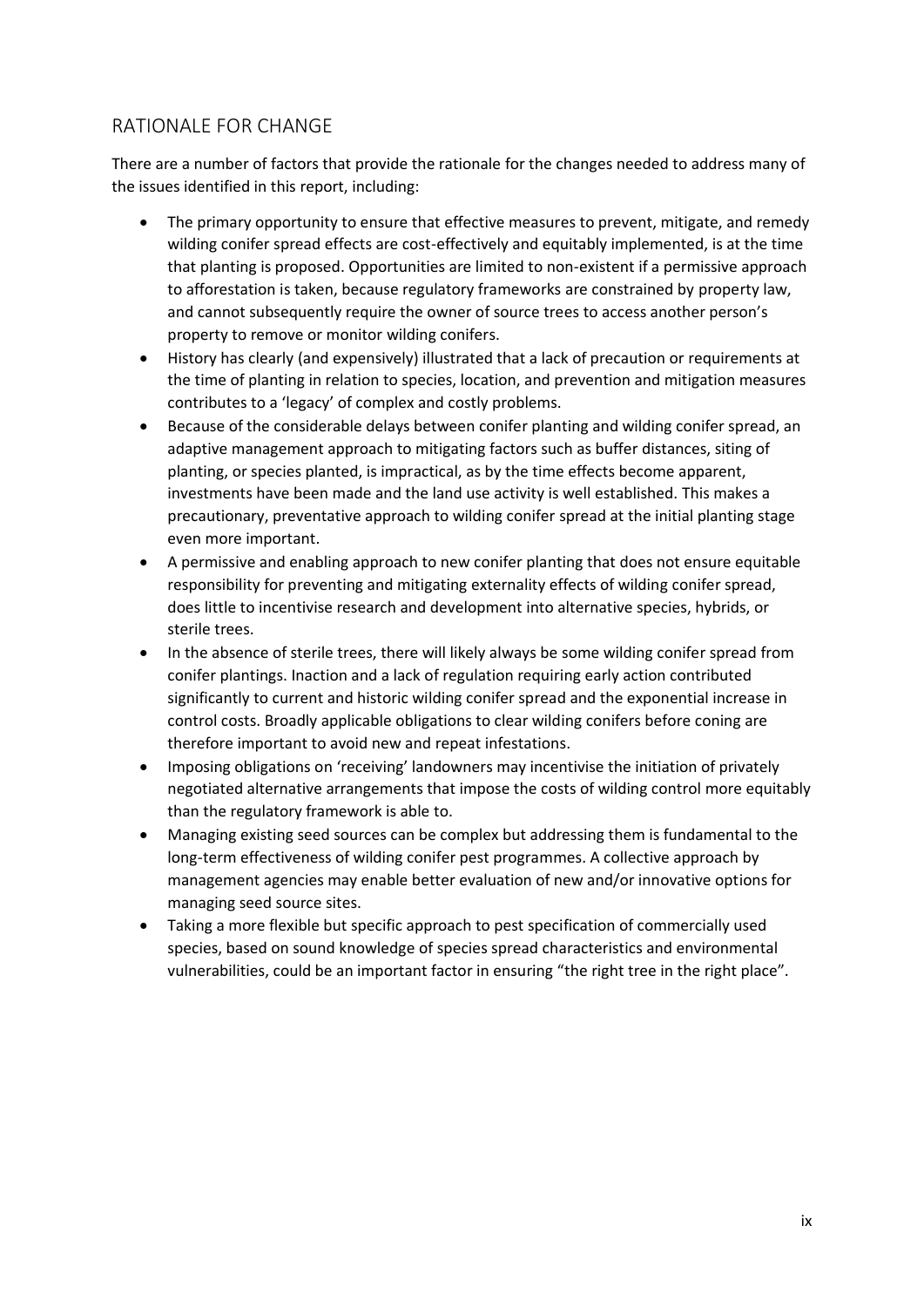## TABLE OF CONTENTS

| Other Central Government Policies, Programmes, Initiatives and Strategies 17         |  |
|--------------------------------------------------------------------------------------|--|
|                                                                                      |  |
|                                                                                      |  |
| New Zealand Wilding Conifer Management Strategy and National Wilding Conifer Control |  |
|                                                                                      |  |
|                                                                                      |  |
|                                                                                      |  |
|                                                                                      |  |
|                                                                                      |  |
|                                                                                      |  |
|                                                                                      |  |
|                                                                                      |  |
|                                                                                      |  |
|                                                                                      |  |
|                                                                                      |  |
|                                                                                      |  |
|                                                                                      |  |
| The WTRC Is An Inappropriate Mechanism To Determine Activity Status 34               |  |
|                                                                                      |  |
|                                                                                      |  |
|                                                                                      |  |
|                                                                                      |  |
|                                                                                      |  |
|                                                                                      |  |
| Retain Status Quo and Address Permanent Forests Through District Plans42             |  |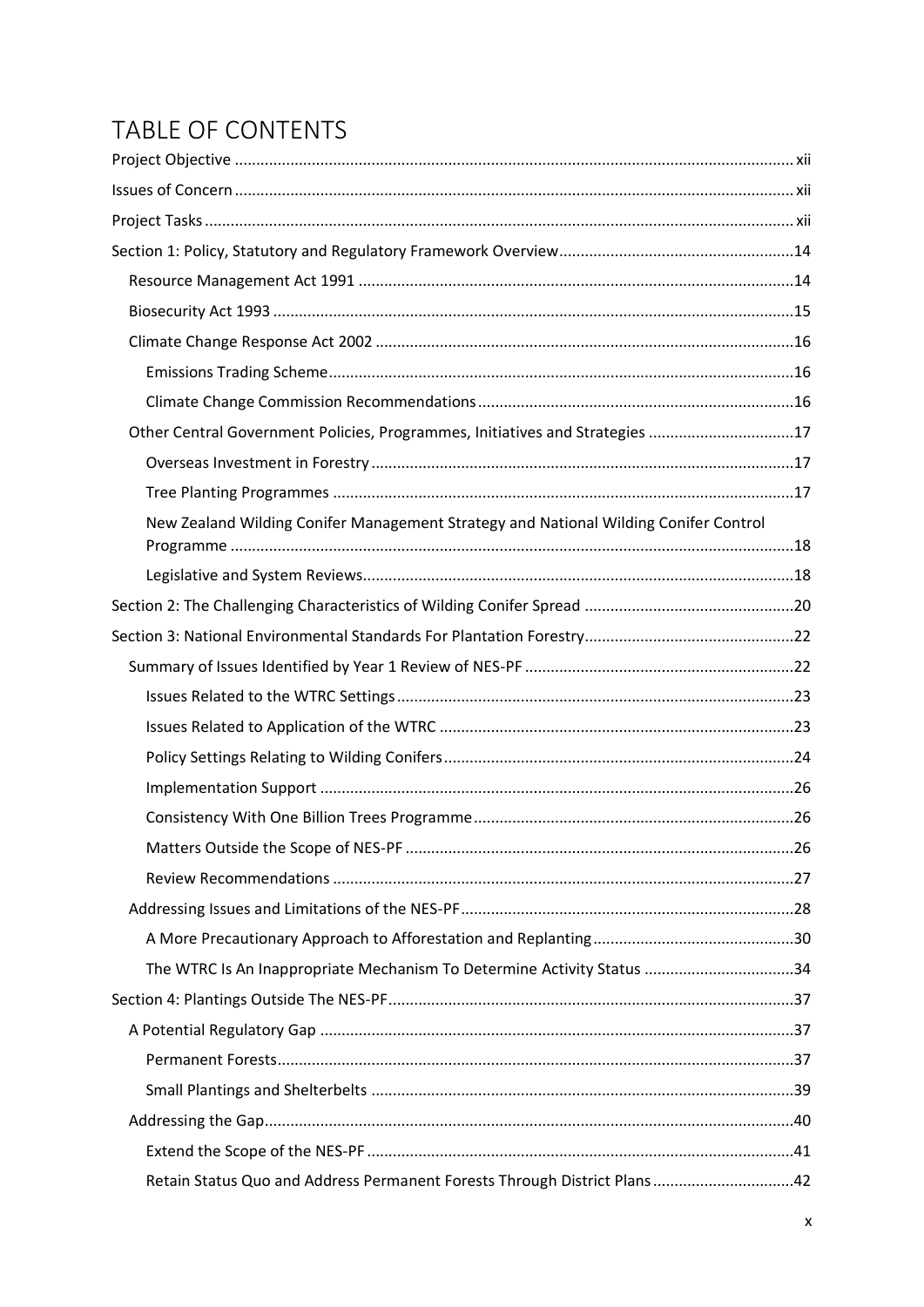## **LIST OF TABLES**

| Table 1: Statutory and Regulatory Framework Relating to Wilding Conifer Management and |  |
|----------------------------------------------------------------------------------------|--|
|                                                                                        |  |
|                                                                                        |  |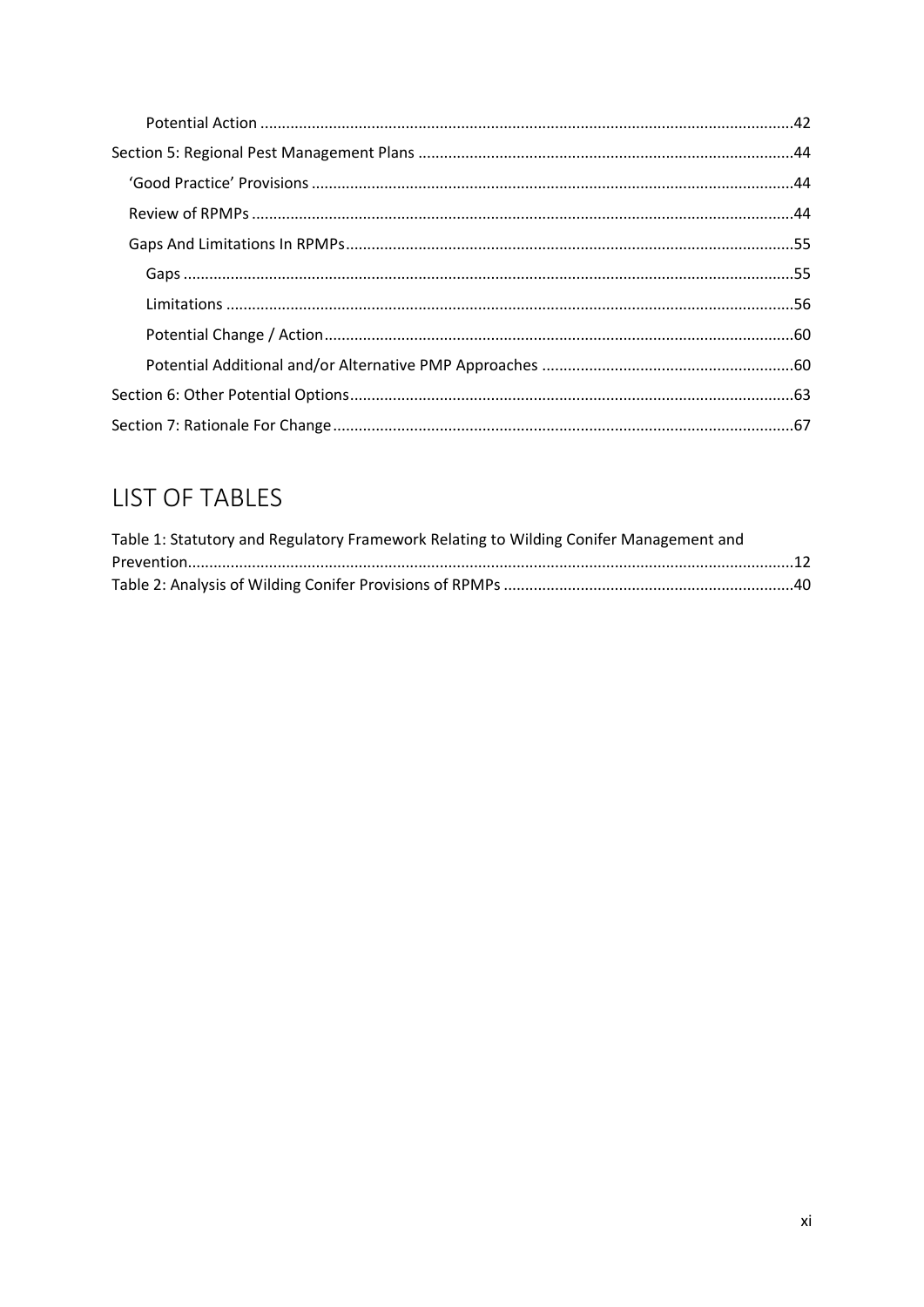## <span id="page-11-0"></span>PROJECT OBJECTIVE

The objective of this piece of work is twofold:

- 1. To identify key gaps, issues, and/or limitations within the policy, statutory and regulatory framework relating to wilding conifer management and prevention, that are relevant to the 2 issues of concern set out below; and
- 2. To identify potential options or changes to address key gaps and limitations in the framework, which the Wilding Pine Network could promote.

## <span id="page-11-1"></span>ISSUES OF CONCERN

Despite the progress being made in relation to existing wilding conifer problems, the Wilding Pine Network has 2 primary issues of concern. These are:

- 1. The lack of certainty that the investments and gains being made in wilding conifer control will be able to be effectively protected; and
- 2. The lack of certainty that the externality impacts of new and existing conifer plantings arising from wilding conifer spread to other land, will be prevented, or effectively and adequately mitigated.

Given these concerns, the Wilding Pine Network wishes to better understand the gaps and limitations of the policy, statutory and regulatory framework relating to wilding conifer management and prevention, and the potential avenues that may be available to address these.

## <span id="page-11-2"></span>PROJECT TASKS

- 1. Provide a brief overview of the different components of the current policy, statutory and regulatory framework relating to wilding conifer management and prevention. This will also include key policy settings and programmes that influence planting and afforestation (e.g. Emissions Trading Scheme, One Billion Trees programme).
- 2. Summarise the key characteristic(s) of wilding conifer spread that create fundamental challenges and limitations for the policy, statutory and regulatory framework.
- 3. Review the recent Report on the Year 1 Review of the NES-PF
	- a. Summarise the issues/gaps/shortcomings identified by the review that are relevant to wilding conifer management and prevention, including associated recommendations.
	- b. Provide advice on the key recommendations and/or issues identified through the review that the Wilding Pine Network could support and/or seek to have addressed.
	- c. Identify any additional issues or gaps associated with the NES-PF that are relevant to the Wilding Pine Network's 2 issues of concern, including potential options or arguments for change.
- 4. Non "plantation" forests
	- a. Outline the potential regulatory gap relating to management of conifer plantings not covered by the NES-PF.
	- b. Identify how this gap could potentially be addressed, and any significant issues or limitations to the effectiveness of doing so.
- 5. Regional Pest Management Plans
	- a. Review wilding conifer provisions contained within all regions' RPMPs.
	- b. Identify 'good practice' provisions that are/should be included.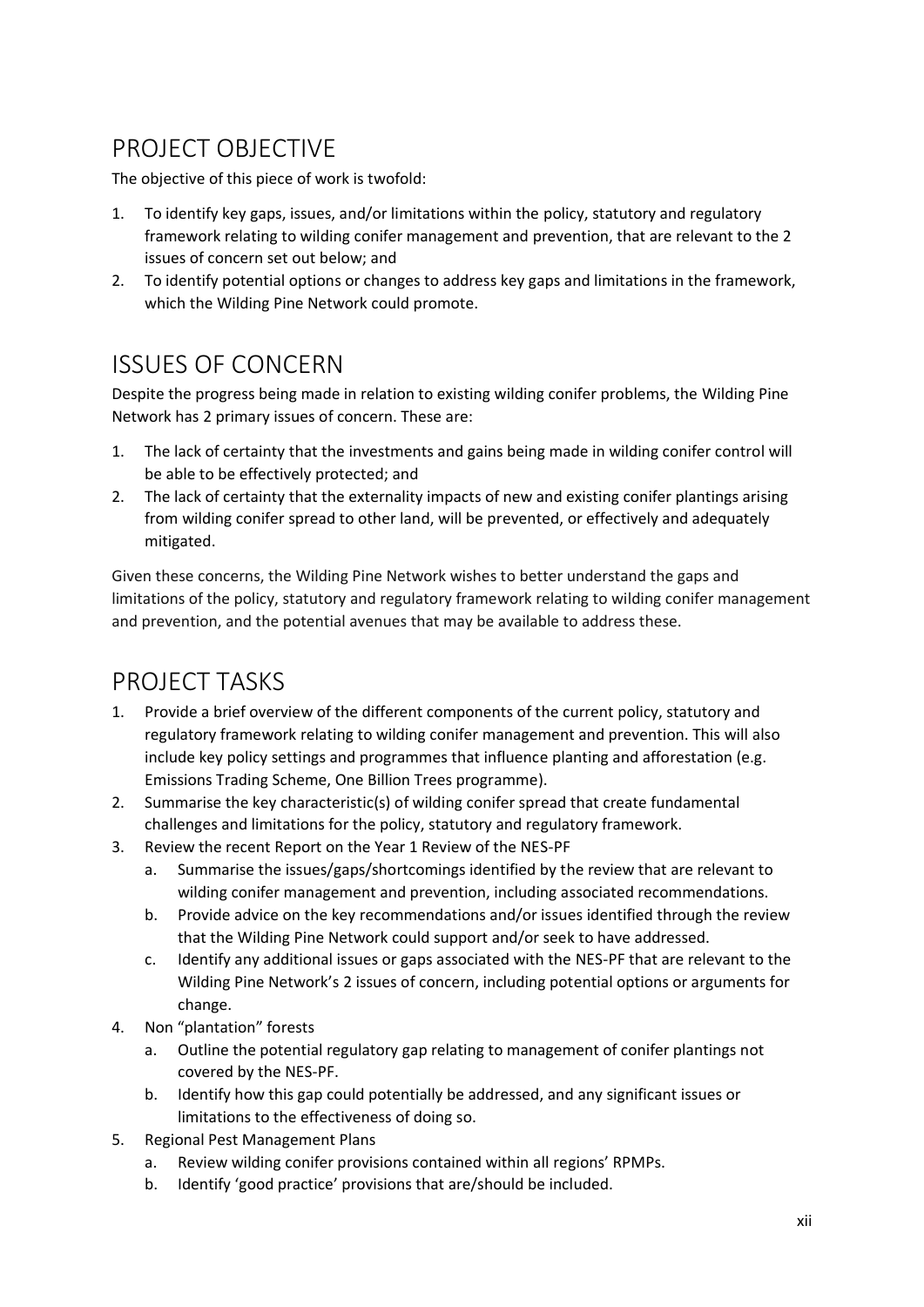- c. Identify any key gaps and/or limitations, and potential additional provisions or approaches that could be considered to better address the 2 issues of concern.
- 6. Outline any other potential avenues or options for addressing the Wilding Pine Network's 2 issues of concern that could be considered or pursued within the policy, statutory and regulatory framework relevant to wilding conifer management and prevention.
- 7. Outline the main components of the rationale(s) for seeking change to address key gaps and limitations in the current framework and/or its implementation. This may assist the Wilding Pine Network to establish a baseline 'position' to inform its initiatives.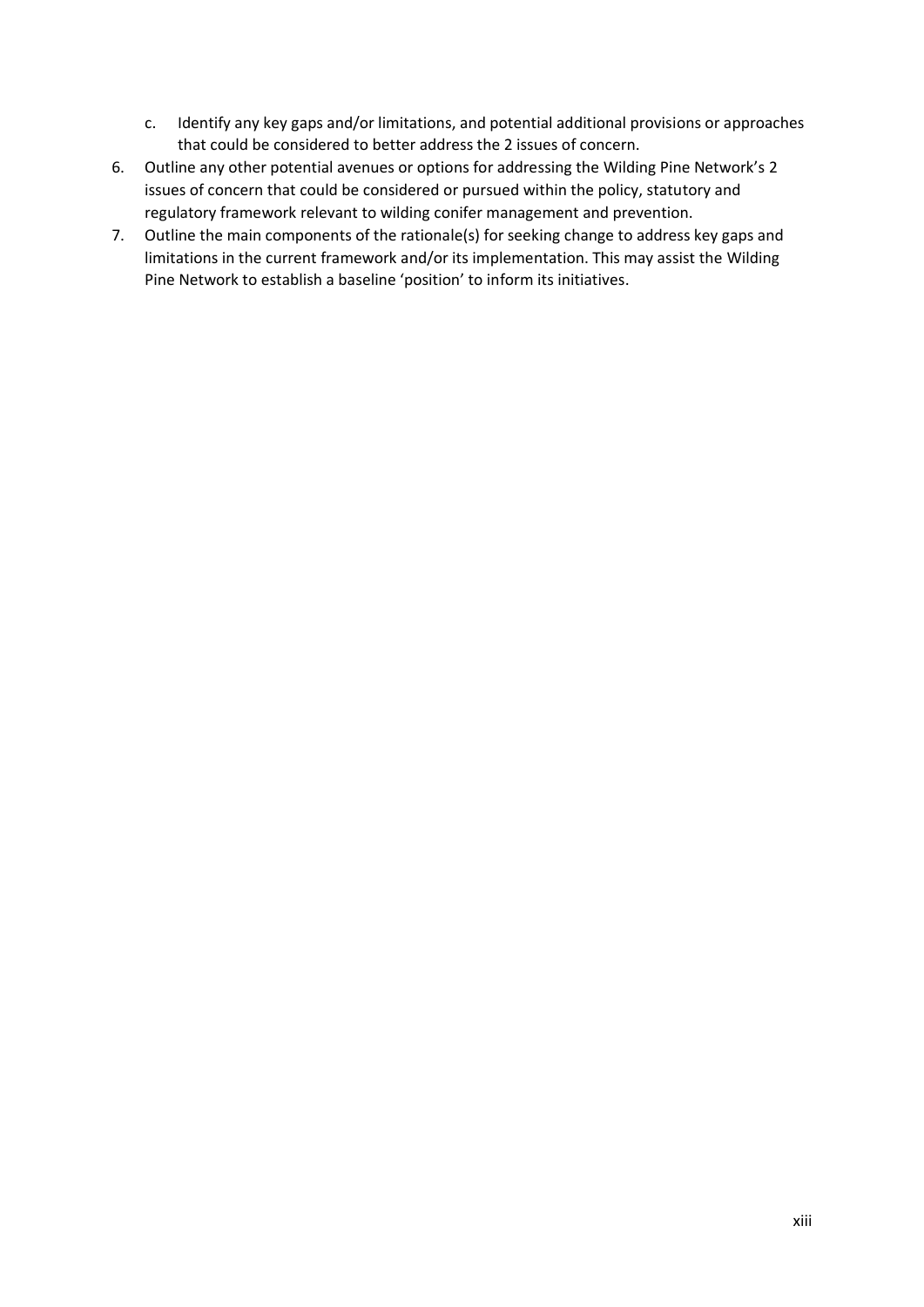## <span id="page-13-0"></span>SECTION 1: POLICY, STATUTORY AND REGULATORY FRAMEWORK OVERVIEW

#### Project Task 1:

Provide a brief overview of the different components of the current policy, statutory and regulatory framework relating to wilding conifer management and prevention. This will also include key policy settings and programmes that influence planting and afforestation (e.g., Emissions Trading Scheme, One Billion Trees programme).

The statutory and regulatory framework relating to wilding conifer management and prevention sits largely under two key statutes – the Resource Management Act 1991 (the RMA) and the Biosecurity Act 1993 (the BSA). The RMA framework provides the mechanisms for managing the effects of land use activities, and therefore has the potential to apply controls and conditions to prevent or mitigate wilding conifer spread from new conifer plantings. The BSA framework provides the mechanisms for addressing the control or removal of wilding conifers, so in broad terms, applies after wilding conifer spread has occurred. The key components of the policy, statutory and regulatory framework relating to wilding conifer management and prevention are illustrated in [Table 1.](#page-18-0)

## <span id="page-13-1"></span>RESOURCE MANAGEMENT ACT 1991

#### **RMA** → **NES-PF** → **District Plans**

The RMA establishes a hierarchy of planning instruments. At the national level, National Policy Statements and National Environmental Standards may be developed. At the local government level, Regional Councils have a Regional Policy Statement and Regional Plans, and Territorial Authorities (TAs) have a District or City Plan. Those instruments lower in the hierarchy are generally required to either give effect to, or not be inconsistent with, the provisions of those above.

Within the RMA framework, planning instruments control land use activities, and may impose restrictions and conditions to prevent, remedy or mitigate the adverse effects of those activities. The spread of wilding conifers is a potential effect of the land use activity of planting and growing introduced conifer trees. Through controls on this land use activity, planning instruments have the potential to both prevent new sources of wilding conifers being planted, and/or to prevent, or at least mitigate the extent of, wilding conifers spreading from new conifer plantings. However, this potential relies upon planning instruments specifically addressing land use activities involving the planting of exotic conifers, as there is a default presumption within the RMA that land use activities are permitted *unless* a planning document prescribes otherwise<sup>1</sup>.

The approach taken at the District Plan level is therefore most directly relevant to wilding conifer management and prevention, although a Regional Policy Statement can provide high-level guidance. District Plans can address matters such as - determining high risk situations for new forestry plantations and other tree planting using introduced conifer species; restricting or prohibiting the planting of species known to have a high spread risk in certain locations; and addressing potential wilding conifer spread risk, impacts and management as part of the assessment process for relevant resource-consent applications.

<sup>&</sup>lt;sup>1</sup> Section 9 RMA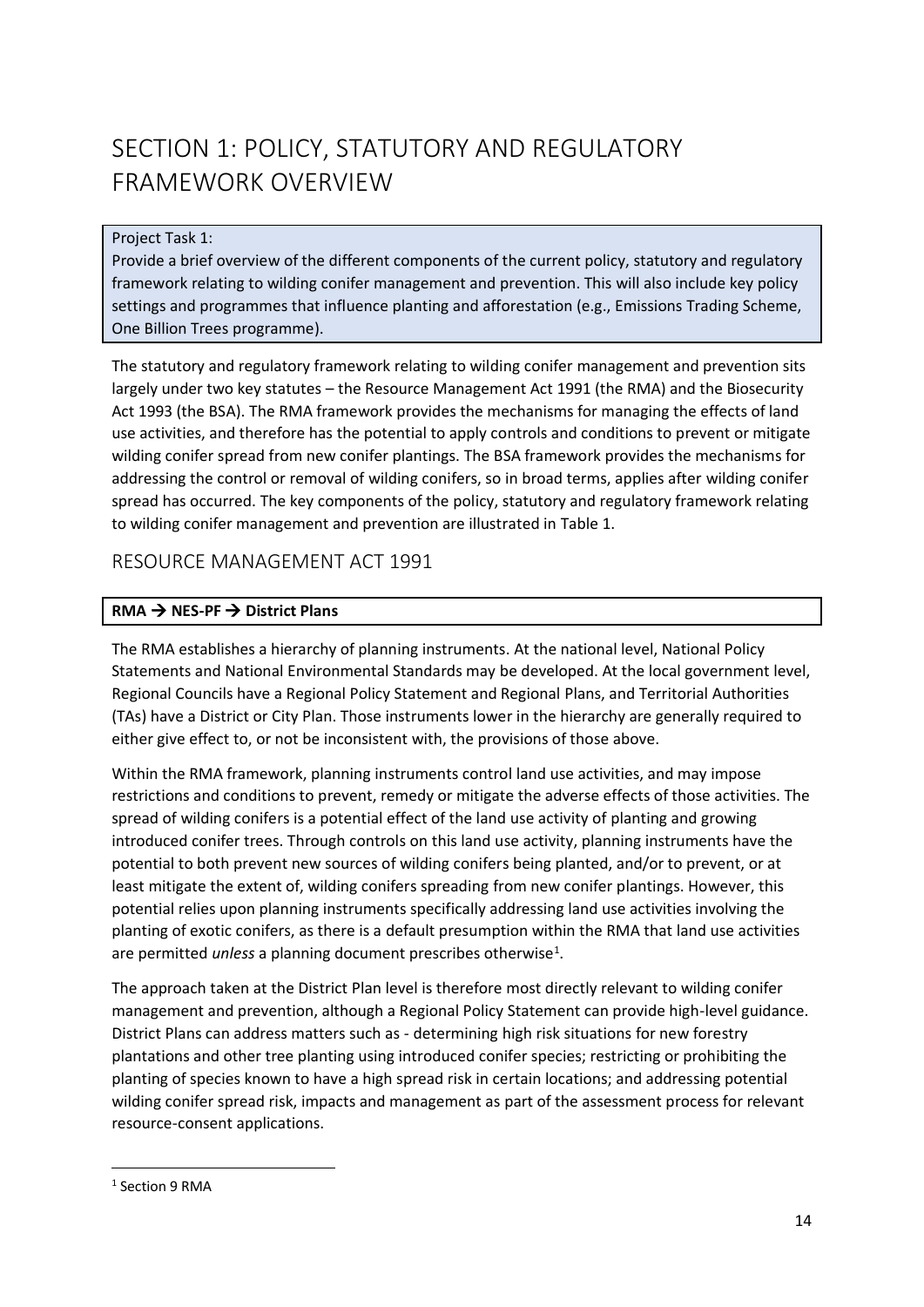The National Environmental Standard for Plantation Forestry (the NES-PF) was introduced in 2017, with the overarching objectives being to maintain or improve the environmental outcomes associated with plantation forestry activities, and to increase the efficiency and certainty of managing plantation forestry activities. A key driver for the NES-PF was the variability in the way that forestry activities were addressed and managed through Regional and District Plans across the country. The NES-PF aims to establish more consistency and a risk-based approach to the management of the environmental effects of forestry activities.

The NES-PF addresses eight core forestry activities. The two that are relevant in the context of wilding conifer management are afforestation and replanting. Both activities are provided for as a permitted activity if prescribed conditions are met. The permitted activity condition of most relevance to wilding conifers is the required application of the Wilding Tree Risk Calculator (WTRC) and a resulting score of <12. A score of 12 or more means resource consent is required<sup>2</sup>.

As the NES-PF takes precedence over local authority plans, it has had a direct impact on District Plan land use provisions relating to afforestation. Any provisions that duplicate or conflict with the NES-PF must be deleted or amended, and more stringent rules are allowed in only limited circumstances<sup>3</sup>.

The NES-PF only applies to 'plantation forestry', which excludes plantings of <1ha, shelterbelts, or forests not intended to be harvested. For conifer plantings outside the ambit of the NES-PF, land use provisions of District Plans (and any relevant provisions of Regional Plans) continue to apply.

### <span id="page-14-0"></span>BIOSECURITY ACT 1993

#### $BSA \rightarrow NPD \rightarrow NPMP / RPMP$

The BSA underpins New Zealand's biosecurity system. For pests and diseases that become established in New Zealand, the BSA provides for national or regional pest management plans and/or pathway management plans to manage the impacts of pests on economic, environmental, social or cultural values. Typically, national pest management plans (NPMPs) have been developed to address the management of a particular pest or disease (e.g., the American Foulbrood NPMP), while regional pest management plans (RPMPs) usually address many organisms at a regional level.

All pest and pathway management plans must be prepared in accordance with the requirements of the BSA and the National Policy Direction for Pest Management (the NPD), which was introduced in 2015 to improve the alignment and consistency of pest management plans and programmes across New Zealand.

Regional Councils have a mandate under Part 2 of the BSA to provide regional leadership in activities that prevent, reduce, or eliminate adverse effects from harmful organisms present in their region.

<sup>&</sup>lt;sup>2</sup> Although for replanting, a WTRC assessment is only required if a different species is being planted, and if the previous species had a WTRC score that is the same as or higher than that of the proposed different species, it is a permitted activity.

<sup>&</sup>lt;sup>3</sup> Regulation 6 of the NES-PF sets out the situations where Regional or District Plan rules may be more stringent than the NES-PF regulations. These include where: a rule gives effect to other national instruments (NPSFM, NZCPS); a rule provides for protection of outstanding natural features and landscapes, or significant natural areas; or a rule manages activities in unique and sensitive environments, including "green, yellow or orange zones containing separation point granite soils areas", geothermal areas, karst geology, or protects human drinking water sources. Regulation 13 of the NES-PF also prevents afforestation in visual amenity landscape areas if the local Plan restricts plantation forestry within such landscapes.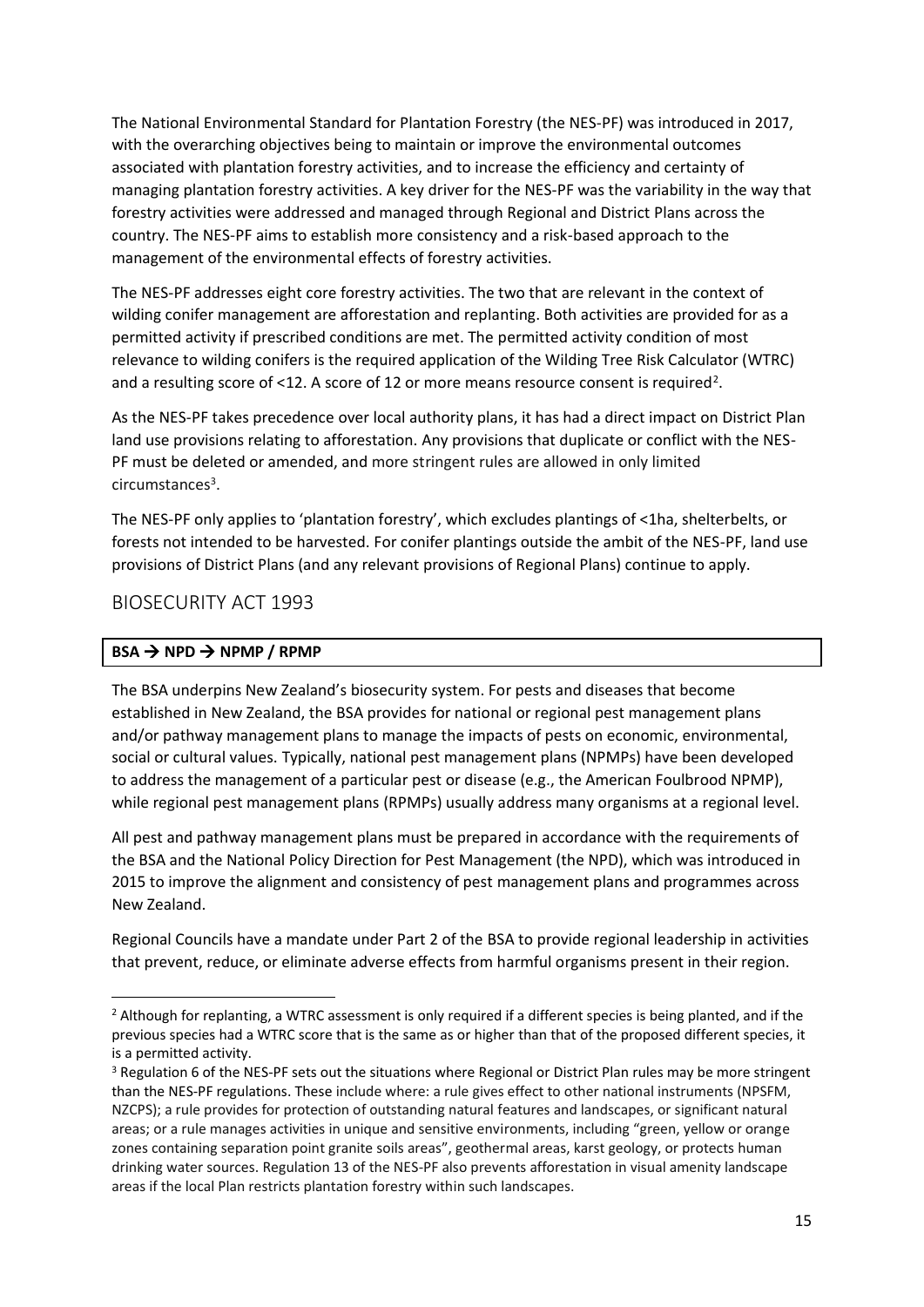Although RPMPs are not mandatory, all Regional Councils currently have one as part of giving effect to this regional leadership function. RPMPs set out the management programmes for organisms specified as pests in the region and include both regulatory and non-regulatory mechanisms to achieve the objectives of the programmes. Some Regional Councils also have Regional Pest Management Strategies, which are non-regulatory instruments that generally outline the broader regional approach to biosecurity and pest management, of which the RPMP forms the primary regulatory component.

Specifying an organism as a pest in a pest management plan has two important statutory consequences. The first is that ss52 and 53 of the BSA are triggered in relation to that organism. These sections prohibit any person from propagating, selling, distributing, breeding, communicating, releasing, or otherwise spreading the organism. The second is that the management agency is then empowered to exercise a range of advisory, service delivery, regulatory and funding powers available under the BSA to achieve the objectives specified for that organism in the plan.

In the context of wilding conifer management, pest management plans can: prevent some new sources of wilding conifers (by specifying certain conifer species as pests, thereby prohibiting any new plantings of those species); and reduce the extent of existing wilding conifers, and prevent the establishment of new wilding conifers (by undertaking wilding conifer control programmes and/or enforcing rules requiring landowners to clear wilding conifers on their land).

### <span id="page-15-0"></span>CLIMATE CHANGE RESPONSE ACT 2002

#### <span id="page-15-1"></span>EMISSIONS TRADING SCHEME

The Climate Change Response Act 2002 (the CCRA) establishes the Emissions Trading Scheme (the ETS) and provides the legal framework for the inclusion of forestry in the ETS. A new 'permanent post-1989 forest' category in the ETS has been developed, and this will come into effect in January 2023. This new development, as well as the original inclusion of forestry in the ETS, have an impact on wilding conifer management insofar as they create an incentive for increased conifer planting, which in some areas can lead to increased risks of new wilding conifer spread.

The ETS has also had an impact on wilding conifer control programmes due to challenges associated with areas of wilding conifers that have essentially become forests. Some of these areas were originally registered in the ETS, while some were automatically included as pre-1990 forests, meaning that liabilities would have to be paid if these areas were cleared. Subsequent amendments to the ETS, including the introduction of a 'tree weed exemption' for the deforesting of areas of tree weeds, and changes to the eligibility for wilding conifer forests to be registered in the ETS have gone some way to assisting with some of these challenges. However, some areas of wilding conifers remain registered in the ETS, and new applications for registration can still be made if there are no RPMP obligations and the risk of wilding conifer spread is assessed to be low.

#### <span id="page-15-2"></span>CLIMATE CHANGE COMMISSION RECOMMENDATIONS

The establishment of the Climate Change Commission (the CCC) is given statutory effect via the CCRA. The CCC recently released its first recommendations report to the government. The recommendations within this report are likely to have a significant influence on central government policy settings.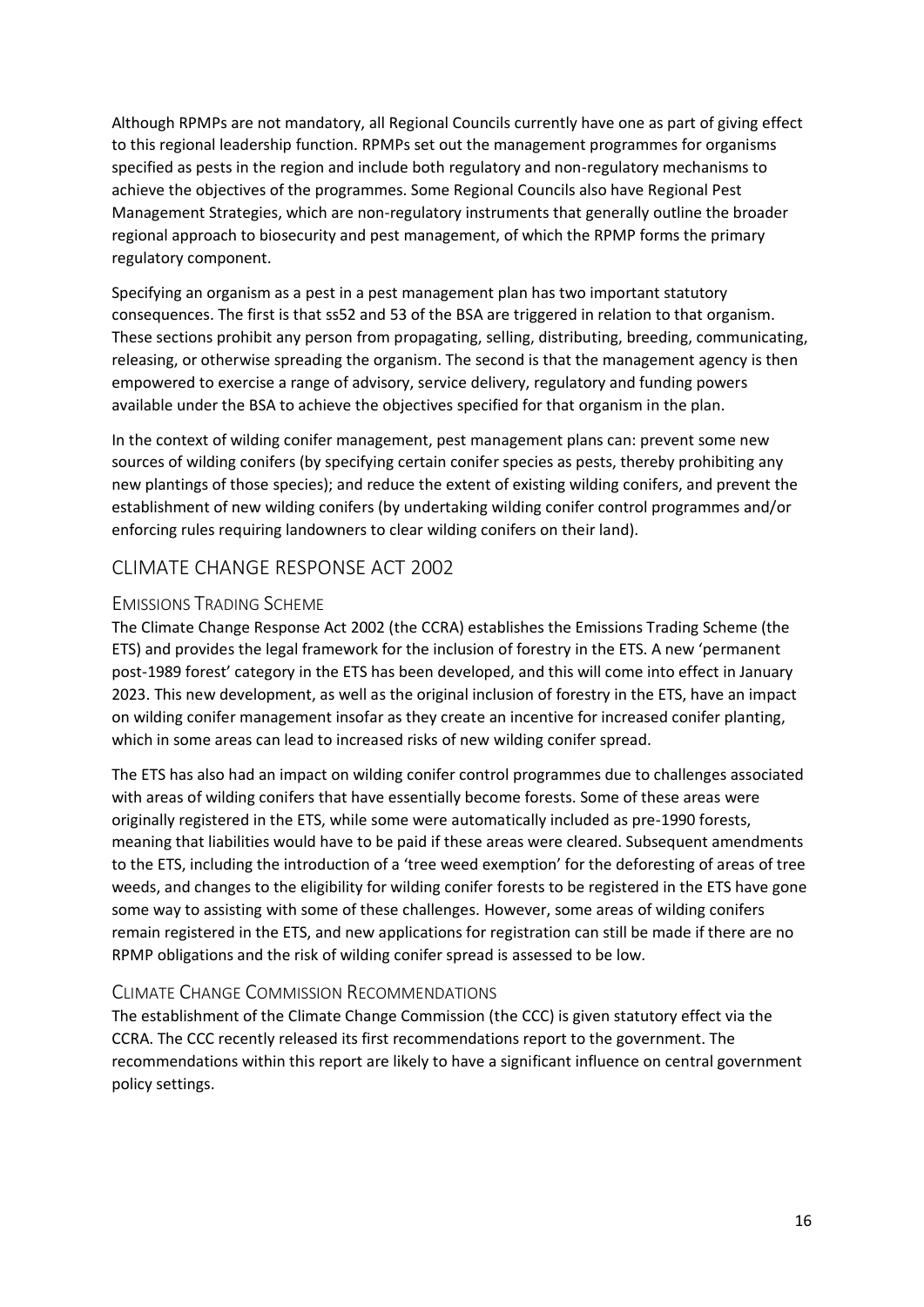The CCC report addresses the direction of policy relating to forestry and tree planting in Recommendation 25<sup>4</sup>. The key message underlying Recommendation 25 is the need for a shift away from the current reliance on exotic forests as a primary tool to meet emissions reduction targets, to a focus on prioritising the stopping of emissions at source, and more strategic management of forests as a long-term carbon sink. The CCC report signals that although exotic forests will continue to play a role in CO<sup>2</sup> removal in the shorter term<sup>5</sup>, there should be a significantly increased focus on the expansion and protection of native forests to create an enduring carbon sink.

The points from within Recommendation 25 of most direct relevance to wilding conifer management are those that relate to exotic forests. These are:

Designing a package of policies to reduce reliance on forestry removals and manage the impacts of afforestation including:

- a. Amendments to the ETS to manage the amount of exotic forest planting driven by the scheme.
- b. A clear position on the role and desirability of different types of permanent exotic forests as carbon sinks, and amending the ETS and other policies accordingly.
- c. Land-use planning, direction and tools to help local government manage afforestation, mitigate localised impacts of afforestation and to achieve environmental co-benefits.

## <span id="page-16-0"></span>OTHER CENTRAL GOVERNMENT POLICIES, PROGRAMMES, INITIATIVES AND **STRATEGIES**

#### <span id="page-16-1"></span>OVERSEAS INVESTMENT IN FORESTRY

Changes to Overseas Investment Office processes and to the Overseas Investment Act 2005 in 2017 and 2018 respectively, introduced more streamlined tests and processes for overseas investment in forestry in New Zealand. These measures aimed "to encourage foreign investment in the forestry sector"<sup>6</sup>.

#### <span id="page-16-2"></span>TREE PLANTING PROGRAMMES

There are several national programmes and initiatives that have an impact on wilding conifer management and prevention in that they promote or incentivise tree planting. When this involves exotic conifers, it can give rise to increased risks of new wilding conifer spread. Examples include the One Billion Trees programme (1BT) and Permanent Forest Sink Initiative (PFSI). 1BT promoted the planting of both exotic and native trees, both for production purposes and as permanent forests, but is currently closed to further funding applications and it is unclear what the future of this programme is. The PFSI incentivised the establishment of permanent forests (both exotic and native) in exchange for NZ Units, which forest owners are then able to sell to parties wishing to offset emissions. The PFSI was discontinued from late 2018 and will essentially be replaced by the new 'permanent post-1989 forest' category in the ETS from January 2023.

<sup>4</sup> Ināia tonu nei: a low emissions future for Aotearoa, He Pou a Rangi Climate Change Commission, May 2021, pg 323.

<sup>5</sup> The CCC signals an average of 25,000ha per year of exotic forestry planting up until 2030, or around 380,000ha of new exotic forestry from 2021-2035.

<sup>6</sup> [Phase 2 Overseas Investment Act Reform Information Release \(treasury.govt.nz\)](https://www.treasury.govt.nz/publications/information-release/phase-2-overseas-investment-act-reform)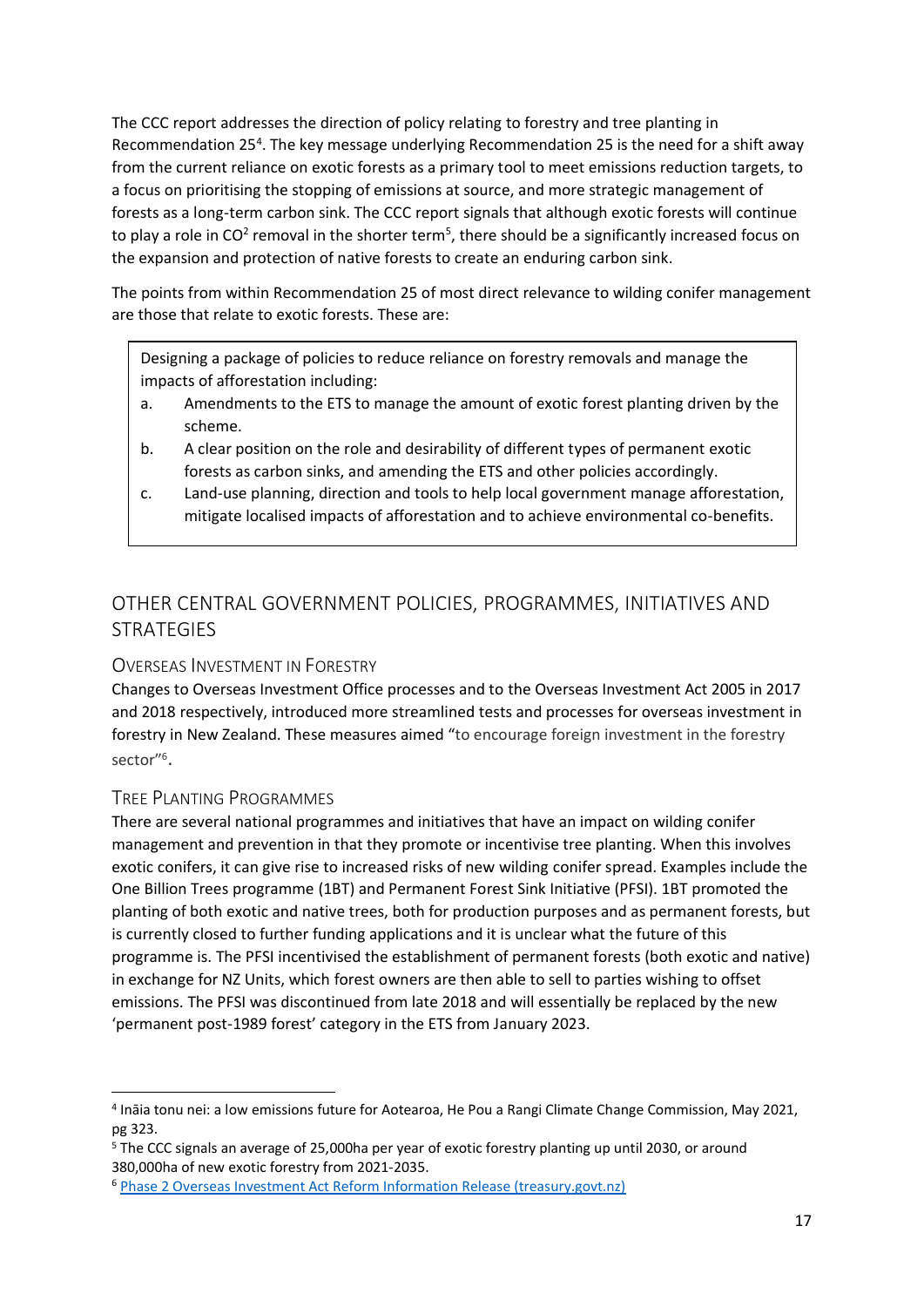### <span id="page-17-0"></span>NEW ZEALAND WILDING CONIFER MANAGEMENT STRATEGY AND NATIONAL WILDING CONIFER CONTROL PROGRAMME

The development of the NZ Wilding Conifer Management Strategy 2015-2030 (NZWCMS) was led by MPI in collaboration with a multi-stakeholder working group. The Strategy establishes a shared vision – 'the right tree in the right place' – and an overarching aim of preventing the spread of wilding conifers and containing or eradicating established areas of wilding conifers by 2030.

The NZWCMS is a key driver behind a number of initiatives relating to wilding conifer management, including - research and development around control tools and methodologies, improvements in the consistency and effectiveness of regulatory components of RPMP wilding conifer management programmes, and the establishment of the National Wilding Conifer Control Programme to deliver prioritised and coordinated wilding conifer control across the country.

The significant increase in Crown funding allocated to the National Control Programme through Budget 2020 (\$100M over 4 years) signals a strong central government recognition of the importance of effectively addressing wilding conifer spread and represents a significant public investment in the issue.

#### <span id="page-17-1"></span>LEGISLATIVE AND SYSTEM REVIEWS

Several significant reviews are also relevant. A review of the RMA and associated framework and systems is currently underway, and a review of the BSA was announced in 2019. Government is also considering the recommendations from the CCC report and what changes, and initiatives will be required to implement those. A Year 1 review of the NES-PF was completed in mid-2020, and forestry Ministers have advised that the key findings of this will be considered within the Government's response to the CCC report and the wider RMA reforms

These reviews and potential associated changes are likely to impact on the policy, statutory and regulatory framework relevant to wilding conifer management, although it cannot currently be determined in what way or to what extent.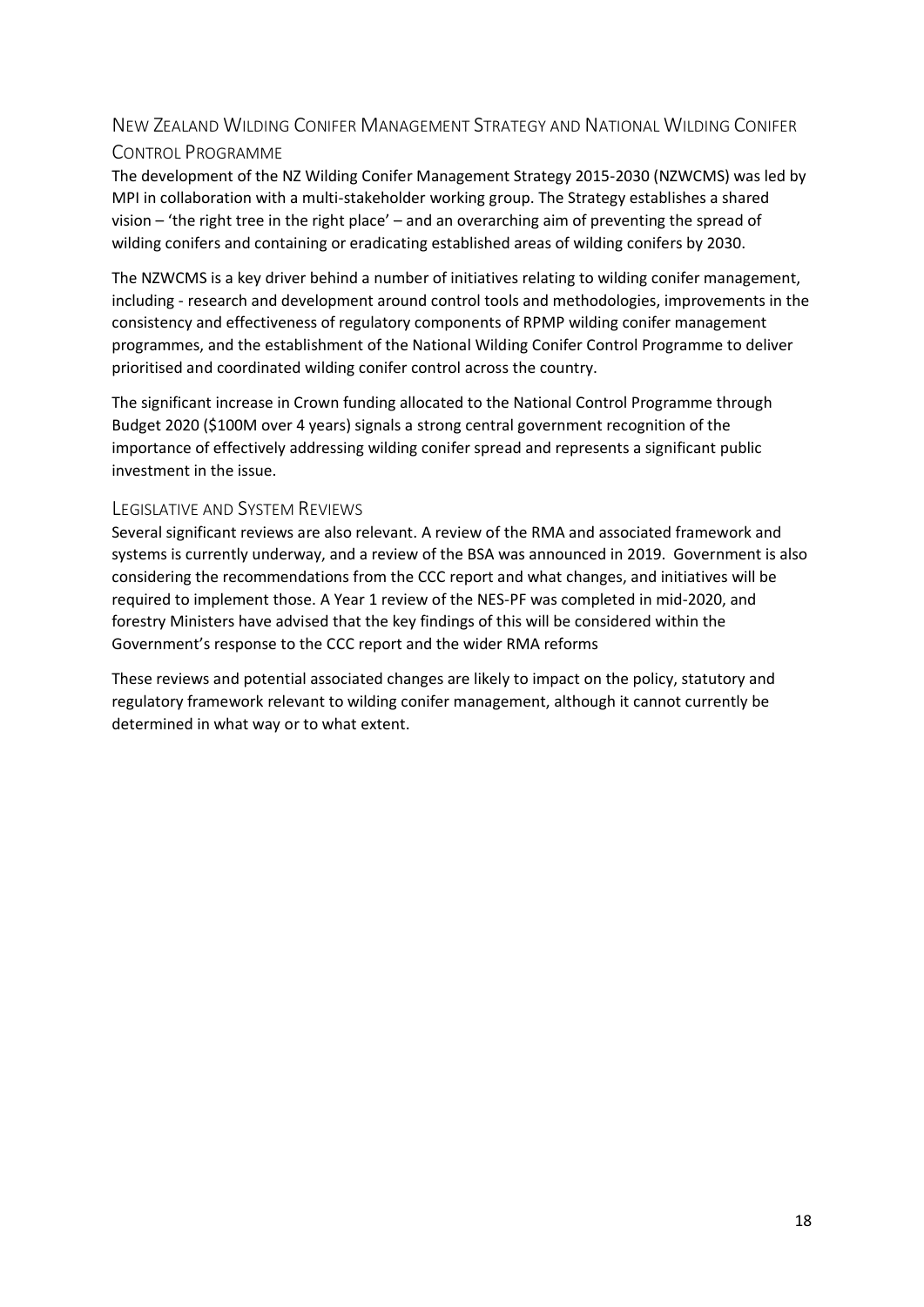<span id="page-18-0"></span>

|                                  | Statutory & Regulatory mechanisms                        |                                                  |                                 | Policy settings / Programmes                                                                       |
|----------------------------------|----------------------------------------------------------|--------------------------------------------------|---------------------------------|----------------------------------------------------------------------------------------------------|
|                                  | <b>Resource Management Act</b>                           | <b>Biosecurity Act 1993</b>                      | Climate Change Response         |                                                                                                    |
|                                  | 1991                                                     |                                                  | Act 2002                        |                                                                                                    |
| National Level /<br>Central Govt | <b>National Policy Statements</b>                        | National Policy Direction for<br>Pest Management | <b>Emissions Trading Scheme</b> | Tree planting programmes e.g., 1 Billion Trees<br>programme, Permanent Forest Sink Initiative, new |
|                                  | <b>National Environmental</b>                            | National Pest or Pathway                         | Climate Change                  | 'permanent forest' category in ETS from 2023                                                       |
|                                  | <b>Standards</b>                                         | <b>Management Plans</b>                          | Commission                      | <b>Climate Change Commission recommendations</b>                                                   |
|                                  | <b>National Environmental</b>                            |                                                  |                                 | <b>RMA and BSA reforms</b>                                                                         |
|                                  | <b>Standard for Plantation</b><br>Forestry 2017 (NES-PF) |                                                  |                                 | NZ Wilding Conifer Management Strategy 2015-<br>2030                                               |
|                                  |                                                          |                                                  |                                 | National Wilding Conifer Control Programme                                                         |
| Regional Level /                 | <b>Regional Policy Statements</b>                        | <b>Regional Pest Management</b>                  |                                 | <b>Regional Biosecurity Strategies</b>                                                             |
| Regional & Unitary               |                                                          | Plans                                            |                                 | Non-regulatory wilding conifer control strategies                                                  |
| Councils                         | <b>Regional Plans</b>                                    | Regional Pathway                                 |                                 | and programmes                                                                                     |
|                                  |                                                          | <b>Management Plans</b>                          |                                 | Contestable funds for wilding conifer control                                                      |
|                                  |                                                          |                                                  |                                 |                                                                                                    |
| District Level /                 | <b>District Plans</b>                                    |                                                  |                                 |                                                                                                    |
| Territorial                      |                                                          |                                                  |                                 |                                                                                                    |
| Authorities                      |                                                          |                                                  |                                 |                                                                                                    |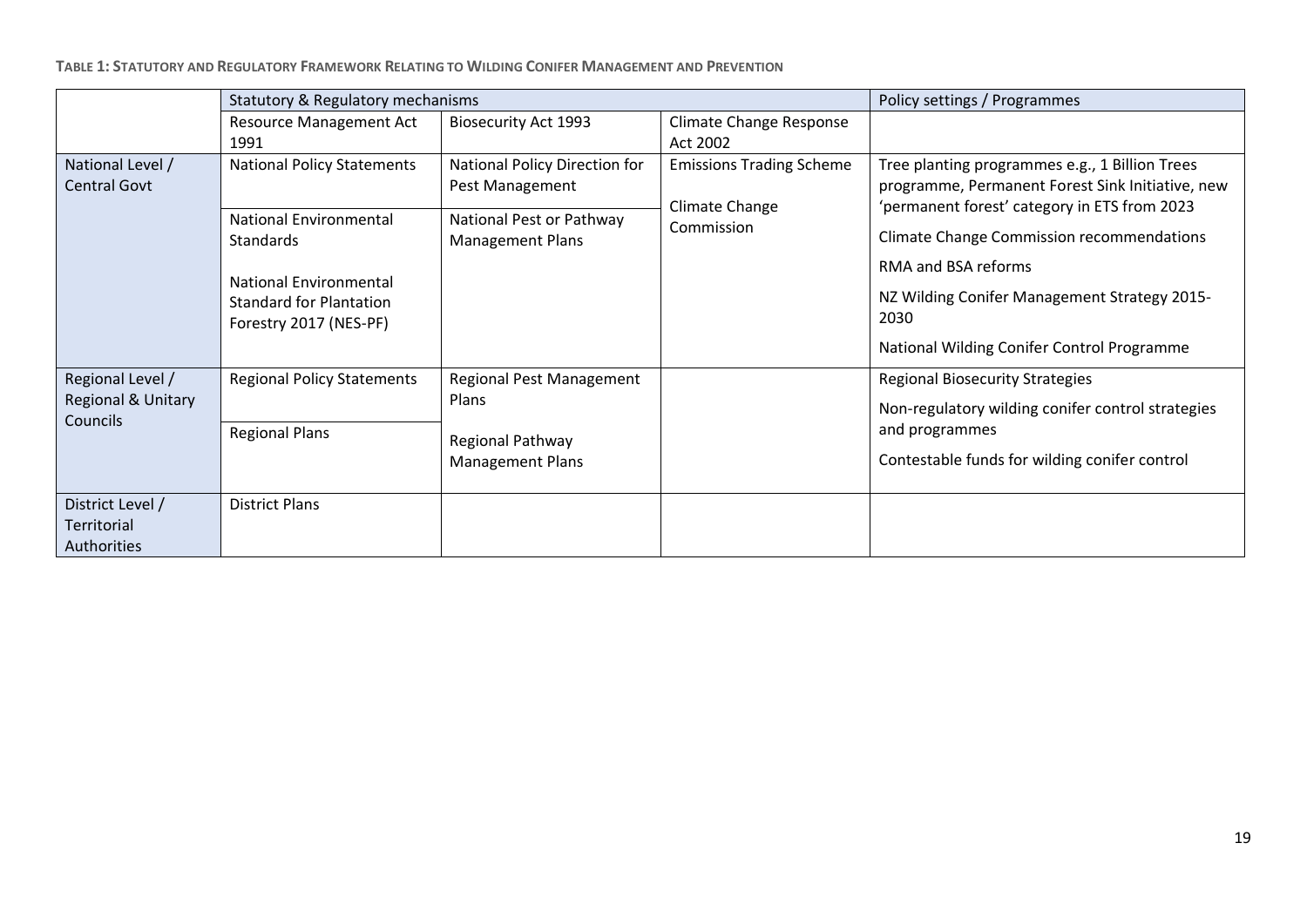## <span id="page-19-0"></span>SECTION 2: THE CHALLENGING CHARACTERISTICS OF WILDING CONIFER SPREAD

Project Task 2

Summarise the key characteristics of wilding conifer spread that create fundamental challenges and limitations for the policy, statutory and regulatory framework.

There are a number of key characteristics about wilding conifer spread that contribute to the challenges and limitations for the current policy, statutory and regulatory framework to effectively address the problem. These are set out below:

- Conifers can be both a pest and a valuable resource. Some conifer species have now been declared pests in many regions. Historically, these species were valued for timber production or functional purposes such as erosion control. Some other conifer species remain highly valuable when grown and managed for commercial purposes but can be spread-prone and cause significant wilding spread. The commercial value of these species when planted makes management of wildings particularly challenging, as the valuable planted form can be a source of the pest wilding form.
- Managing planted sources is complex. Wilding conifers originate from planted conifer trees that were usually planted legally and have an economic or functional purpose. Source trees can range from individuals planted as specimen trees, to shelterbelts, to entire plantations. These trees can be a source of wilding spread for many decades. Preventing this spread, ultimately means the removal of these source trees. However, being legally established and having economic or functional value means there can be significant challenges to achieve this. In some instances, removal may take a long time, and in others, removal may simply not be feasible. Consequently, control of wilding spread from planted source trees can be required over the long-term. This can impose significant costs on other parties 'receiving' the wilding spread on their land.
- Wilding conifer spread is variable and can occur over long distances. Most wilding spread occurs within 200m of the source tree. This is referred to as "fringe spread". Although fringe spread is predictable, 200m is a considerable distance, meaning 'buffer distances' to effectively mitigate spread to adjoining properties can have an impact on the productive capacity of properties.

Longer distance spread, over multiple kilometres also occurs. Long distance spread can be highly variable over time and in terms of distance and direction, as it occurs when windy conditions coincide with seed release. This can make it difficult to predict or control. Long-distance spread results in scattered wilding trees, sometimes over very large areas, and is referred to as "outlier spread".

• Wilding conifer effects are cumulative.

The impact of a handful of wilding conifers may be minimal, but the cumulative impact of wilding conifer spread from source trees and forests over their reproductive life, can be significant and extensive. And if wilding conifers are not removed before they reach coning age, they then produce further wilding conifers.

• Wilding conifer effects are delayed. Conifer species can take 5-10 years to reach reproductive maturity. This means a significant lag phase between the initial planting and any observable evidence of wilding conifer spread. There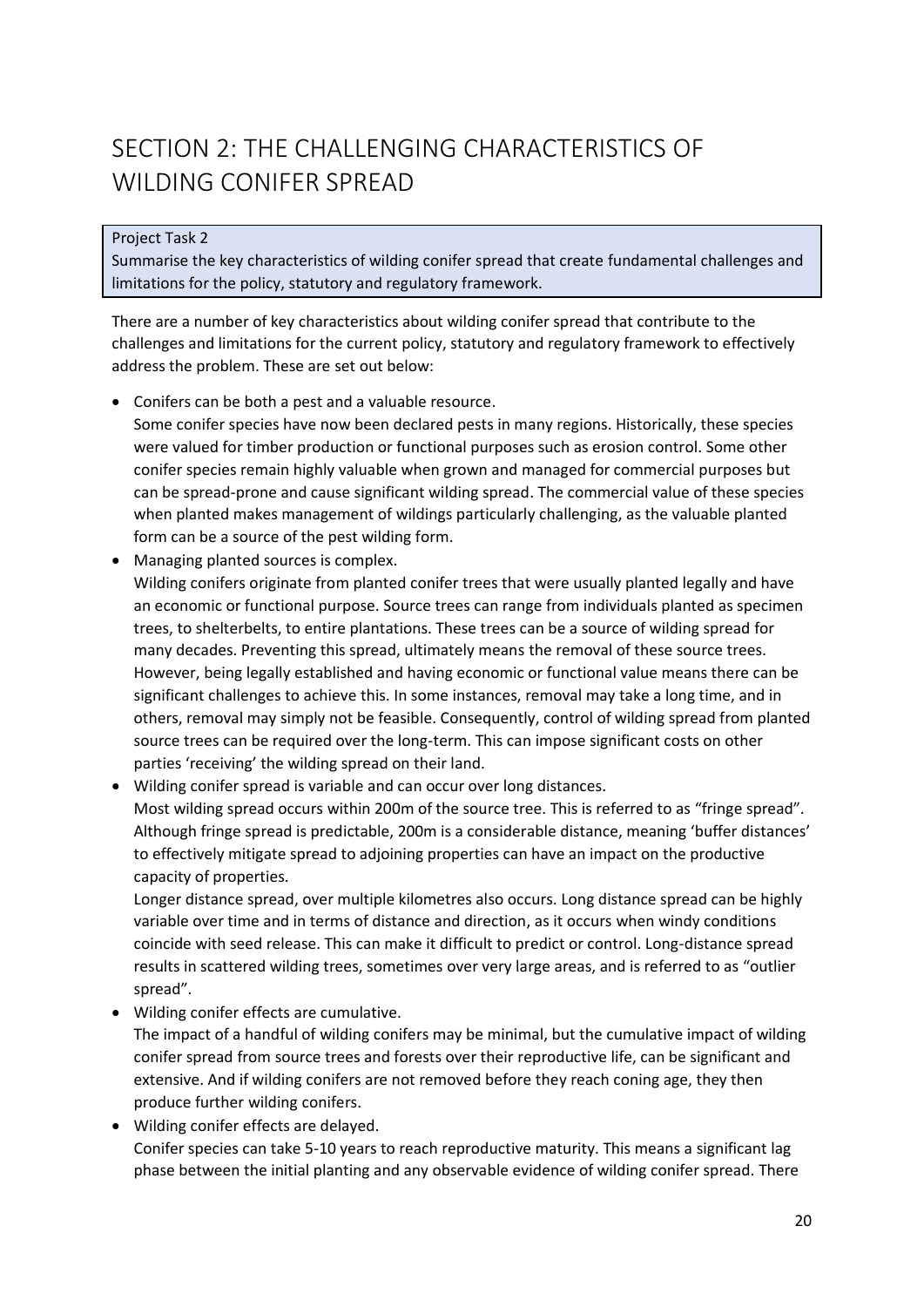are even further delays before the effects of wilding spread become apparent, as effects are cumulative, building over years as wilding density increases.

The effects of fringe spread tend to become apparent within several years of trees reaching coning age, as this is where most seed falls, and this spread usually occurs annually as it is not reliant on wind events. Because of the variability and scattered nature of outlier spread, it can be many years before effects become apparent. This means that preventative and early action is expensive, and therefore less likely to occur, because such large areas require surveillance and monitoring. This in turn means that by the time a wilding problem becomes apparent, it may have become extensive and very costly to address, as wilding conifer spread and costs to address it increase exponentially if early action is not taken.

This characteristic also means that for new conifer plantings, an adaptive management approach to on-site factors such as buffer distances, siting of planting, or species planted, is impractical given that it could be 5-10 years before wilding spread occurs and even longer for effects to be apparent, by which time the primary investments have been made and the land use activity is well established.

• Wilding conifer spread occurs across property boundaries.

Like many pests, wilding conifers naturally spread from one property to another, whether from mature wilding conifers or from planted conifers. Conifer seed can also spread over long distances, so wilding spread can occur well beyond just adjoining properties. Applicable statutory frameworks are constrained by property law, meaning regulation under the RMA or BSA cannot authorise or require the owner of source trees to access another person's property to monitor or remove wilding conifers.

- Wilding conifer spread can impact on a wide range of values. Wilding conifer spread can have significant impacts on ecological, cultural, heritage, landscape, amenity and productive values. These effects occur on public and private land, across a wide range of landscapes and 'types' of land, and are not limited to conservation land, or to areas that are formally identified as "outstanding" or "significant".
- Factors that mitigate wilding spread can quickly change.

The extent and speed of wilding conifer spread is often strongly linked to land use. This means that land use change can have a significant impact, e.g., destocking and land 'retirement' can significantly increase wilding conifer spread, while intensification of land use can considerably reduce it.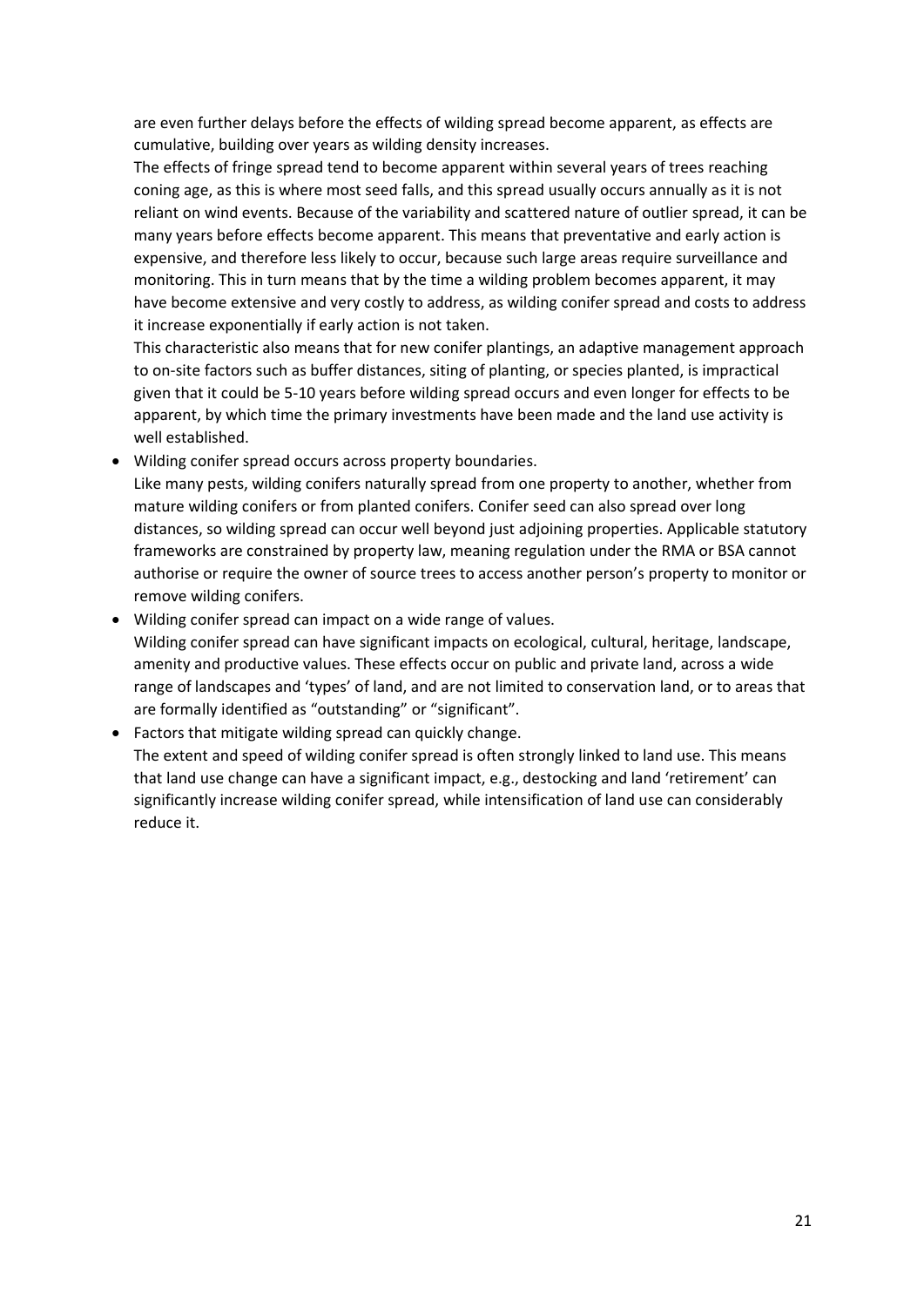## <span id="page-21-0"></span>SECTION 3: NATIONAL ENVIRONMENTAL STANDARDS FOR PLANTATION FORESTRY

#### Project Task 3

Review of the Report on the Year One Review of the National Environmental Standards for Plantation Forestry<sup>7</sup>

The National Environmental Standards for Plantation Forestry (NES-PF) came into force in May 2018. The NES-PF addresses 8 core plantation forestry activities, enabling these to be carried out as permitted activities, subject to prescribed conditions. When the conditions are not met, resource consent is required. The core forestry activities that are relevant from a wilding conifer management perspective are Afforestation and Replanting<sup>8</sup>.

The NES-PF applies to any forest of at least one hectare that has been planted specifically for commercial purposes and will be harvested. Notably, the NES-PF does not apply to permanent conifer forests where there is no intention to harvest.

The NES-PF prevails over district or regional plan rules except where it specifically allows more stringent plan rules. The NES-PF allows more stringent district or regional plan rules in only limited circumstances<sup>9</sup>.

The Year One Review of the NES-PF (the review) began in May 2019, was completed mid-2020, and made public in May 2021. Government has indicated that it will consider the key findings of the review within its response to the Climate Change Commission's recent recommendations, and the wider RMA reforms that are currently underway.

### <span id="page-21-1"></span>SUMMARY OF ISSUES IDENTIFIED BY YEAR 1 REVIEW OF NES-PF

#### Project Task 3:

a) Summarise the issues/gaps/shortcomings identified by the review that are relevant to wilding conifer management and prevention, including associated recommendations.

Section 4 of the review report addresses the provisions relevant to wilding conifer management. This section raises a considerable number of important and valid issues relating to wilding conifers and the NES-PF. Six issues relating to the settings and application of the Wilding Tree Risk Calculator (WTRC) are identified, plus six issues relating to the policy settings relevant to the wilding conifer provisions, as well as several issues outside the scope of the NES-PF, specific to wilding conifer management. A summary of these issues is set out below.

<sup>7</sup> Report on the Year One Review of the National Environmental Standards for Plantation Forestry, Te Uru Rākau Forestry New Zealand, April 2021.

<sup>8</sup> Addressed in Part 2 subpart 1 and subpart 8 of the NES-PF respectively.

<sup>9</sup> Circumstances include where: a rule gives effect to other national instruments (NPSFM, NZCPS); a rule provides for protection of outstanding natural features and landscapes, or significant natural areas; or a rule manages activities in Separation Point granite soils, geothermal areas, karst geology, or protects human drinking water sources.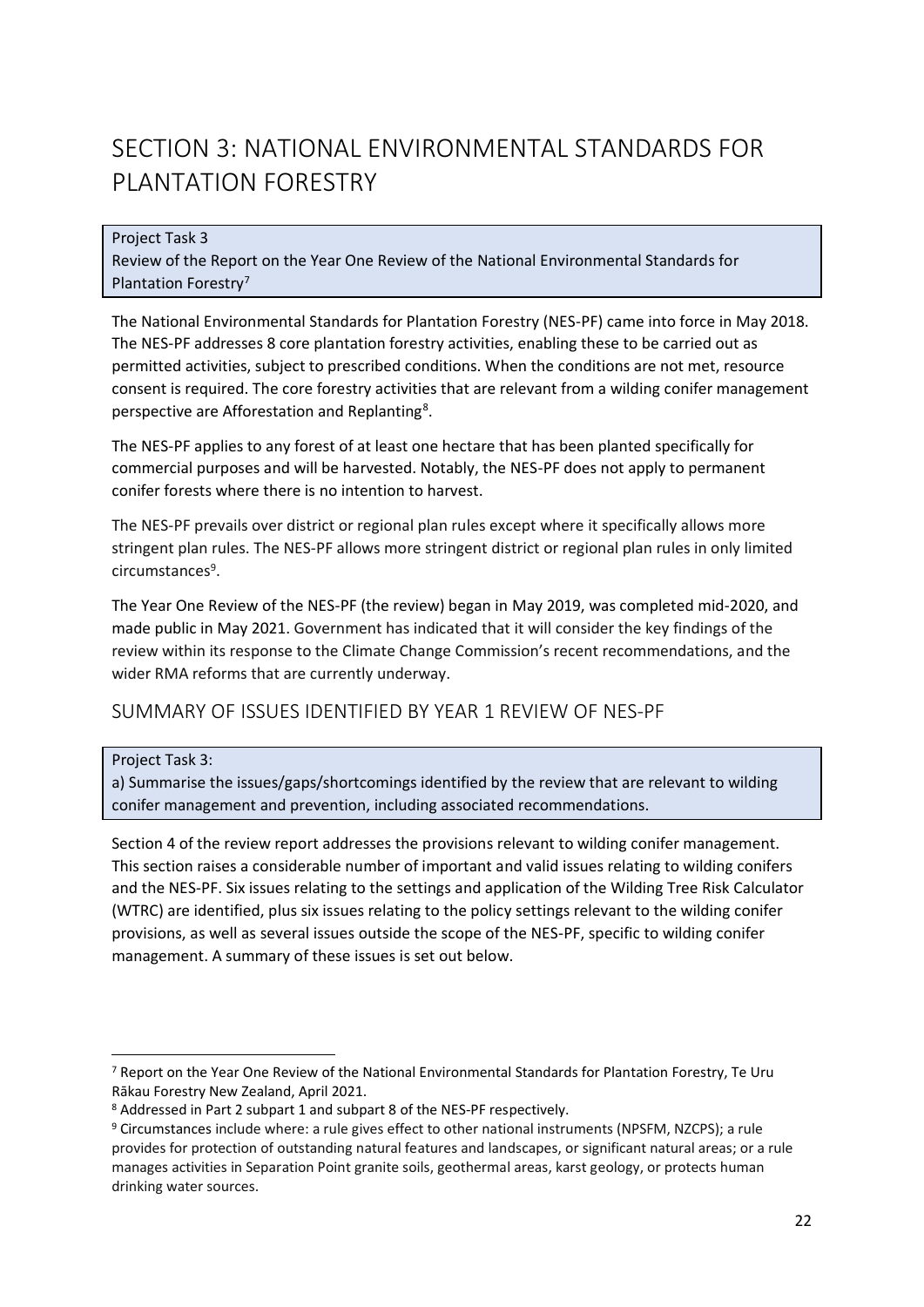#### <span id="page-22-0"></span>ISSUES RELATED TO THE WTRC SETTINGS

- The WTRC is underpinned by criteria that can be subjectively applied
- The WTRC underestimates Douglas Fir spread risk in some areas
- The WTRC does not provide score reduction for lower-risk alternative species
- Surrounding land use can change over time

a) The WTRC is underpinned by criteria that can be subjectively applied.

The WTRC can be complicated to apply as several of the criteria are subjective in nature, require expert knowledge to assess, or are subject to change over the lifecycle of a plantation forest. This can result in inconsistencies at a regulatory level, where a high degree of certainty regarding wilding conifer risk mitigation is important.

b) The WTRC underestimates the spread risk of Douglas fir in some areas.

Douglas Fir wilding spread risk is lower in wetter areas, and the WTRC allows for a lower score (1) in such areas. However, it does not provide any independent criteria to determine whether an area is 'high moisture' for the purpose of the calculator. Consequently, an assessment may be made in good faith during wetter years where risk appears low, but over the 45-year life of the forest this may not adequately reflect drought and therefore wilding risk in a warming climate.

- c) The WTRC does not provide score reduction for lower-risk alternative species. Until research provides a better understanding of the wilding spread risk profile of potentially lower-risk hybrid conifer species, afforestation with species not listed on the WTRC requires a resource consent. This is a precautionary approach but may act as a disincentive to the use of hybrid species.
- d) Surrounding land use can change over time.

The nature of surrounding land use is a key factor in the wilding spread risk assessed under the WTRC. However, the calculator only allows for an assessment of surrounding land use as it exists at the time of assessment. Surrounding land use may change during the plantation forestry cycle and this can increase wilding spread risk, as existing mitigations, such as grazing patterns, may change.

<span id="page-22-1"></span>ISSUES RELATED TO APPLICATION OF THE WTRC

- Documentation requirements of the NES-PF do not provide confidence in the WTRC assessment
- The definition of a 'suitably competent person' is insufficient
- a) NES-PF documentation requirements do not provide confidence in WTRC assessment. The NES-PF requires foresters to provide a copy of the WTRC score to councils but does not require provision of additional documentation outlining how the assessment was undertaken. This can make it difficult for councils to confidently assess site risks and/or permitted activity compliance. Providing more detailed assessments may assist councils to understand the risk management approach being taken.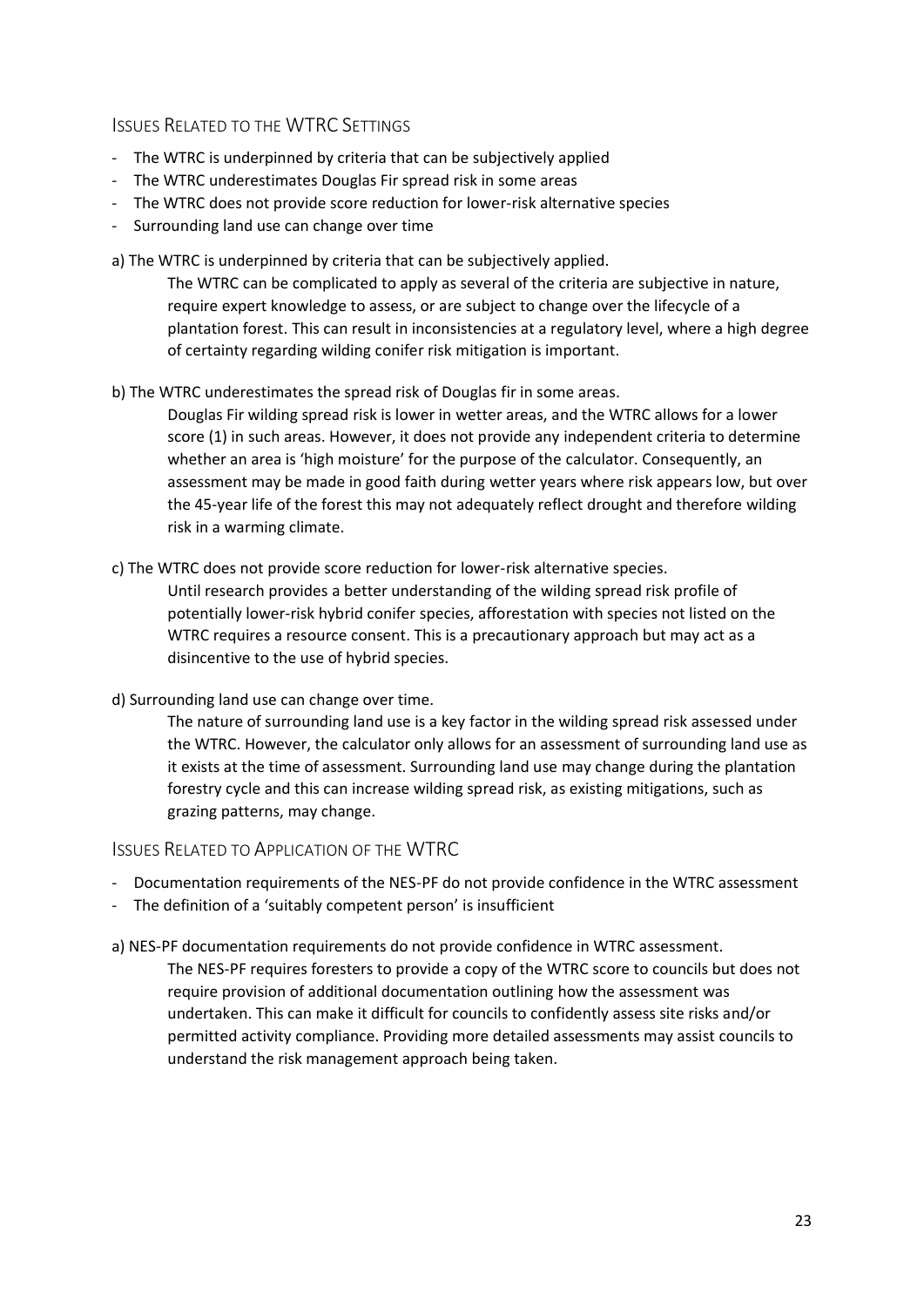#### b) The definition of a 'suitably competent person'<sup>10</sup> is insufficient.

Assessment of wilding spread risk can be complex and relies on the assessor having good knowledge of the site over time, or the experience to understand what additional information is required to understand the site, and where to find it. Silviculture experience alone may be insufficient to guarantee a good understanding of site-specific wilding risk, particularly if the experience was gained overseas or in parts of New Zealand with different conditions.

The suitably competent person is providing evidence to support a permitted activity land use over many years, so all parties should be able to have a high level of confidence in the assessor's abilities. Furthermore, some councils lack staff with the knowledge and experience to assess wilding spread risk scores, making the expertise of assessors even more important.

#### <span id="page-23-0"></span>POLICY SETTINGS RELATING TO WILDING CONIFERS

The review indicated that the policy intent of the wilding conifer provisions of the NES-PF to permit plantation forests where the wilding risk is low or can be managed appropriately is effective and does not need to change. However, it identified that there are several ways in which the settings in the NES-PF and the WTRC are not giving effect to this intent, as well as some risks that are not currently managed appropriately. Issues related to policy settings include:

- Permitted activity threshold
- Inability to authorise or require control of wilding spread on neighbouring properties
- Settings misaligned for replant
- Notification periods are too short
- Process for challenging a score is not straightforward
- Site-specific assessment could be aided by reference to known high-risk areas

a) Permitted activity threshold.

In terms of wilding spread risk, the threshold for resource consent under the NES-PF is a WTRC score of 12 or more. This does not necessarily mean that trees should not be planted, but a resource consent (if granted) can require that additional mitigations be applied. The NES-PF does not specify that a score lower than 12 equates to low risk. Some consider scores over 9 of concern because they rely on assessed conditions (i.e., surrounding and down-wind land use and vegetation cover) remaining static over a long period.

b) Controlling wilding spread on neighbouring properties can't be authorised through a permitted activity.

The NES-PF cannot grant access to or require a person to undertake work on, a property not owned by that person. Consequently, the only requirement under the NES-PF to remove wildings is limited to properties under the same ownership as the source forest. Similarly, there is no requirement for owners of forests established as a permitted activity under the NES-PF to manage spread and remove trees from other properties.

<sup>&</sup>lt;sup>10</sup> The NES-PF requires that the WTRC score must be calculated by a "suitably competent person", which is defined as a person with –

<sup>(</sup>a) tertiary qualifications in silviculture and forest ecology and at least 2 years' experience in the field of silviculture; or

<sup>(</sup>b) at least 5 years' experience in silviculture that includes forest establishment.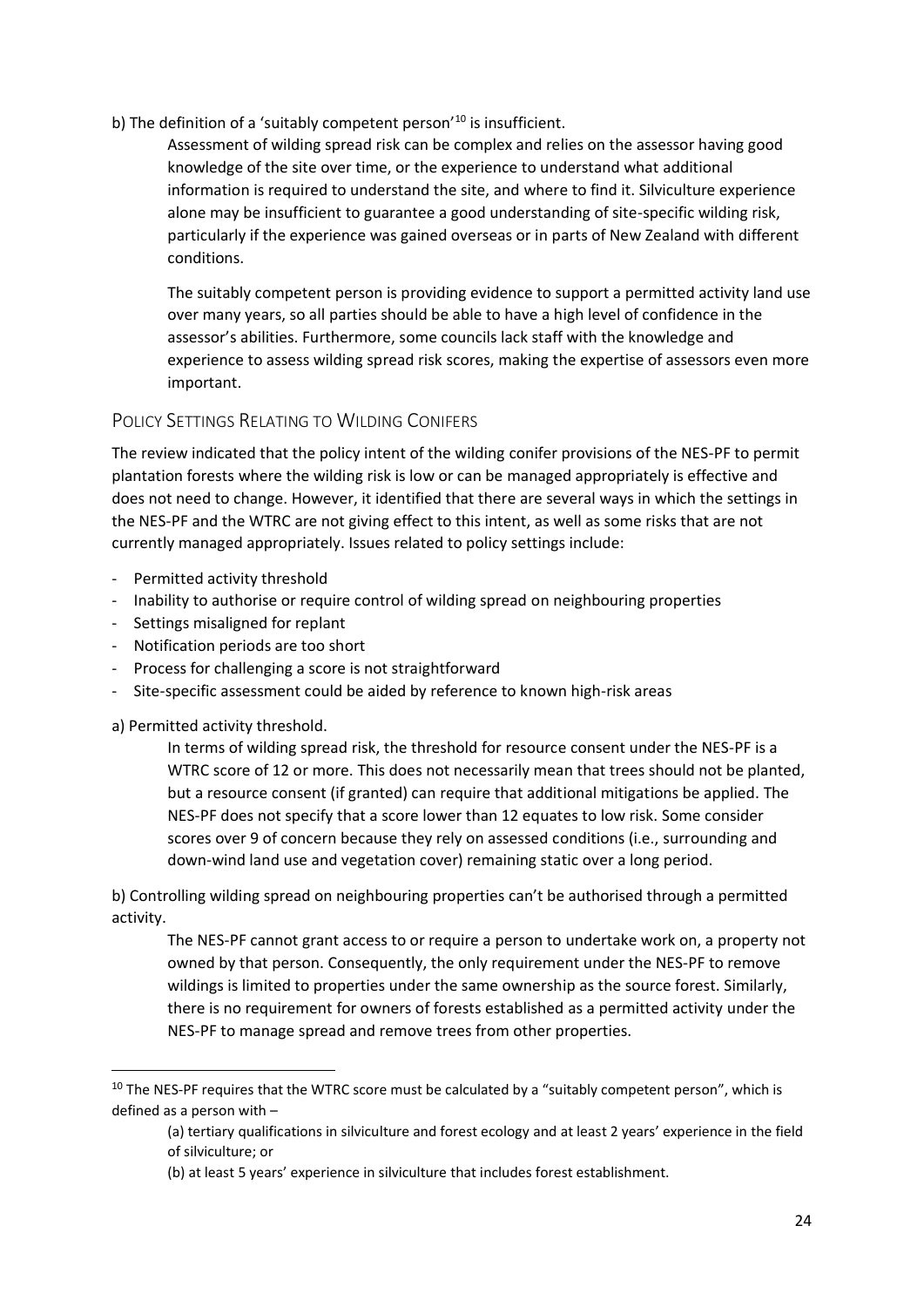Similarly, under the BSA and Regional Pest Management Plans, MPI and regional councils can require landowners to remove wilding trees from their properties, but they cannot require the owner of trees that are the source of wilding spread, to remove wildings from property they do not own.

Although agreements with neighbouring landowners can be used to ensure that wilding spread is addressed on neighbouring land, these rely upon all parties being willing, and given the long cycle of plantation forests, can be subject to changes in relationships and ownership.

#### c) Settings misaligned for replant.

Wilding conifer control is treated differently between the afforestation and replant provisions in the NES-PF because the activity of replanting a forest has traditionally had existing use rights. If replanting with a different conifer species, the same wilding calculator requirements must be met. Except for this difference, the intention was to treat the activities in the same way.

However, regulation 79(6), which requires the removal of wildings from within SNAs and wetlands, does not include any property limits as are included in regulation 11(5). Because a permitted activity cannot authorise an activity on another person's property the provisions in regulation 11(5) need to be duplicated in regulation 79 so the intent (and limits to) the regulation are clear.

#### d) Notification periods are too short.

One of the NES-PF permitted activity conditions for afforestation is the requirement that written notice must be provided to regional and territorial councils between 20 and 60 working days before afforestation is planned to begin. The WTRC score for the proposed afforestation must be provided at the same time, though the WTRC assessment can be carried out up to 6 months before.

This short notice period means that any dispute over the WTRC score or querying of permitted activity compliance will occur at a point after most investment decisions (e.g, ordering seedlings) relating to the afforestation have been made. This potentially puts councils in the difficult position of needing to question a score and potentially require resource consent for a planting programme that has already been invested in and is ready to begin.

#### e) Process for challenging a score is not straightforward.

The legal process for a council to query a purported permitted activity score of less than 12, is limited. A council officer could question the score informally, but if the score remains contentious, the only legal option is to serve an abatement notice. This is a relatively significant compliance exercise, and it introduces potential uncertainty, delay, and cost for both parties. Many Councils have operational policies that limit abatement notice action to situations where significant immediate concern exists. Given that wilding conifer risk assessment is considering a future possibility of adverse environmental effects, it may be difficult for some Councils to justify abatement notice action. This undermines the integrity of the WTRC permitted activity condition.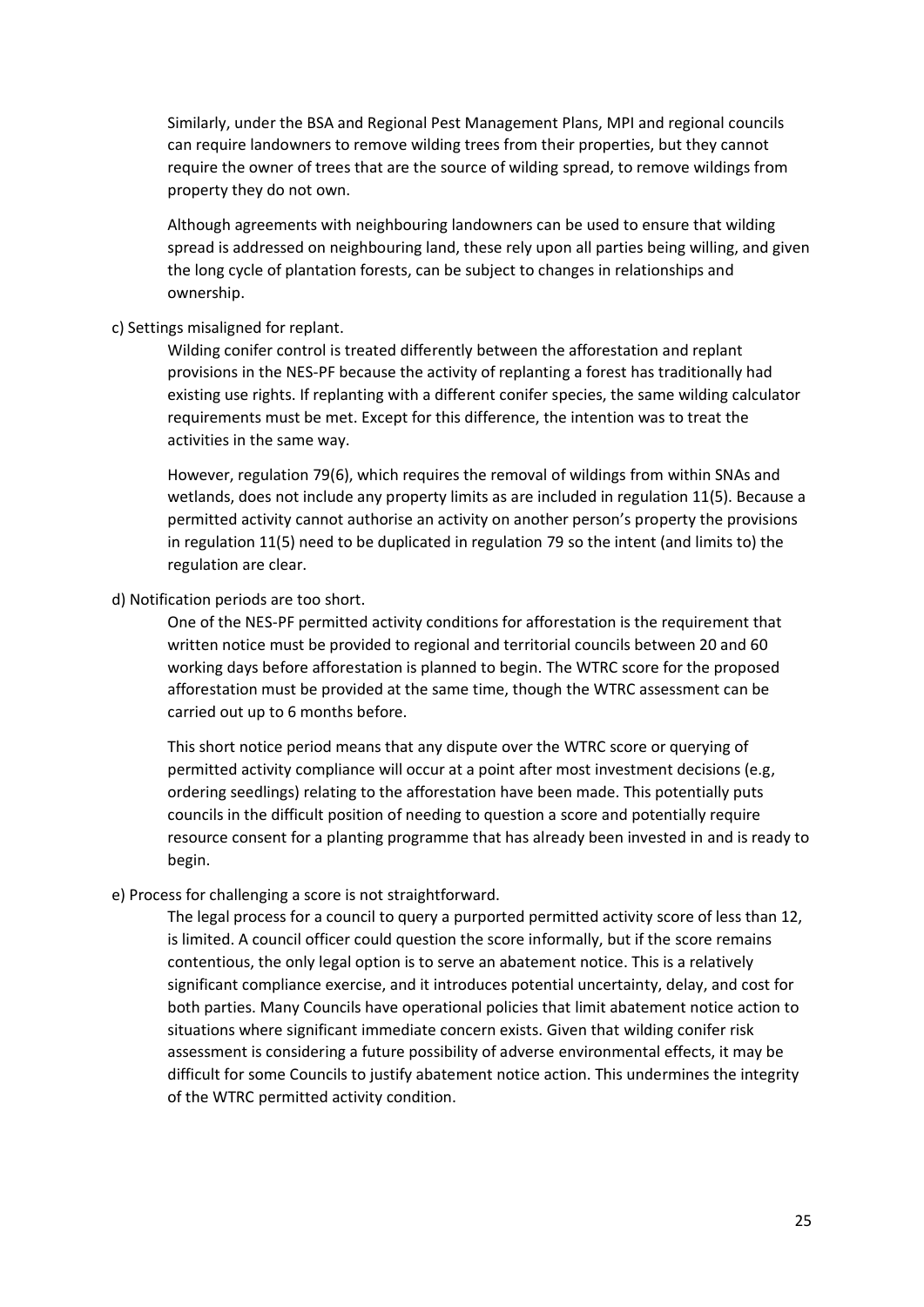f) Site-specific assessment could be aided by reference to known high-risk areas.

The WTRC includes two assessment criteria for downwind land use (grazing and vegetation cover). The criteria for downwind vegetation are descriptive of cover type, but do not include a requirement to consider the value of that cover, such as high conservation value.

#### <span id="page-25-0"></span>IMPLEMENTATION SUPPORT

The review identified that guidance and training are needed to ensure that improved environmental outcomes and efficiency from plantation forestry activities (as intended by the NES-PF) do in fact occur. It also identified that more data and evidence are required to ensure appropriate guidance and training can be developed.

"Feedback from councils and the forestry sector is that they need support to ensure the NES-PF is well understood and can be consistently and effectively implemented. This is most needed where councils lack capacity and experience with forestry activities, and for foresters who lack experience in identifying and managing environmental risks associated with plantation forestry."<sup>11</sup>

#### <span id="page-25-1"></span>CONSISTENCY WITH ONE BILLION TREES PROGRAMME

Section 12 of the review considers consistency of the NES-PF with the One Billion Trees programme (1BT). The review concludes that specific changes to the NES-PF are not required in relation to the 1BT programme. It clarified that permanent forests (not for harvest) are not covered by the NES-PF and noted that the gaps in the regulations relating to wilding tree risk identified in Section 4 of the report "…are also likely to apply to non-plantation forest plantings if councils do not have rules managing the environmental effects of non-plantation forest plantings."<sup>12</sup>

#### <span id="page-25-2"></span>MATTERS OUTSIDE THE SCOPE OF NES-PF

The review noted several matters relevant to wilding control that are outside the scope of the NES-PF. These include:

- Greater alignment between the NES-PF, councils, the forestry and farming sectors, and the National Wilding Conifer Control Programme would help to ensure that the limits of regulation do not leave gaps in control and prevention efforts, while maintaining the beneficial aspects of forestry.
- New entrants to the forestry sector may have less understanding of wilding risk than more established parts of the sector. This may mean there is more call for both private and council wilding assessments. It is not known what effect this is having in the private sector, but it is increasing pressure on council staff to process consents and provide opinions on the suitability of planting proposals.
- The NES-PF was not designed to cover forests that are intended to be planted solely for permanent carbon sinks. Councils retain the ability to make rules in relation to this type of afforestation. However, there is a level of confusion about the regulatory controls of permanent carbon forests, and clarification over the scope of the NES-PF in this regard would be helpful.

<sup>&</sup>lt;sup>11</sup> Report on the Year One Review of the National Environmental Standards for Plantation Forestry, Te Uru Rākau Forestry New Zealand, April 2021, page 68.

<sup>12</sup> Report on the Year One Review of the National Environmental Standards for Plantation Forestry, Te Uru Rākau Forestry New Zealand, April 2021, page 60.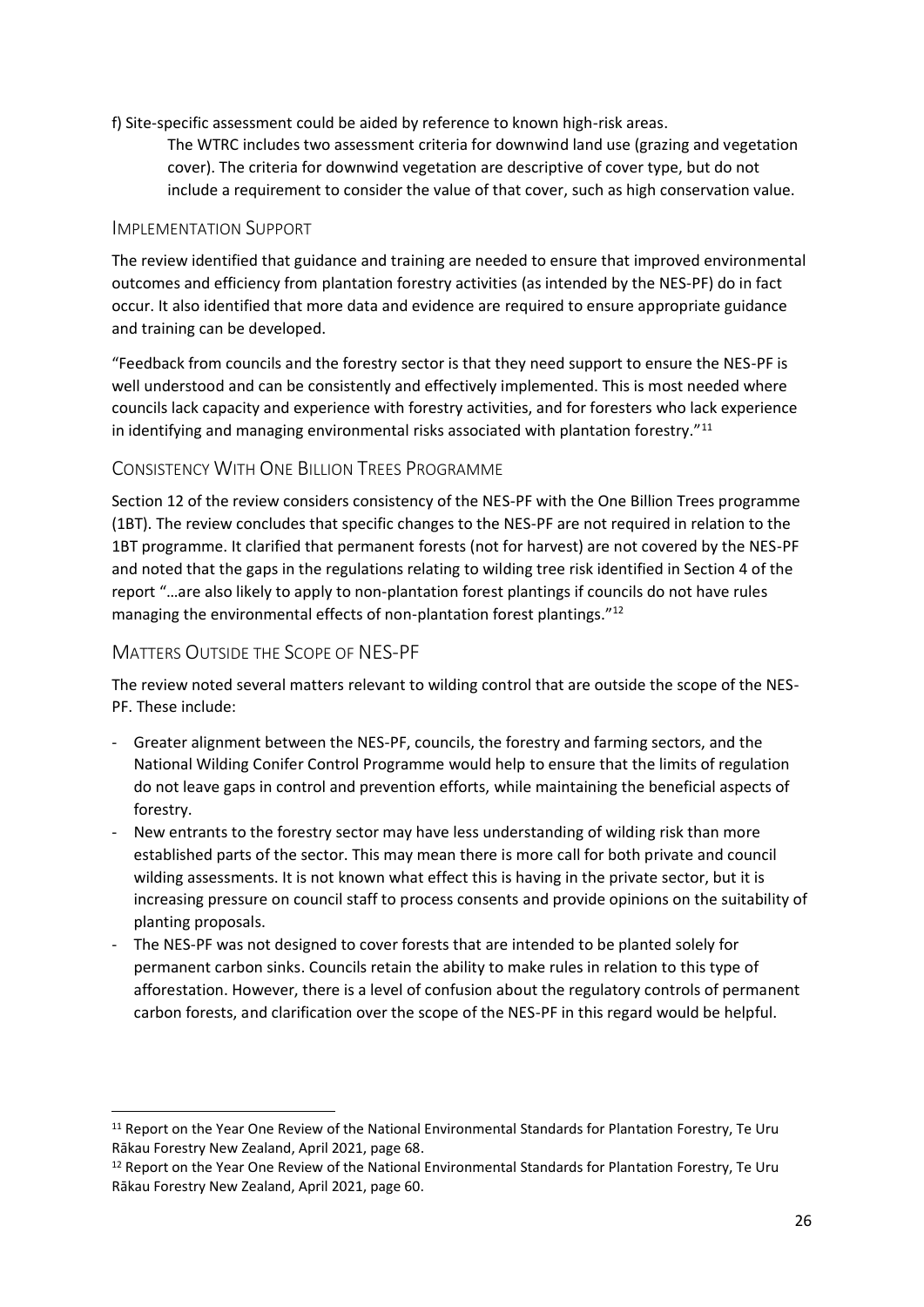#### <span id="page-26-0"></span>REVIEW RECOMMENDATIONS

There are no specific recommendations within the review report. The summary of review findings indicates that some changes could be made to improve environmental outcomes in some areas and further implementation support for councils and the forestry sector is required. These are quite general statements and even those directly relevant to wilding conifers are relatively general –

- guidance and training to improve compliance with wilding conifer controls; and
- changes to the WTRC to adjust some of the settings in the calculator, align how afforestation and replanting are treated and strengthen the requirements about who is qualified to use it.

A more specific indication of what some of the changes could include, can be found within the consideration of the different issues addressed in Section 4. These include:

- Potential amendment of permitted activity condition requiring notice and WTRC score, to clarify what is required as a minimum standard of wilding risk assessment, and to require the provision of supporting documentation.<sup>13</sup> This may assist in improving the quality of assessments and providing greater confidence for councils when assessing risks and permitted activity compliance.
- Consideration of a more precautionary wilding conifer spread risk permitted activity threshold.<sup>14</sup> This is indicated in relation to the inability of the NES-PF to require wilding conifer control on neighbouring properties, as well as in relation to the potential for nearby and downwind land use to change, and therefore change wilding spread risk, during the forest rotation period.
- Amend replanting controls so that they align with those for afforestation, to provide consistency in the policy intent and clarity in the land-use obligations. This may mean a change to existing use rights, and may increase control, which would decrease the cost of preventative measures over time.
- Suggestion that a geospatial layer showing areas of current wilding conifers could be aligned with areas of high conservation value to provide more information about downwind risk.<sup>15</sup>
- Clarification that the NES-PF does not cover exotic plantations that will not be harvested, such as permanent 'carbon forests', and that such forests remain within the authority of councils, including wilding risk and other environmental effects.

In terms of next steps, the review report indicates that the "report and its findings will be considered by Forestry Ministers in order to make decisions on the next steps."<sup>16</sup>

<sup>&</sup>lt;sup>13</sup> Report on the Year One Review of the National Environmental Standards for Plantation Forestry, Te Uru Rākau Forestry New Zealand, April 2021, page 12.

<sup>&</sup>lt;sup>14</sup> Report on the Year One Review of the National Environmental Standards for Plantation Forestry, Te Uru Rākau Forestry New Zealand, April 2021, page 13-14.

<sup>&</sup>lt;sup>15</sup> Report on the Year One Review of the National Environmental Standards for Plantation Forestry, Te Uru Rākau Forestry New Zealand, April 2021, page 15.

<sup>&</sup>lt;sup>16</sup> Report on the Year One Review of the National Environmental Standards for Plantation Forestry. Te Uru Rākau Forestry New Zealand, April 2021, page 68.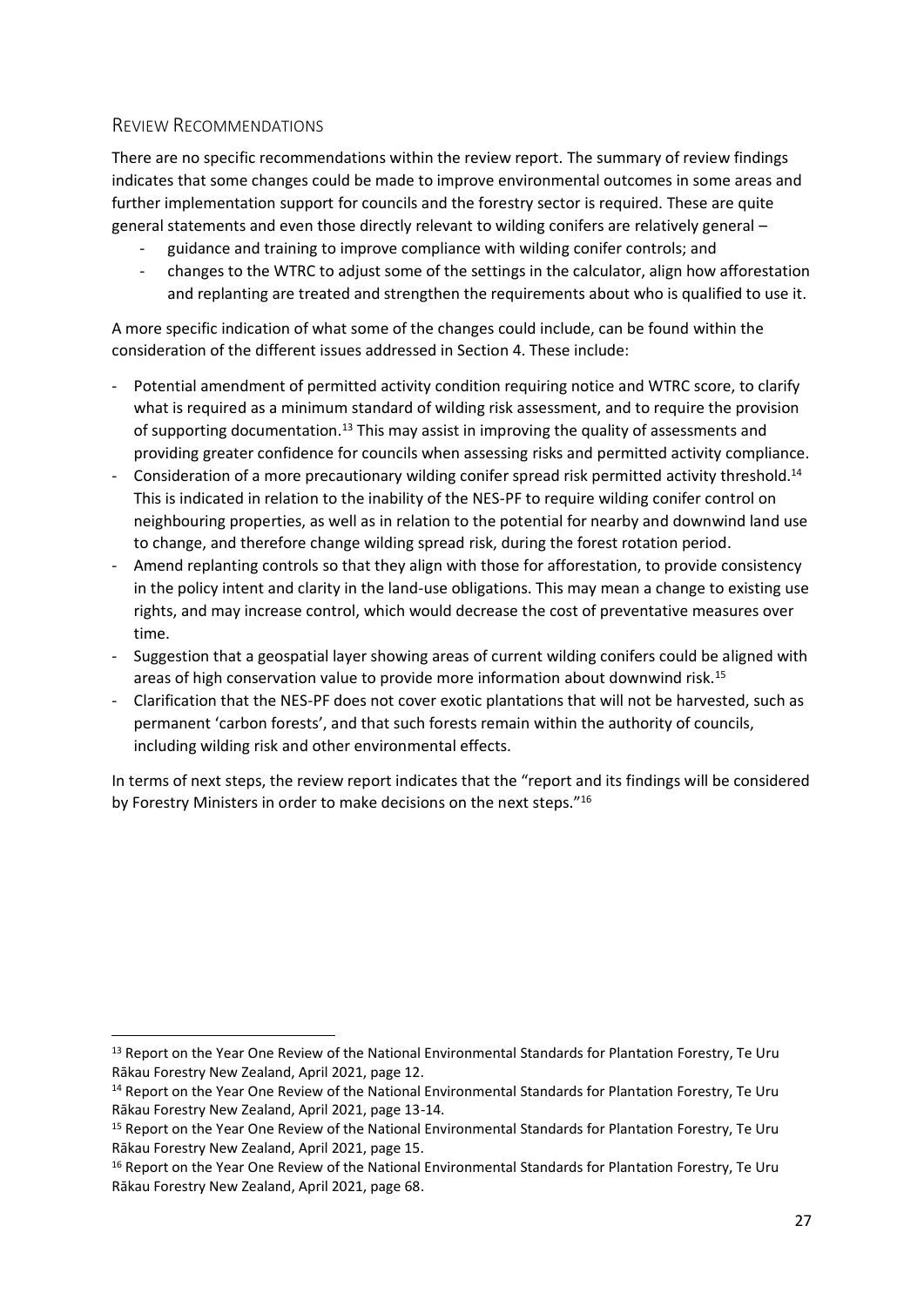## <span id="page-27-0"></span>ADDRESSING ISSUES AND LIMITATIONS OF THE NES-PF

#### Project Task 3:

b) Provide advice on the key recommendations and/or issues identified through the review that the Wilding Pine Network could support and/or seek to have addressed.

c) Identify any additional issues or gaps associated with the NES-PF that are relevant to the Wilding Pine Network's two issues of concern, including options or arguments for change.

Section 4 of the review raises important and valid issues relating to wilding conifers and the NES-PF. These issues highlight some significant weaknesses in the current settings which create a real risk that afforestation and replanting may, in some parts of the country, result in unmitigated wilding conifer spread in the future. This directly impacts on the Wilding Pine Network's 2 issues of concern, potentially risking reinvasion of cleared areas, and the imposition of externality costs on other parties.

Addressing the issues raised in the review is vital to improving the way the NES-PF addresses the wilding conifer impacts of afforestation and replanting, and initiatives to do so should be supported. However, more substantial change than is apparent from the findings of the review is necessary if the risks of new afforestation and replanting projects generating future legacy wilding conifer problems are to be addressed to the full extent possible within the NES-PF framework.

Consequently, the Wilding Pine Network should consider advocating to relevant central government agencies for urgent changes to the wilding conifer related parts of the NES-PF to ensure a more precautionary approach to afforestation and replanting, with better opportunities for more robust and thorough assessment of wilding conifer spread risk and the application of effective and ongoing prevention and mitigation measures.

The areas of change listed below, some at a broader level and some more specific, are suggested as those that the Wilding Pine Network should consider focusing on. More detail relating to the broader issues of a more precautionary approach and the use of the WTRC within the NES-PF is provided in subsequent sections.

- 1. A more precautionary approach to afforestation and replanting proposals should be taken. Afforestation and replanting should be distinguished from other forestry activities. The effects and risks of wilding conifer spread are fundamentally site-specific and depend on the nature of the surrounding environment, as well as potential future changes in the surrounding environment. Wilding conifer effects are also cumulative and persist for the life of the initial source plantings, and beyond, if not managed. The current 'legacy' wilding conifer problems clearly illustrate what can occur when a precautionary approach is not taken, and when mechanisms to ensure responsibility for effectively mitigating and managing the wilding spread effects of conifer planting are not implemented at the time of planting. A standardised, permissive approach in a regulatory environment that is unable to require or authorise subsequent remedying or mitigating of externality wilding conifer effects, is inappropriate, and generates risks of new legacy wilding conifer issues establishing. Consideration should be given to making controlled activity status the starting point for both afforestation and replanting.
- 2. If a more precautionary approach is not taken to afforestation and replanting under the NES-PF, consideration should be given to allowing District Plans to take a more stringent approach to these activities for the purposes of managing the effects of wilding conifer spread on the values of the local environment.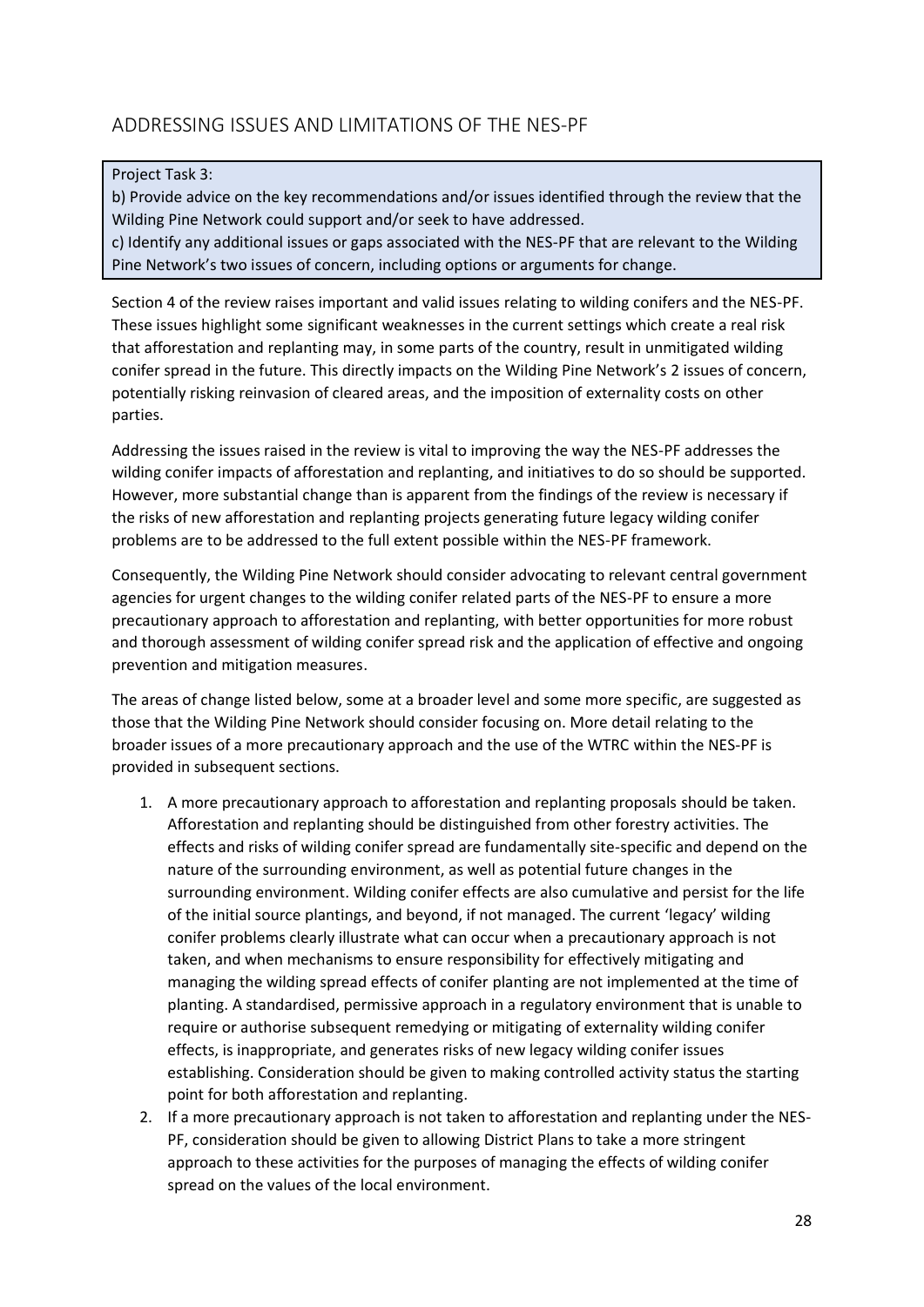- 3. A WTRC score should not be used as a permitted activity condition. In its present form, the WTRC is an inappropriate mechanism to be used as a determinative factor in a regulatory context. Although it is a useful tool for afforestation planning, and to inform both foresters and consent authorities about potential wilding conifer spread risk and potential mitigation measures, it is not an appropriate mechanism to determine, for example, RMA activity status. More certain, objective criteria should be used to determine activity status.
- 4. If the WTRC continues to be used under the NES-PF the following urgent changes should be made:
	- a. Notice periods for notice of proposals and provision of WTRC scores should be extended so that there is sufficient time for councils to effectively audit WTRC assessments and ensure permitted activity condition compliance is thorough and robust.
	- b. The provision of documentation and evidence to illustrate the basis for a WTRC score and assessment should be required. This is a fundamental change needed, given the subjective and evaluative components of a WTRC score. It would help ensure that regulators are able to properly audit the WTRC assessment for permitted activity compliance, and to understand important site-specific factors that may contribute to, or mitigate, the risk of wilding spread. This should also include requirements regarding evidence of long-term weather and climatic conditions in the case of using a reduced score for a particular species. The limitations with just providing the WTRC score sheet are illustrated in this statement from the review report:

"We also considered a small number of Wilding Tree Risk Calculator scores, but it is almost impossible to draw conclusions from paper-based scores without making site visits..."<sup>17</sup>

- c. Criteria for determining who is a 'suitably competent person' for the purposes of applying the WTRC should be amended to be more robust and specific, and consideration should be given to requiring a level of independence in this regard.
- 5. If a WTRC score continues to be used in a determinative manner (e.g., to determine activity status), either changes to the WTRC to address the level of subjectivity and the influence of changeable indicators should be sought, or only the objective indicators should be used. Alternatively, work to further develop the WTRC, to make it more appropriate for use in a regulatory context, should be undertaken.
- 6. A notice requirement, including the provision of any necessary WTRC score and supporting evidence and documentation, should be included as a permitted activity condition for replanting proposals. For replanting, there are no notice conditions, except for a requirement to provide the WTRC score sheet *if requested*. It is difficult to see how councils will be aware of replanting proposals and therefore in a position to request the WTRC score sheet if there are no notice requirements. WTRC scores (and supporting information) are central to determining whether replanting with a different species is a permitted activity. A notice requirement is therefore necessary to ensure at least a basic assessment of permitted activity compliance can be made. This is particularly important given the issues and limitations associated with the WTRC.
- 7. The current setback requirements in the NES-PF, which are permitted activity conditions, do not adequately mitigate wilding conifer spread. A 200m setback can provide effective

<sup>&</sup>lt;sup>17</sup> Report on the Year One Review of the National Environmental Standards for Plantation Forestry. Te Uru Rākau Forestry New Zealand, April 2021, page 10.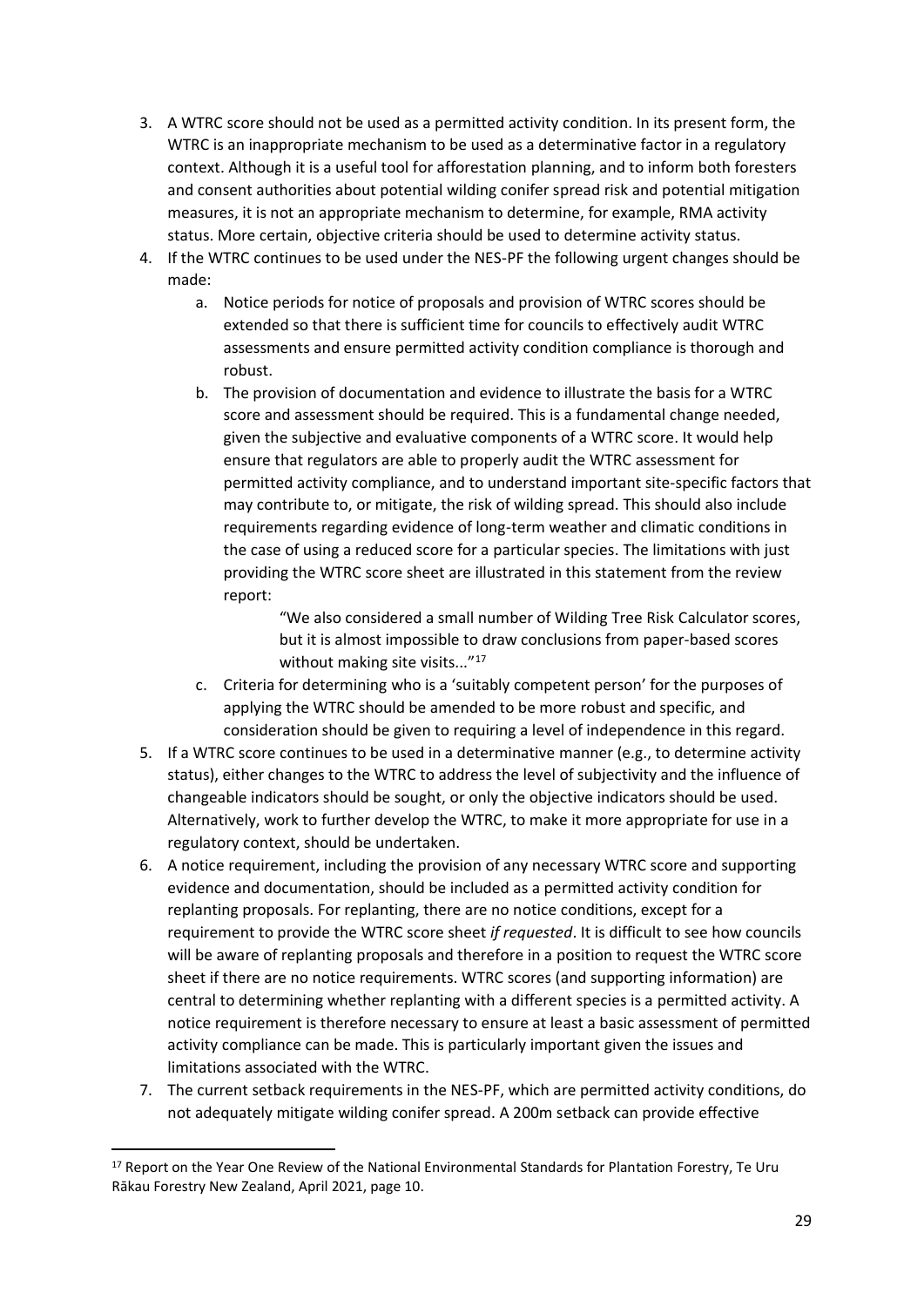prevention and mitigation of a considerable proportion of off-property wilding conifer spread for most species<sup>18</sup>. Increasing the permitted activity setback conditions to 200m should be considered.

8. Potential confusion and a lack of clarity about regulatory management of permanent (i.e., no intent to harvest) forests should be urgently resolved.

The NES-PF does not currently apply to afforestation and replanting proposals where there is no intent to harvest. The review identified that this may not be widely understood by District Councils, which remain responsible for management of these activities. As a minimum, all territorial authorities should be advised by central government of this potential gap in the regulatory framework.

The pace and scale at which new afforestation is occurring in some areas means there is a high risk that unmitigated wilding conifer spread is going to result, given the lack of precaution in the current NES-PF settings, as well as the potential regulatory gap for permanent afforestation proposals. If changes to the afforestation and replanting settings of the NES-PF are made, implementing a more precautionary approach, and addressing the issues associated with the WTRC, consideration should be given to extending the ambit of these parts of the NES-PF to cover forests not currently covered by the 'plantation forest' definition, such as permanent 'carbon' forests.

Further detail about this potential regulatory gap, as well as potential ways to address it, are set out in Section 4 of this report.

#### <span id="page-29-0"></span>A MORE PRECAUTIONARY APPROACH TO AFFORESTATION AND REPLANTING

#### CONTEXT

There are some important contextual factors that should be kept in mind when considering the need for changes to the NES-PF settings related to wilding conifer management.

Firstly, it is important to note that the "NES-PF was developed during a time when net deforestation was occurring, and well before the One Billion Trees programme and reforms to the Emissions Trading Scheme. Those programmes have significantly changed some of the incentives for forest planting and attracted new entrants to the broader forest sector."<sup>19</sup> Since then, there has been an accelerating volume of new afforestation taking place.

The Climate Change Commission has also since released its recommendations report<sup>20</sup> to government. One of the key elements of the forestry-related policy direction in the report is to reduce the current reliance on forestry carbon removals and to ensure the impacts of afforestation are managed. The report acknowledges that exotic production forestry continues to have a role to play in removing carbon dioxide, particularly in the shorter term. However, it indicates that under its recommended scenarios, the 2050 targets could be met with a significantly smaller area of new exotic forestry than would occur under current policy settings.

<sup>&</sup>lt;sup>18</sup> "In general, most seed falls close to the parent tree resulting in wilding conifers close to stand boundaries and forest edges. Such close seed fall can occur along any stand edge independent to the main wind direction and up to a distance of 200m (Ledgard, et al., 1999). Therefore fringe spread need to be assessed in a buffer of 200m around any intended planting site." from Glossary section of Guidelines for the use of the Decision Support System "Calculating Wilding Spread Risk From New Plantings", T.S.H Paul, SCION, June 2015, page 19. <sup>19</sup> Report on the Year One Review of the National Environmental Standards for Plantation Forestry, Te Uru Rākau Forestry New Zealand, April 2021, page 1.

<sup>&</sup>lt;sup>20</sup> Ināia tonu nei: a low emissions future for Aotearoa, He Pou a Rangi Climate Change Commission, May 2021.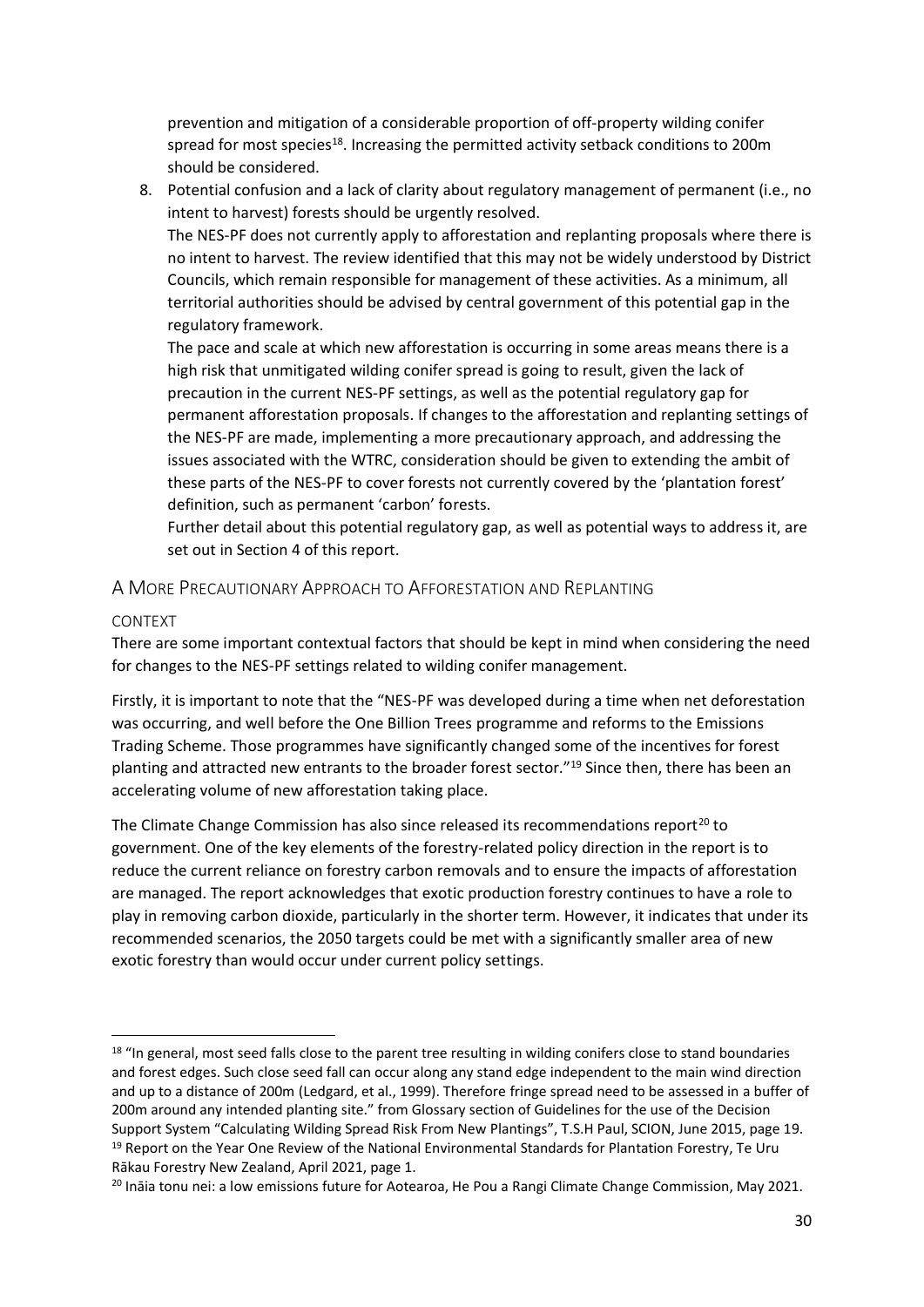The following list summarises key elements of the afforestation and wilding conifer context, which are also useful to keep in mind. (Note – these have been identified by the author and are not drawn from the NES-PF or the Year 1 Review of the NES-PF).

- A land use activity that will persist for at least 20, and up to 30+, years.
- A possible, and in some circumstances a likely, adverse effect (wilding conifer spread) with the potential to occur annually for at least 10, and up to 20+ years, cumulatively increasing in scale and extent if not remedied or mitigated.
- A potential adverse effect that will occur predominantly on property in other ownership, and which may be nearby or kilometres distant.
- A statutory and regulatory framework unable to require or authorise the resource user (forest owner) to remedy the effects of their land use activity on property in other ownership.
- A potential adverse effect that affects a range of production, recreation, amenity, and environmental values, and that can be expensive to remedy, with costs increasing exponentially with time.
- A potential residual risk of adverse effects, even if mitigation measures are taken (due to longdistance spread).
- A \$100M+ public investment in addressing today's 'legacy' wilding conifer problems caused by:
	- o A lack of precaution concurrent with past incentivisation of conifer afforestation
	- $\circ$  A lack of effective, robust, and on-going prevention and mitigation measures required at the time of afforestation
	- o A lack of early action to control un-mitigated spread

DISTINGUISHING AFFORESTATION AND REPLANTING FROM OTHER FORESTRY ACTIVITIES One of the objectives of the NES-PF was to increase the efficiency and certainty of managing plantation forestry activities. This was a key driver of the standardised and enabling approach taken under the NES-PF. However, there are several reasons why afforestation and replanting should be addressed in a more precautionary way than other forestry activities.

The other forestry activities addressed under the NES-PF can all be monitored while they are being undertaken. Most have relatively direct effects which can also be monitored, and breaches of permitted activity or resource consent conditions can generally be ascertained quite quickly. Most of these activities can be stopped and/or adapted to prevent, mitigate, or remedy effects. It is relatively straightforward for powers and controls under the RMA to be exercised in relation to these activities.

Managing wilding conifer spread effects of afforestation or replanting is a completely different proposition. Afforestation is, arguably, the most fundamental of the different forestry activities in terms of long-term impacts on the local environment. This is the starting point, which establishes the change in land use that will then persist for at least 20 years, and potentially, in perpetuity. Wilding conifer spread does not occur until trees are 8-10years old, but it will then not only persist for the life of the forest but will cumulatively grow in scale and extent if it is not managed. This means a significant delay between the activity (planting) being undertaken, effects beginning to occur, and the extent and significance of effects becoming apparent. By this stage the investment has been made, the land use activity is established, and stopping and/or refining it to prevent or mitigate wilding effects at this point is very difficult.

#### It was noted in the review that –

"It is difficult to assess the performance of the wilding control settings in reducing spread after only 18 months. Coniferous trees typically produce their first cones at 8-10 years of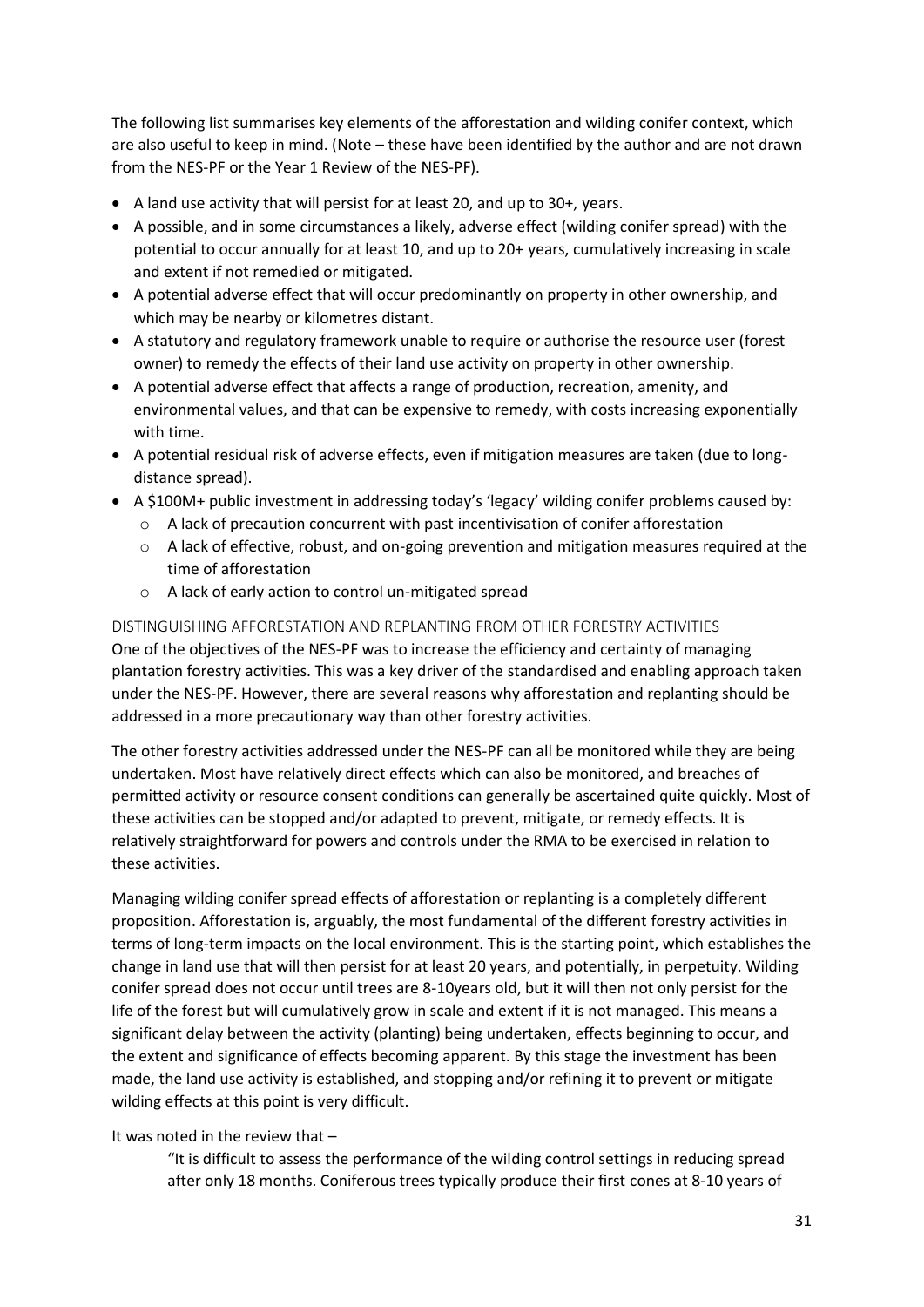age, and there is a long lag phase where the impacts of spread are not felt for many years after initial spread occurs. This lag means it is not possible to assess what effect the NES-PF rules have had in achieving the intended purpose of reducing spread risk at afforestation." $^{21}$ 

The current wilding conifer problem in many parts of New Zealand illustrates just how risky taking a 'wait and see' approach can be. Historic and current wilding conifer spread provides good evidence of what can and does occur, and of the considerable costs (both public and private) when responsibility for preventing and mitigating wilding conifer effects is not effectively addressed at the time that initial planting occurs. Robust, effective, and long-term mechanisms to ensure wilding conifer spread effects are avoided, mitigated, and remedied must be put in place at the time of afforestation or replanting because there are limited, if any, opportunities within the statutory and regulatory framework to subsequently ensure forest owners take responsibility for these externality effects of their activity. A more precautionary approach than is currently provided for under the NES-PF, will mean better opportunities to ensure that this occurs, reducing the risk of new 'legacy' wilding conifer problems arising.

#### PERMITTED ACTIVITY SETTINGS

The review identified that there are several ways in which the settings in the NES-PF and the WTRC are not giving effect to the policy intent of the wilding conifer provisions of the NES-PF, and that there are some risks that are not currently managed appropriately. This included: the current permitted activity (PA) threshold of a WTRC score of <12; the inability of the NES-PF (or other RMA and BSA instruments) to require wilding control on another person's property; and a lack of provision for addressing changes in wilding spread risk due to changes in nearby and downwind land use during the life of a forest. Given these factors, the review indicated that consideration should be given to a more precautionary PA threshold.<sup>22</sup>

When a forest is planted as a PA, with no enforceable wilding spread prevention or mitigation measures, there are very limited ways to ensure the forest owner takes responsibility for wilding spread impacts that occur on other properties. And because of the way conifer seed spreads, there are very few situations where there will be no risk of wilding spread. As acknowledged in the WTRC guidelines, even where a WTRC score of 0 is assessed, "…a small risk of unwanted spread cannot be fully excluded and 100% avoided."<sup>23</sup> If this is the case with a score of 0, a PA threshold of a score of up to 11, means that in many cases there may be considerably more than a "small risk" of unwanted spread. In some situations, this can have significant, long-term impacts that extend well beyond both the physical boundary and the lifetime of the proposed forest.

The WTRC guidelines also note that a small risk of wilding spread "…can be acceptable as long as owners and managers of new afforestation projects make a long-term commitment to manage fringe spread and remove outlier trees before coning age."<sup>24</sup>This indicates that regular monitoring of adjoining and downwind land, and the clearance of any wilding trees before coning age is an important factor in 'avoiding, remedying or mitigating' the adverse effects of afforestation and replanting activities. However, it is not possible to require this kind of mitigation as part of PA

<sup>&</sup>lt;sup>21</sup> Report on the Year One Review of the National Environmental Standards for Plantation Forestry, Te Uru Rākau Forestry New Zealand, April 2021, page 10.

<sup>&</sup>lt;sup>22</sup> Report on the Year One Review of the National Environmental Standards for Plantation Forestry, Te Uru Rākau Forestry New Zealand, April 2021, page 13-14.

<sup>&</sup>lt;sup>23</sup> Guidelines for the use of the Decision Support System "Calculating Wilding Spread Risk From New Plantings", T.S.H Paul, SCION, June 2015, page 9.

<sup>&</sup>lt;sup>24</sup> Guidelines for the use of the Decision Support System "Calculating Wilding Spread Risk From New Plantings", T.S.H Paul, SCION, June 2015, page 9.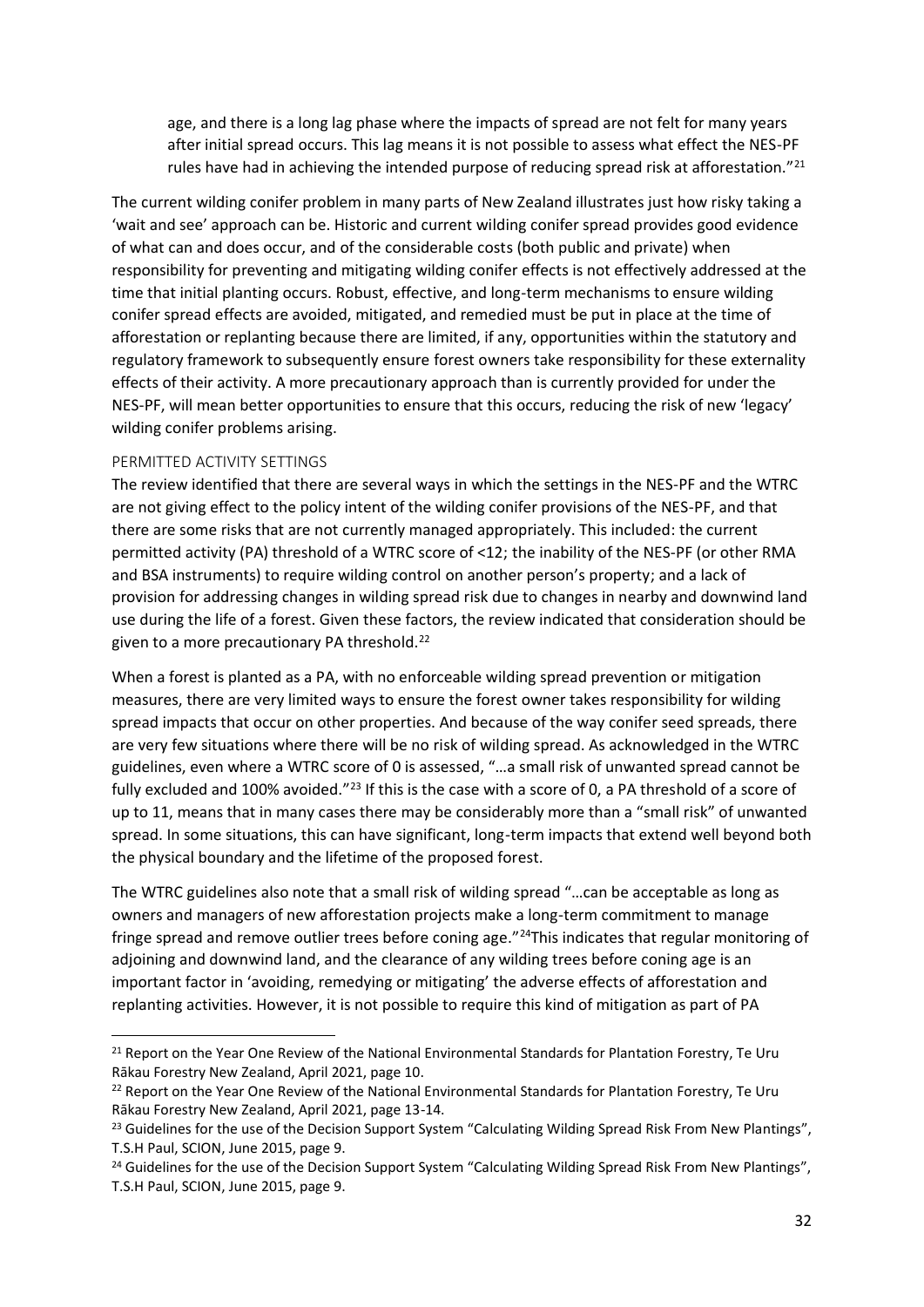conditions, or under any RMA or BSA regulatory framework. Consequently, off-property monitoring and control must be proposed/volunteered by the forest owner. There is little incentive to do so unless resource consent is required.

There are a range of often site-specific factors that influence the risk of wilding conifer spread. Some of these factors are beyond the control of the forest owner and may readily change during the life of a plantation forest, potentially changing the wilding conifer spread risk. For PA plantings (i.e., with a WTRC score of <12) the current NES-PF settings do not require consideration of the likelihood of these site-specific factors changing, or the potential impact on wilding conifer spread risk if they do change. Given the way the WTRC scoring works, there is in fact an inherent presumption that these factors will remain static.

In addition, the current settings significantly limit the extent to which the impacts of wilding conifer spread on the values of local environments can be considered. When considering adjoining and downwind land use and vegetation cover, the WTRC assessment focuses on the risk of wilding conifers establishing given the grazing regime and, essentially, the openness of vegetation cover. There is no explicit account for the values that may be present on that land and what impact wilding conifer spread could have on them. This is exacerbated by the restriction on Plans taking a more stringent approach to afforestation, other than in significant natural areas (SNAs) or outstanding landscapes or natural features (OLNFs). Many environments do not meet the criteria for SNAs or OLNFs but contain values that are vulnerable to the effects of wilding conifer spread.

Site-specific factors and the nature of the surrounding environment are highly relevant to the risk of wilding conifer spread, and to the scale and significance of its potential effects. Arguably, this means a less standardised approach should be taken. A less standardised approach is taken in relation to the effects of forestry activities on fire risk and water yield, which are not addressed in the NES-PF, and therefore may still be addressed through Plan rules and conditions. The rationale for this is that the potential effects are variable, and risks are site-specific and depend on the nature of the surrounding environment.<sup>25</sup> There are obvious parallels with wilding conifer effects.

Arguably, if certain, objective criteria that are a reliable and consistent indicator of likely wilding spread risk and effects can be identified, these could potentially be used to determine PA status. For example, criteria might include: particular low-risk species; topographic factors such as elevation, slope angle, ridgelines and high points; effective setbacks (e.g., 200m); no public conservation land or private covenanted conservation land adjoining. A potentially simpler, and more precautionary approach could be for controlled activity status to be the starting point, with similar criteria determining a shift from controlled to restricted discretionary or discretionary status. Controlled activity status provides foresters with the certainty that consent will be granted but enables the consideration of site-specific factors and effects, and the potential imposition of conditions to ensure wilding conifer spread effects are prevented, mitigated or remedied.

#### REPLANTING PROVISIONS

The NES-PF settings for replanting should also be amended to be more precautionary, given that our understanding of wilding conifer spread risk and effects has increased significantly since mature forests were originally planted. For many, there was probably nil or very limited assessment of wilding conifer spread risk or effects, and consequently, there will likely have been no prevention or mitigation requirements imposed. This does not mean that there have not been wilding conifer

<sup>&</sup>lt;sup>25</sup> Resource Management (National Environmental Standards for Plantation Forestry) Regulations 2017 Plan Alignment Guidance – May 2018, Ministry for Primary Industries, Section 5.3.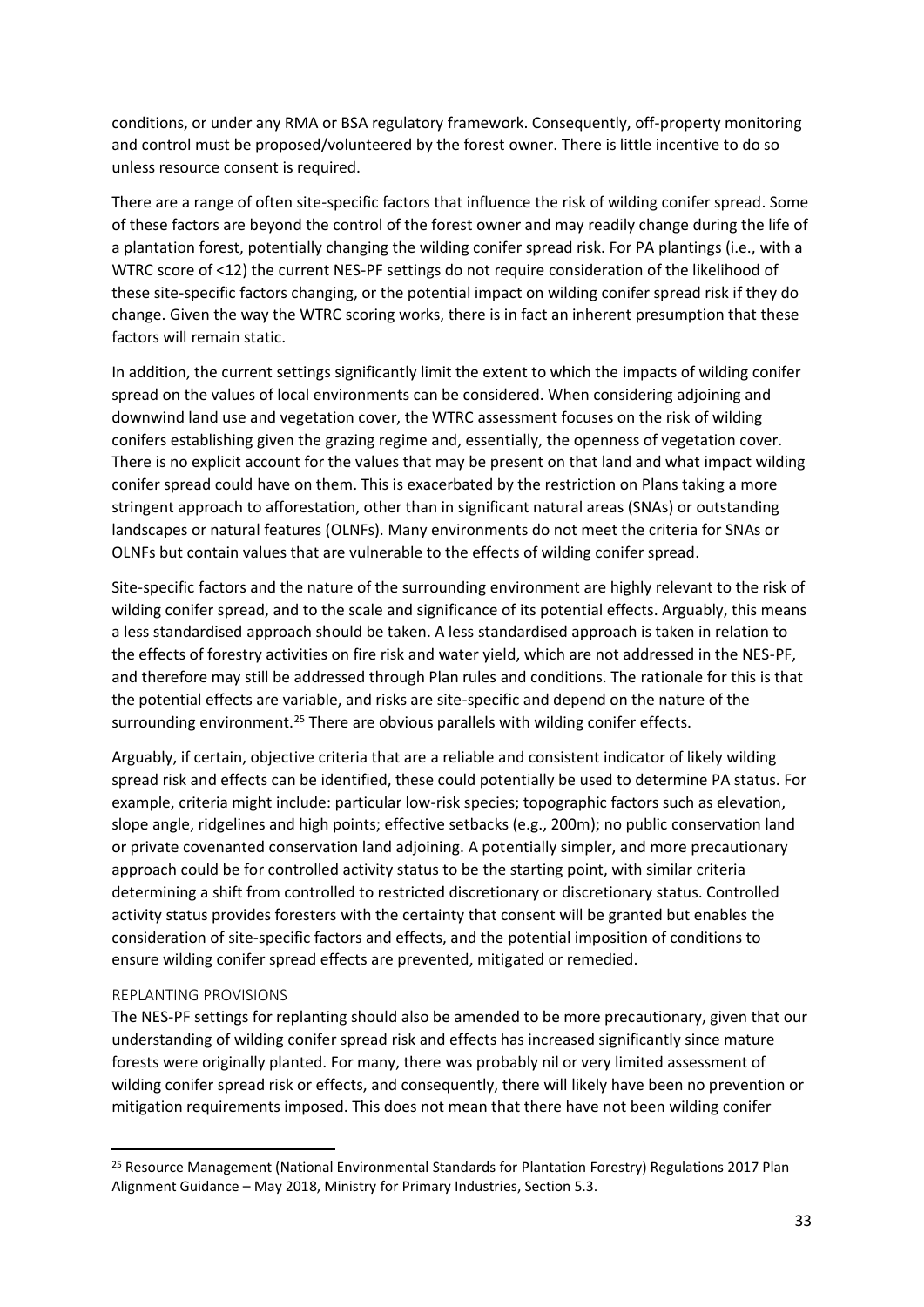effects. The current NES-PF settings for replanting, which make replanting with the same species a PA, do not take account of the extent or significance of wilding conifer effects that have actually occurred over the life of the original forest. Nor do they take account of changes in the risks of wilding conifer spread and consequent adverse effects. These changes may have arisen due to changes in nearby land use and vegetation cover since the previous trees were planted, which may mean that the potential effects of the replanting will be greater in intensity and scale.

#### <span id="page-33-0"></span>THE WTRC IS AN INAPPROPRIATE MECHANISM TO DETERMINE ACTIVITY STATUS

There are some fundamental issues associated with the WTRC that arguably make it an inappropriate mechanism to be used to determine RMA activity status.

#### PRINCIPLES OF GOOD RMA PLANNING PRACTICE

A principle of good RMA planning practice is that a person should be able to determine on the face of the planning document whether or not an activity is permitted, meaning that provisions within the planning document must be sufficiently certain<sup>26</sup>. Permitted activity conditions that are dependent upon the decision or assessment of a third party, and/or that require an evaluative judgement are not good RMA planning practice.

Under the NES-PF, the WTRC score for an afforestation proposal determines whether it is a PA or will require resource consent. Consequently, determining whether a proposal is a PA requires the engagement of a 'suitably competent' person to apply the WTRC. Establishing the WTRC score then involves a complex and subjective evaluative assessment by this third party. This assessment includes consideration of factors that may impact on wilding spread risk that are present at the time of assessment, but which may change during the life of the proposed forest.

This process involves a level of complexity, subjectivity, and potential changeability that can create inconsistencies and uncertainty at a regulatory level, making it an inappropriate mechanism to determine PA status. Furthermore, documentation and evidence to illustrate the basis for the assessment made using the WTRC does not have to be provided to consent authorities.

#### SUBJECTIVITY

A recent example of an afforestation proposal in a high-country environment demonstrates some of the inherent subjectivity of WTRC assessments. Parts of this proposal were assessed to have a WTRC score of >12 and therefore resource consent was required. The following extracts from the draft decision on the consent application*<sup>27</sup>* illustrate the subjectivity of evaluations undertaken when applying the WTRC, as well as the lack of any specific provision within the WTRC for values particularly vulnerable to wilding spread (e.g., conservation values).

*"The application states the land is mob stocked by sheep, however Council notes that the altitude of much of this area is in excess of 700 metres and rises to over 980 metres. This altitude suggests that mob stocking is not feasible in parts of this seed spread area."*

*"This* [public conservation] *land was … retired through a land tenure review in 2002. The tenure review identified this land as having very high natural values.*

<sup>&</sup>lt;sup>26</sup> NZ Law Society letter to MPI commenting on draft NES-PF, August 2015, NES-PF consultation submissions: [Others L-Z \(mpi.govt.nz\)](https://www.mpi.govt.nz/dmsdocument/10952-NES-PF-consultation-submissions-Others-L-Z)

<sup>27</sup> Southland District Council Resource Consent 360/10/19/290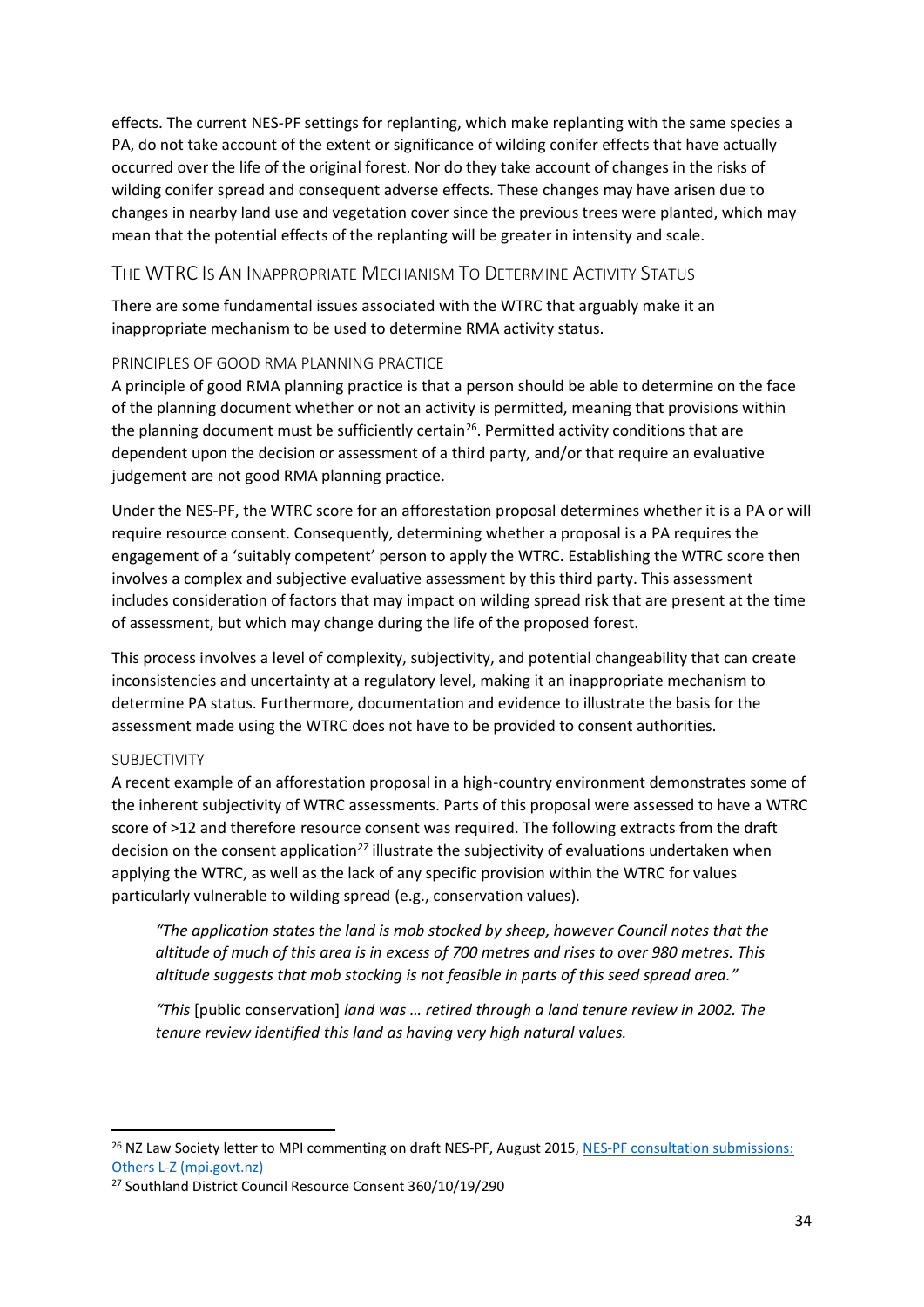*Council … does however have a concern over the grading of the downwind vegetation cover being scored at a one or two. It queries whether this should have been graded either three or four.* 

*Council … notes that while the seed dispersal area on PCL is not classified as ONFL or SNA in the District Plan, it is an area that will most certainly receive this classification in the future. The land should therefore be offered the high degree of protection from wilding pines establishing."*

In this case, because the WTRC assessments were being considered as part of a consent application, they were able to be questioned by the consent authority. However, for scores of <12, the opportunities to query or audit the WTRC assessments are limited at best, but still involve subjective judgements and factors that may change during the life of the proposed activity.

#### CHANGEABLE INDICATORS OUTSIDE THE CONTROL OF THE FOREST OWNER

Some parts of the WTRC are particularly problematic within a regulatory context. One of these, the surrounding land use criteria, was identified as an issue in the review. This is a central weakness of the WTRC when used within a regulatory context. Although land use, and intensive grazing in particular, can be an effective mitigation for wilding conifer spread, where land is under different ownership, the forest owner has no control over whether this mitigation occurs or not. Land use activities and grazing patterns change readily and over the life of a plantation forest such change is highly feasible. The WTRC essentially takes a 'snapshot in time' approach to this indicator, making an assessment at the time of planting, and makes no account for potential changes over the subsequent decades of the forest life.

The WTRC also includes a 'palatability score', which relates to the species proposed to be planted. In the WTRC guidelines, this is explained as "[t]he more palatable conifer species are for sheep the better the results of grazing as a tool to prevent wilding establishment, especially if seedlings are still young."<sup>28</sup> Palatability is a stand-alone indicator, for which a score is given, which then contributes to the overall WTRC score. However, it is difficult to see how palatability should influence a wilding conifer spread risk score independently of surrounding land use and/or ownership. If, for example, a proposed afforestation site adjoins conservation land, or land that has been retired from grazing, grazing is not going to be occurring on that land. In such a situation, it is difficult to understand the relevance of this indicator. The palatability indicator was not specifically addressed in the review, however more detailed consideration of its role and relevance when used in a regulatory context could be useful.

Both the land use and palatability indicators relate to potential mitigation of wilding spread. Where that mitigation is within the control of the forest owner and able to be enforced by the consent authority, these indicators may be relevant and useful. However, these indicators often relate to land that is in different ownership, and entirely outside the control of the forest owner, or the consent authority. In that situation, any potential mitigation provided by a particular land use or high palatability, cannot be relied upon, or enforced, and therefore should not influence a WTRC score when used in a regulatory context.

The WTRC guidelines contain useful recommendations regarding actions forest owners should take to manage and mitigate wilding conifer spread. However, if a proposal is a PA, any such recommended actions cannot be required or enforced. Furthermore, once a forest has been

<sup>&</sup>lt;sup>28</sup>Guidelines for the use of the Decision Support System "Calculating Wilding Spread Risk From New Plantings", T.S.H Paul, SCION, June 2015, page 11.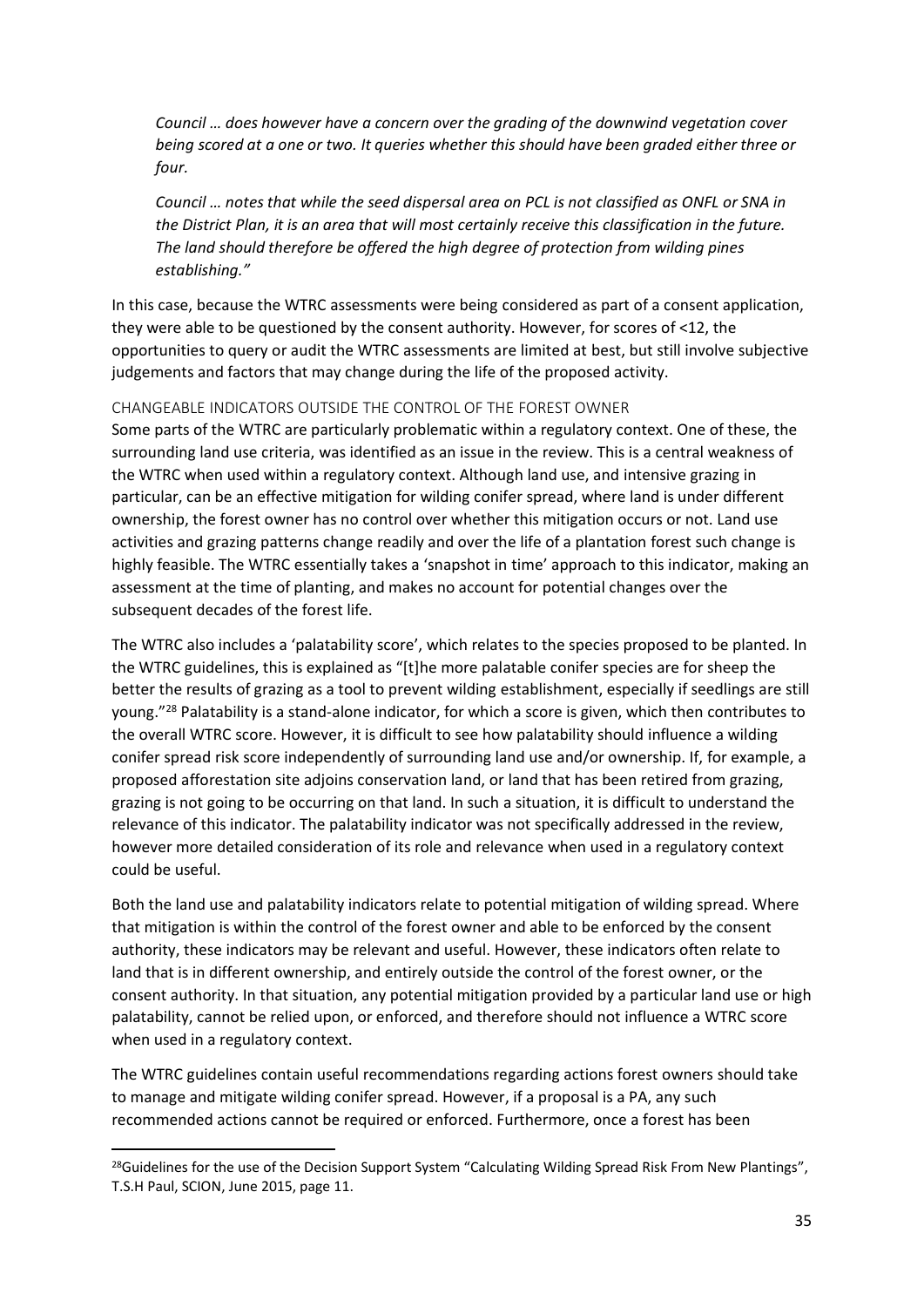planted, whether as a permitted activity or under a resource consent, there are significant limitations to both the RMA and BSA frameworks that make it very difficult to require a forest owner to actively prevent or mitigate wilding conifer spread that becomes apparent in subsequent years.

In addition to the issues and limitations of the WTRC outlined above, the review found that the lack of any requirement to provide supporting documentation to illustrate the basis for a WTRC score, the notice periods, and a lack of experience and capacity within councils all undermine confidence in the WTRC assessment as the basis for PA status. Collectively, these issues mean there is considerable risk that there will be conflicting judgements between forestry operators, consent or enforcement authorities, and other interested persons and this would be inconsistent with the NES-PF's objectives of improving the certainty of RMA processes and environmental outcomes.

#### USED APPROPRIATELY, THE WTRC IS A USEFUL TOOL

The WTRC is a potentially very useful tool for afforestation planning, and to inform both foresters and consent authorities about potential wilding conifer spread risks and potential mitigation measures. The WTRC guidelines contain useful recommendations regarding actions forest owners should take to manage and mitigate wilding conifer spread risk. In its current form, the WTRC would be more appropriately used as a matter that consent authorities may take into account when considering a resource consent application. Although given the issues and limitations associated with it, it should not be the only factor consent authorities can take account of when considering wilding conifer spread risk and effects.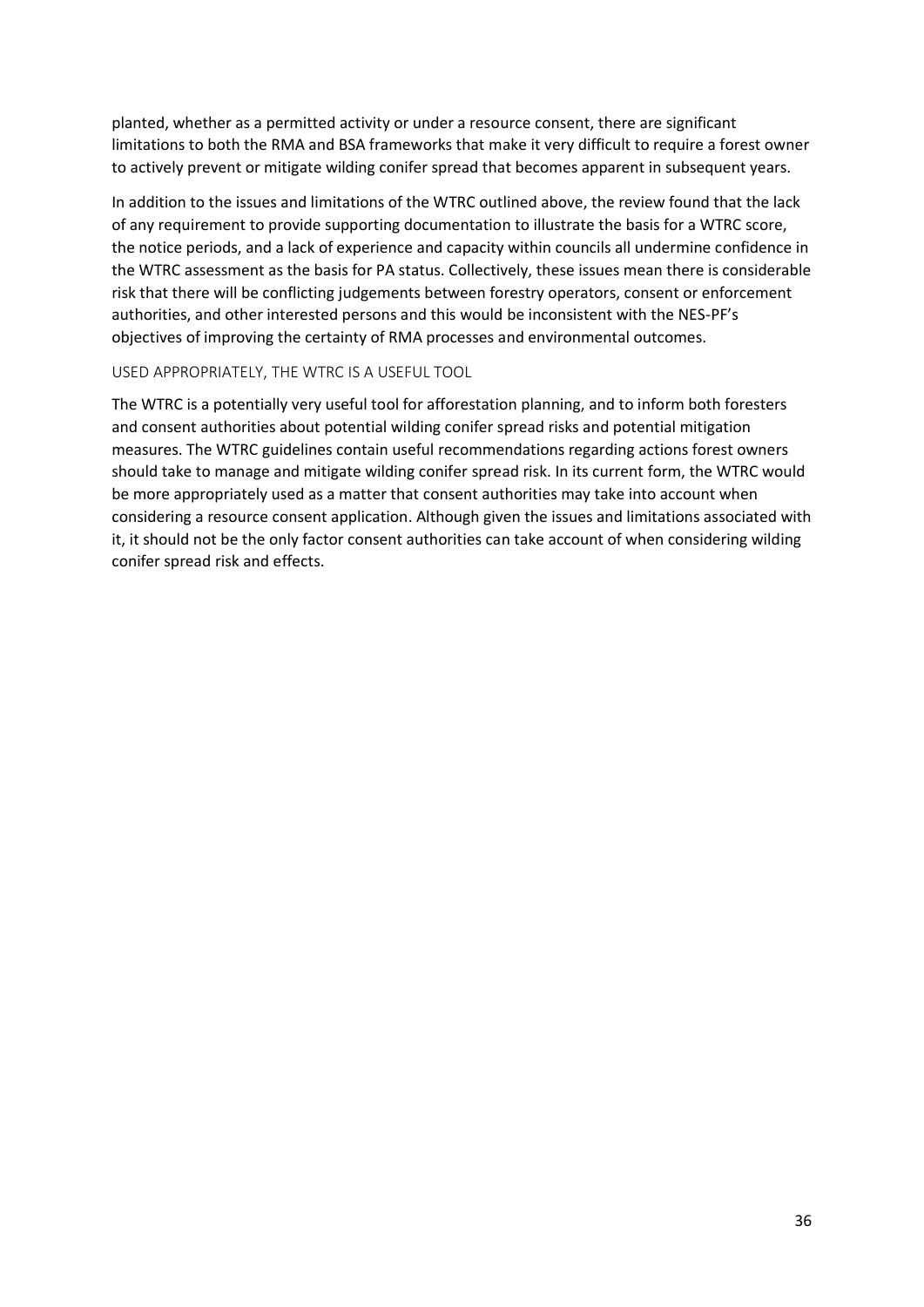## <span id="page-36-0"></span>SECTION 4: PLANTINGS OUTSIDE THE NES-PF

## <span id="page-36-1"></span>A POTENTIAL REGULATORY GAP

#### Project Task 4:

a) Outline the potential regulatory gap relating to management of conifer plantings not covered by the NES-PF

The NES-PF applies to the afforestation and replanting of "plantation forests" or "plantation forestry". These terms are defined in the NES-PF as a forest deliberately established for commercial purposes that is at least 1ha of "…continuous forest cover of forest species that has been planted and *has or will be harvested or replanted*" (emphasis added).

#### <span id="page-36-2"></span>PERMANENT FORESTS

Although the NES-PF lists plantings that are specifically excluded from the definition of plantation forest<sup>29</sup>, this list does not include forest plantings that are not intended to be harvested. This has the potential to create both confusion and a regulatory gap, in terms of the management of permanent or 'carbon' forests, if territorial authorities (TAs) do not understand that such forests are not covered by the NES-PF. This point was acknowledged several times in the NES-PF Review Report<sup>30</sup> -

"…the NES-PF does not apply to all potential forest plantings. The NES-PF definition of a plantation forest includes the words 'for harvest', which means that permanent forests (not for harvest) are not covered by the regulations. RMA controls for these forests remain within the authority of councils including wilding risk and any other environmental effects that the council considers require control. However, it is very likely that many councils are not aware of this, as they may assume the NES-PF covers all planted forests."

"The NES-PF … was not designed to cover forests that are intended to be planted solely for permanent carbon sinks. Plantation forests established for harvest have a different set of environmental effects compared to permanent forests, and councils retain the ability to make rules in relation to afforestation in these areas…We do acknowledge that there is a level of confusion about the regulatory controls of permanent carbon forests, and clarification over the scope of the NES-PF in this regard would be helpful."

Afforestation and replanting are land-use activities, and therefore are addressed primarily through District or Unitary Plans. However, the NES-PF regulations prevail over Plan rules that duplicate or conflict with them, except where the NES-PF specifically allows more stringent Plan rules (this is in only limited circumstances<sup>31</sup>.) Consequently, TAs are required to ensure that their Plans do not contain controls that conflict with or duplicate the NES-PF regulations.

<sup>&</sup>lt;sup>29</sup> Shelter belts with an average width of less than 30m; forest species in urban areas; nurseries and seed orchards; trees grown for fruit or nuts; long-term ecological restoration planting of forest species; willows and poplars planted for soil conservation purposes.

<sup>&</sup>lt;sup>30</sup> Report on the Year One Review of the National Environmental Standards for Plantation Forestry, Te Uru Rākau Forestry New Zealand, April 2021, pages 10, 60 and 15.

<sup>&</sup>lt;sup>31</sup> Circumstances include where: a rule gives effect to other national instruments (NPSFM, NZCPS); a rule provides for protection of outstanding natural features and landscapes, or significant natural areas; or a rule manages activities in Separation Point granite soils, geothermal areas, karst geology, or protects human drinking water sources.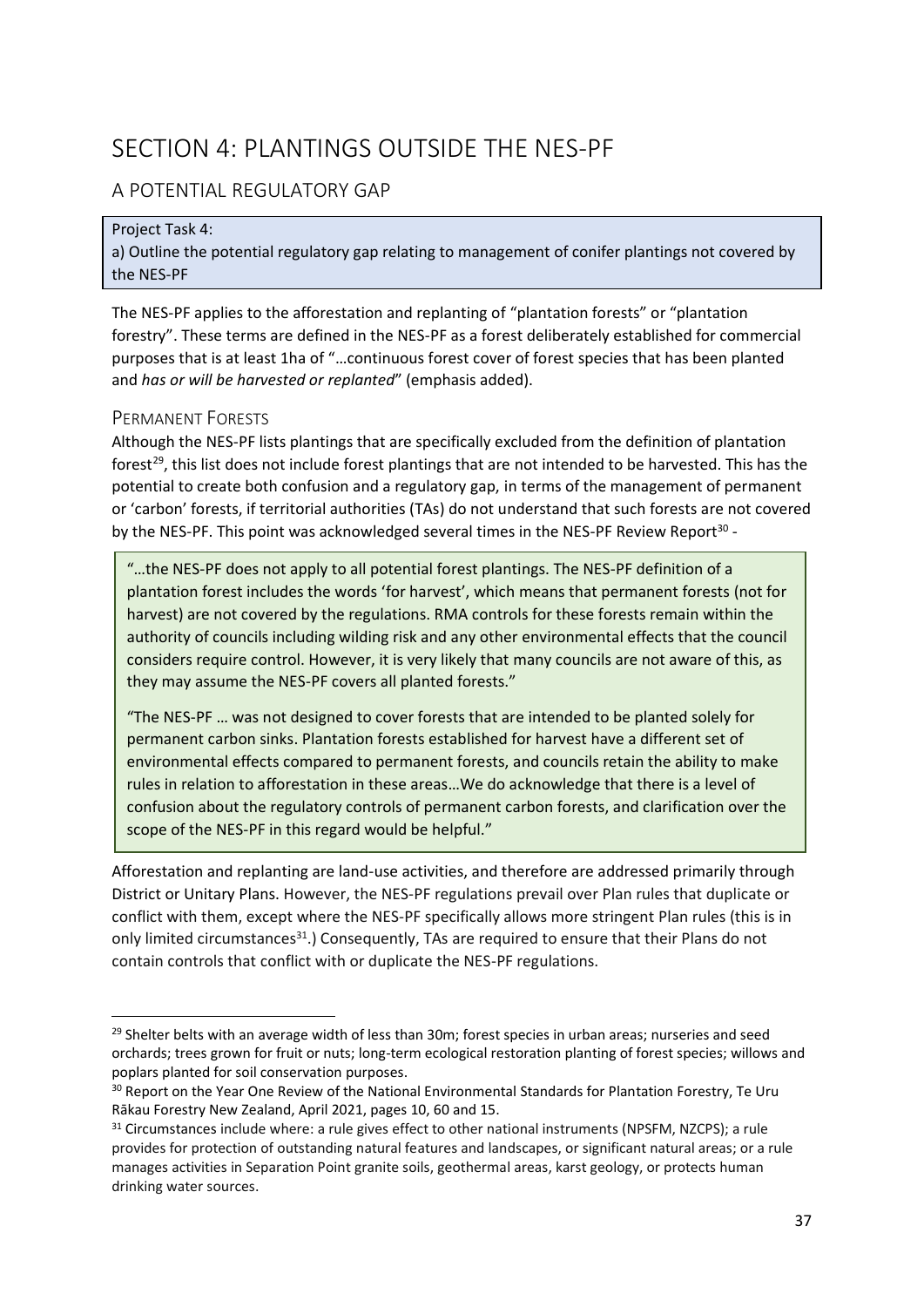A review of the forestry-related provisions of all District Plans is beyond the scope of this project. However, a review of several South Island District Plans<sup>32</sup> has found that, prior to changes to align with the NES-PF, the Plans provided for forestry as a permitted activity in Rural Zones, subject to conditions. In addition, some of the Plans had controls that applied to the planting of specific species and/or forests within specified parts of their district. The species were usually more spread-prone ones (including Douglas fir), and the specified parts of the districts were those areas more vulnerable to wilding tree spread. These provisions made the tree planting/forestry a controlled or restricted discretionary activity, with the focus of Councils' discretion or control mostly limited to matters relating to wilding tree spread risk and mitigation.

If TAs are not aware that forests not intended to be harvested are not covered by the NES-PF, they may potentially remove rules relating to forestry and tree planting altogether (rather than just amending them to exclude 'plantation forests' as defined in the NES-PF), or may not develop rules relating to other afforestation, because they believe this is covered by the NES-PF.

An example of how this can occur can be seen in changes made to the Southland District Plan (SDP) in response to the NES-PF.

The SDP contained provisions for 'Forestry Activities' that applied in the Rural Zone. These provisions included constraints on the species<sup>33</sup> that could be planted in the Mountains Overlay area. These provisions were removed as they conflicted with the NES-PF. These provisions related specifically to forestry activities. Given that the definition of "forestry" in the SDP is the "use of land for the planting, tending and harvesting of trees for commercial gain", it is arguable that these rules would not have applied to plantings outside the ambit of the NES-PF anyway. However, other rules making the planting of specific species in the Mountains Overlay area either a restricted discretionary (Rule Rural 3(2)) or a prohibited (Rule Rural 6(2)) activity, did not specifically refer to 'forestry' or 'forestry activities', instead simply referring to "[p]lanting of the following…". These rules were also removed to align with the NES-PF. Arguably, these rules would have applied to forests or tree planting outside the scope of the NES-PF. Consequently, controls that could have applied to new permanent forests and other small plantings such as shelterbelts no longer appear in the SDP.

By contrast, an example of how a District Plan has been amended to avoid conflict or duplication with the NES-PF, but which retains standards and controls for plantings outside the ambit of the NES-PF, is the Hurunui District Plan (HDP). Rather than deleting provisions, use has been made of Advisory Notes and wording amendments to specifically exclude activities managed under the NES-PF.

For example, permitted activity conditions within the Rural Zone include setbacks for new plantings or forestry. Below these setback conditions, an Advice Note has been added:

"*Note: The planting setback requirements do not apply to activities that are managed under the National Environmental Standards for Plantation Forestry 2017."*

In addition, wording has been added to some provisions to make it explicit that plantings covered by the NES-PF are excluded, for example:

<sup>32</sup> Southland District Plan, Hurunui District Plan, Waitaki District Plan, Mackenzie District Plan, Waimate District Plan.

<sup>33</sup> Scots pine, Corsican pine, Douglas fir, Larch.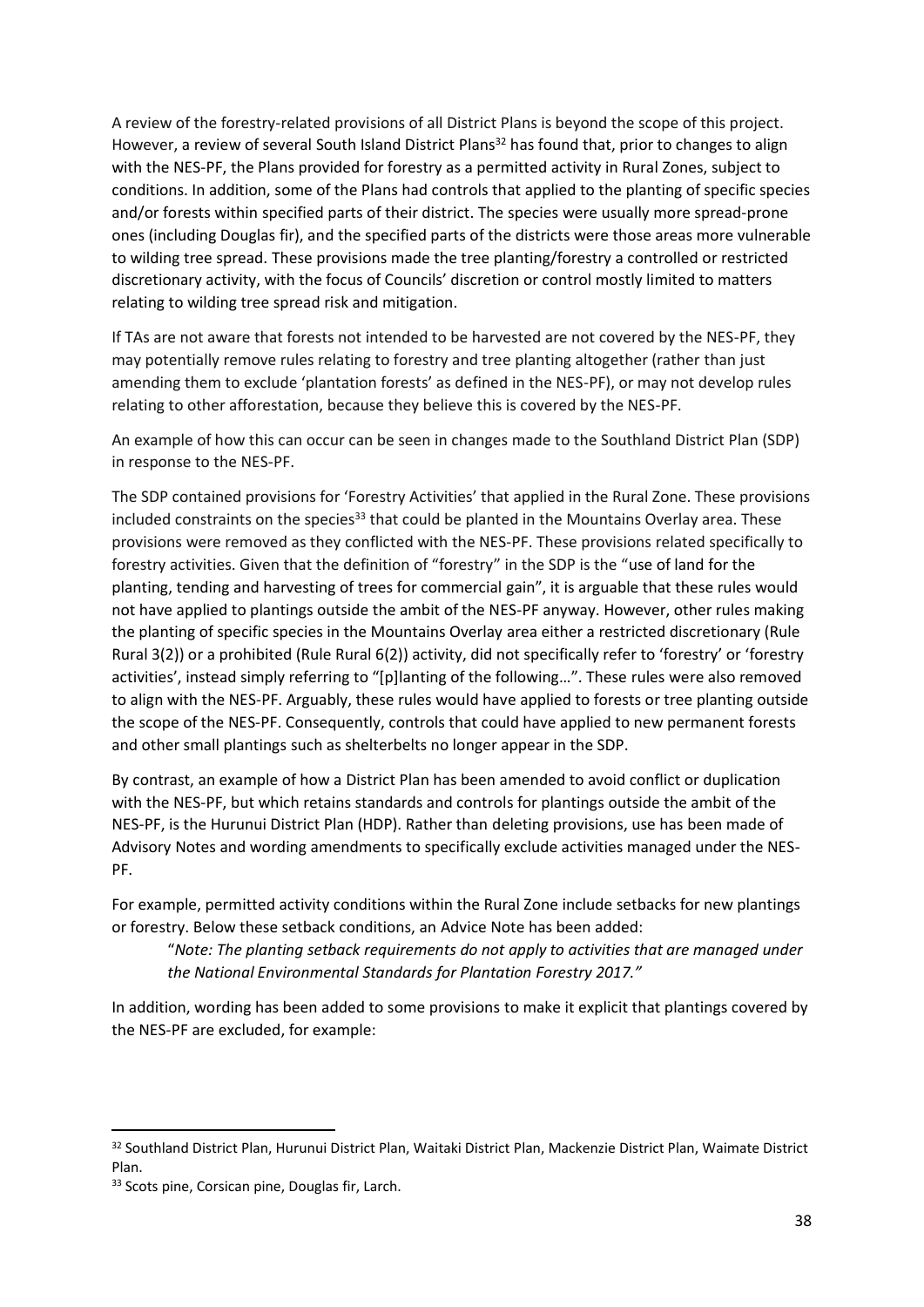Rule 3.4.5 Restricted Discretionary Activities

3A. Planting, *excluding planting defined as afforestation or replanting in the National Environmental Standards for Plantation Forestry 2017*, of Douglas Fir, Ponderosa Pine, Maritime Pine, Bishops Pine, Sycamore, Ash, Red Flowering Currant, and Holly:

- (a) within the Forestry Management Area; or
- (b) which does not meet the setback requirements under Rule 3.4.3.2(f).
- The Council will restrict its discretion to the following matters:
	- (a) The species being planted and their ability to spread;
	- (b) The plantation's exposure to seed dispersal (take-off sites) with reference to slope, aspect and wind exposure;
	- (c) The type and intensity of land use and the type of vegetation cover in surrounding areas where tree seed is capable of being blown or spread;
	- (d) The adequacy of the applicant's proposed wilding management plan;
	- (e) Plantation siting and design, including orientation and species composition; and
	- (f) Potential effects on indigenous biodiversity.

Notably, the HDP explicitly contemplates permanent 'carbon' forests as a land use activity, as shown in the Plan definition for "forestry":

"Forestry" means a forest of selected species of trees that are specifically planted and managed for carbon sequestration or planted and managed specifically for harvesting and production of timber or other wood-based products, and includes:

(a) The understory that has established beneath the canopy;

(b) Replanting of areas that are demonstrated to be failed plantings from previous rotations;

- (c) Tree alteration such as the pruning and thinning of trees;
- (d) Ancillary forestry earthworks; and
- (e) Harvesting and re-planting of trees.

but does not include shelterbelts or amenity tree planting.

These examples illustrate that although a regulatory gap in terms of permanent afforestation may not be present in all districts, in some, District Plan changes made in response to the NES-PF, may have resulted in one. There may also be districts where a regulatory gap exists regardless of the NES-PF, as Plans may simply not address permanent afforestation.

#### POTENTIAL FOR EXPLOITATION OF AN INCONSISTENT APPROACH

The current NES-PF structure means that an intent to harvest a forest in the future is not a factor that is considered at the point of afforestation or replanting. Although an intention to harvest forms part of the definition of forests covered by the NES-PF, no evidence regarding that intent is required for afforestation or replanting to proceed as a PA, or even as a consented activity. Given this, if the approach taken to afforestation or replanting in the NES-PF is more permissive than that taken in the relevant District Plan, or vice versa, the potential arises for forest owners to exploit the opportunity to be selective in the regulatory pathway they follow for their afforestation proposal.

#### <span id="page-38-0"></span>SMALL PLANTINGS AND SHELTERBELTS

In addition to permanent afforestation, there is also a potential regulatory gap relating to smaller conifer plantings (<1ha) and shelterbelts. These types of plantings are explicitly excluded from the scope of the NES-PF, as noted within the 'plantation forest' definition. Therefore, this potential gap cannot be attributed to confusion or misunderstanding about the scope of the NES-PF.

In some environments, and when more spread-prone conifer species are used, these types of plantings can pose a risk of generating unmitigated wilding spread. Some District Plans contain provisions that apply to these types of plantings and provide the opportunity to manage potential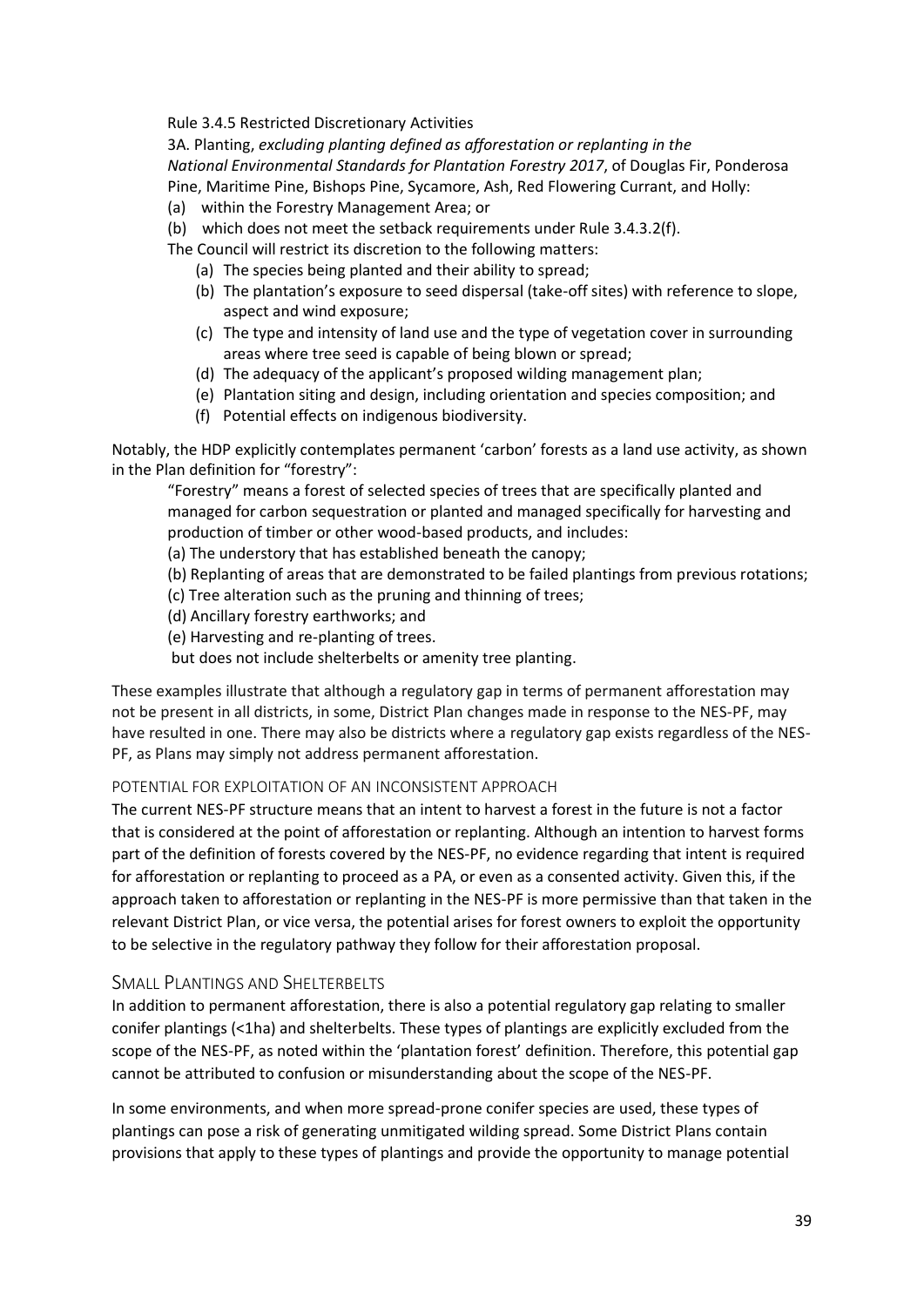wilding spread effects. However not all do, meaning a regulatory gap in some districts with the potential to impact on the Wilding Pine Network's 2 issues of concern.

### <span id="page-39-0"></span>ADDRESSING THE GAP

#### Project Task 4:

b) Identify how this gap could potentially be addressed, and any significant issues or limitations to the effectiveness of doing so.

There are two main options for addressing the potential regulatory gap relating to permanent afforestation or replanting proposals of more than 1ha. Either amending the NES-PF to include them within its scope or retaining the status quo and encouraging TAs to specifically address permanent forests in District Plans.

These two options are based on the focus of this report, i.e., wilding conifer spread risks and effects. Other potential effects of permanent afforestation have not been considered, and it is possible that there may be other options if other factors are considered. It is also possible that, following the Climate Change Commission report<sup>34</sup> (the CCC report), Government may consider an alternative approach for permanent forests. However, given the potential for further uncertainty, complexity, and inconsistency if a separate instrument is used, it is considered more likely that existing instruments (the NES-PF and/or District Plans) would be used, via amendments and/or some form of national direction addressing all afforestation.

The need to manage the scale and effects of permanent exotic forests was recognised in the CCC report. The report acknowledges that current policy settings mean there is strong incentivisation of new exotic afforestation, and that this can have impacts on local communities and environments. It recommends that a combined regulatory and policy approach will be required to ensure these potential impacts are managed appropriately –

"Constraining the NZ ETS incentive could help reduce the scale of afforestation nationally, but influencing where afforestation happens, including how much in specific regions, would likely require a regulatory approach, for example through planning rules."<sup>35</sup>

"Recommendation 25: Manage forests to provide a long-term carbon sink 2. Designing a package of policies to reduce reliance on forestry removals and manage the impacts of afforestation including:

- a. Amendments to the NZ ETS to manage the amount of exotic forest planting driven by the scheme (see also Recommendation 11 on the NZ ETS).
- b. A clear position on the role and desirability of different types of permanent exotic forests as carbon sinks, and amending the NZ ETS and other policies accordingly.
- c. Land-use planning, direction and tools to help local government manage afforestation, mitigate localised impacts of afforestation and to achieve environmental co-benefits."<sup>36</sup>

Regardless of the approach taken, urgency in addressing this potential regulatory gap is needed. Incentivising factors are currently giving rise to a significant increase in the number and scale of new

<sup>&</sup>lt;sup>34</sup> Ināia tonu nei: a low emissions future for Aotearoa, He Pou a Rangi Climate Change Commission, May 2021. <sup>35</sup> Ināia tonu nei: a low emissions future for Aotearoa, He Pou a Rangi Climate Change Commission, May 2021, page 321.

<sup>&</sup>lt;sup>36</sup> Ināia tonu nei: a low emissions future for Aotearoa, He Pou a Rangi Climate Change Commission, May 2021, page 323.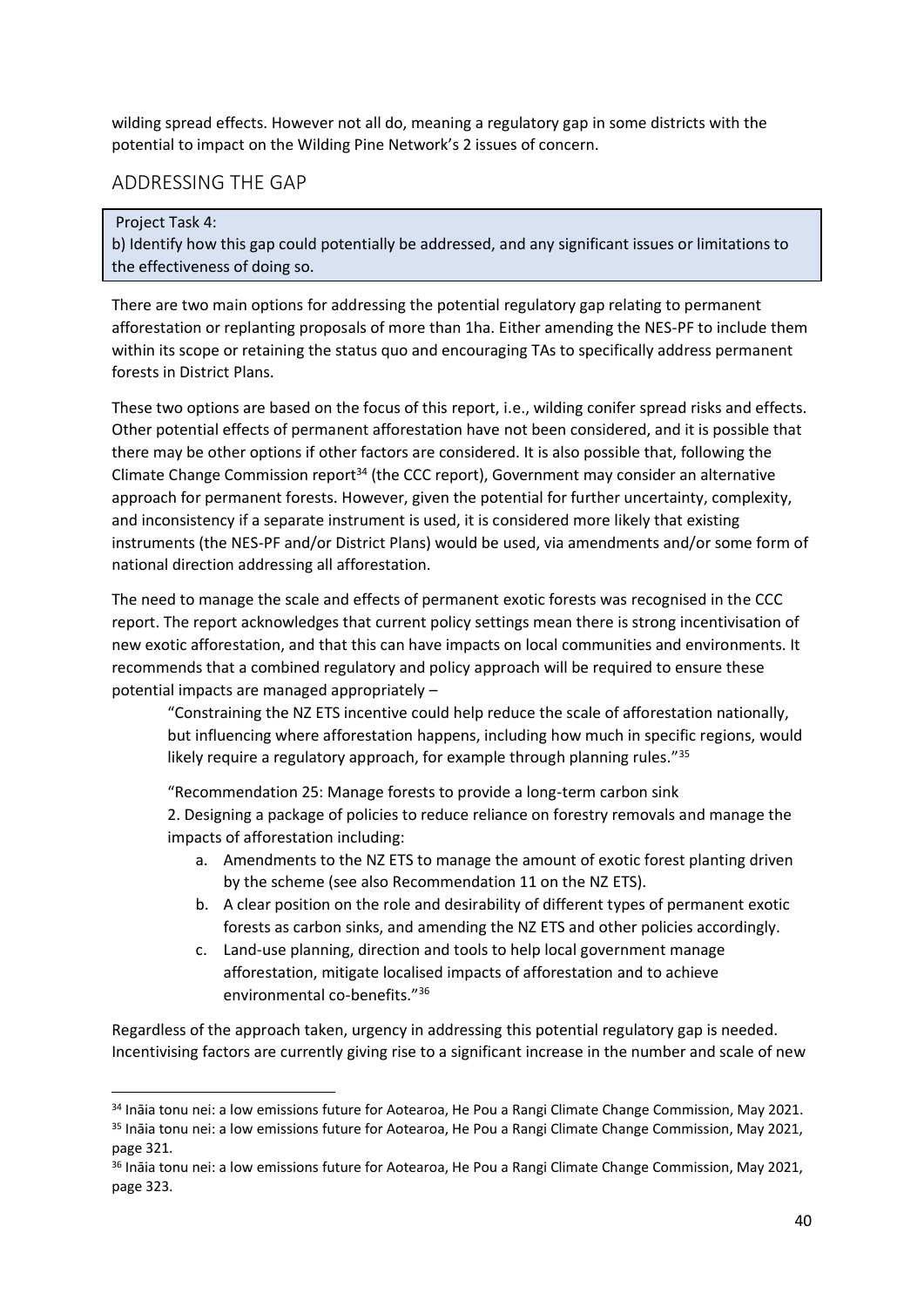permanent exotic forest projects occurring in some areas<sup>37</sup>. Regulatory gaps mean in some areas there are no opportunities to ensure the potential risks and effects of wilding tree spread are addressed, meaning a risk that new areas of 'legacy' wilding conifers will become established.

It is important that potential confusion and uncertainty about the scope of the NES-PF is urgently addressed in the immediate term. As a minimum, all TAs should be advised of this potential gap in the regulatory framework.

#### <span id="page-40-0"></span>EXTEND THE SCOPE OF THE NES-PF

It is important to note the significant issues identified in Section 3 of this report, in relation to the afforestation and replanting components of the NES-PF that relate to the risks and effects of wilding tree spread. Extending the scope of the NES-PF to include permanent forests should therefore only occur if these issues are addressed, a more precautionary approach is implemented, and the issues associated with the WTRC are properly resolved.

This option would involve amending the NES-PF to extend its scope to forests that are not intended to be harvested. This could be achieved primarily through an amendment to the current definition of 'plantation forest' and 'plantation forestry', to remove reference to harvesting or replanting, e.g.:

"(a) at least 1 ha of continuous forest cover of forest species that has been planted and has or will be harvested or replanted;"

Other consequential amendments may also be required, but that level of detail has not been addressed here.

The NES-PF review report indicated that the environmental effects of forests established for harvest are different to those of permanent forests, and that consequently the NES-PF was not designed to cover permanent forests<sup>38</sup>. However, the NES-PF regulations for the eight different forestry related activities effectively apply independently of one another. The environmental effects addressed by the NES-PF for afforestation or replanting activities are the same as those that would be relevant for a permanent forest proposal, and none of the afforestation or replanting PA conditions relate or refer to an intent to harvest, or any of the potential effects of harvesting, or any other forestry activity. An afforestation or replanting proposal may proceed as a PA, or even as a consented activity, without any reference to the other parts of the NES-PF, which generally only apply as and when the activities addressed by them are going to occur. Consequently, at this initial afforestation or replanting point in the process, there is nothing, aside from the NES-PF definition for 'plantation forest', to distinguish permanent forest proposals from those that will or may be harvested in the future.

This option would create consistency in the manner that any afforestation or replanting activity is addressed, regardless of whether it will be permanent or harvested. The environmental effects of the activity of afforestation or replanting are the same; it is the effects of subsequent activities relating to the forest, such as pruning and thinning, harvesting, slash management etc., that differ. These subsequent effects are addressed separately under the NES-PF.

<sup>37</sup> Examples occurring in North Otago are described in these link[s https://www.odt.co.nz/regions/north](https://www.odt.co.nz/regions/north-otago/apology-lack-action-over-carbon-farming)[otago/apology-lack-action-over-carbon-farming](https://www.odt.co.nz/regions/north-otago/apology-lack-action-over-carbon-farming) and [https://www.nzherald.co.nz/the-country/news/carbon](https://www.nzherald.co.nz/the-country/news/carbon-forestrys-desirability-challenged-at-north-otago-meeting/3744CZBD237F67T57MBR3AR44M/)[forestrys-desirability-challenged-at-north-otago-meeting/3744CZBD237F67T57MBR3AR44M/](https://www.nzherald.co.nz/the-country/news/carbon-forestrys-desirability-challenged-at-north-otago-meeting/3744CZBD237F67T57MBR3AR44M/)

<sup>&</sup>lt;sup>38</sup> Report on the Year One Review of the National Environmental Standards for Plantation Forestry. Te Uru Rākau Forestry New Zealand, April 2021, page 15.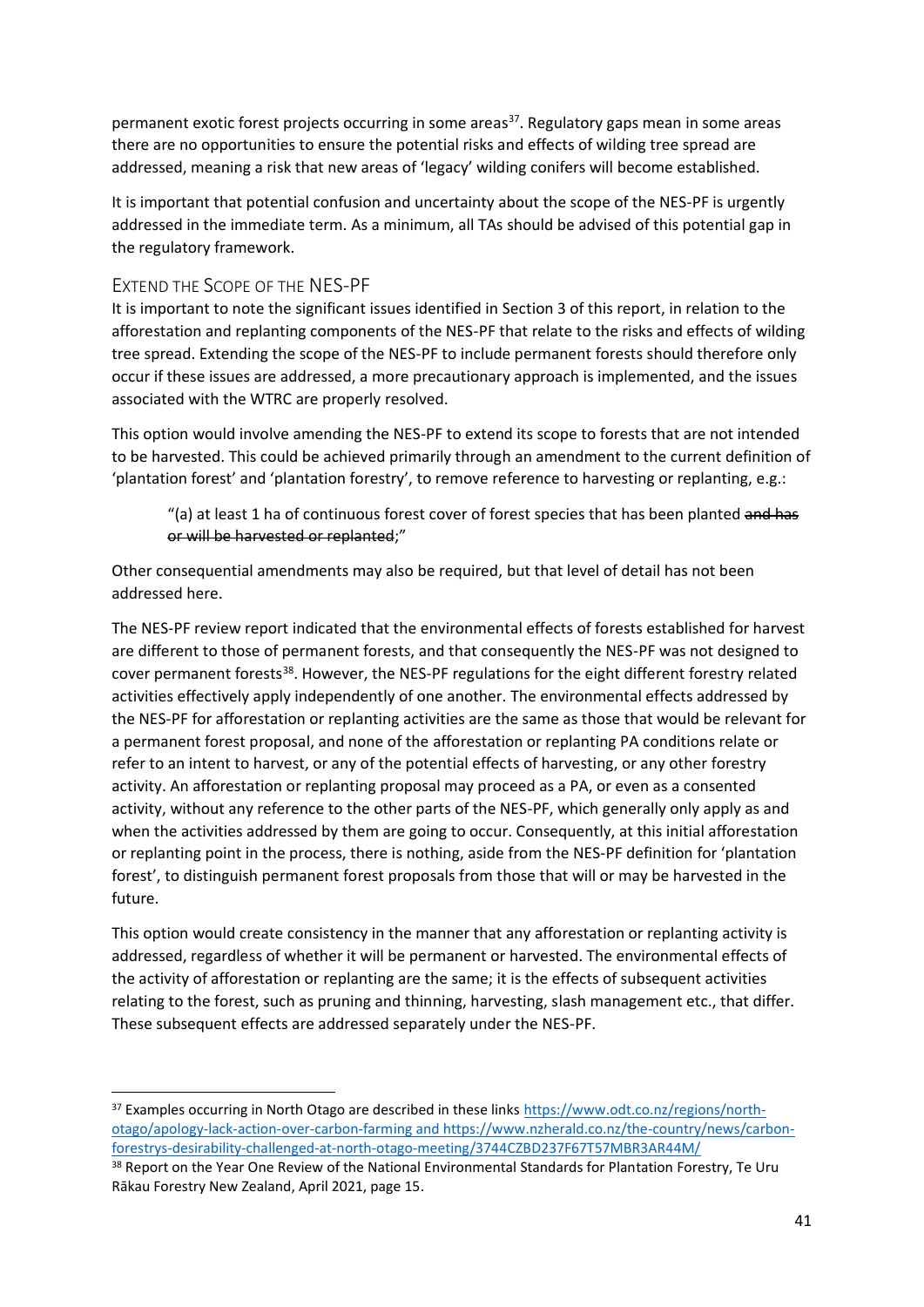In terms of the risks and effects of wilding tree spread, although a permanent forest has the potential to spread wilding trees for a longer period than a forest that will be harvested, the nature of these effects is the same, as are likely prevention and mitigation measures.

A consistent approach to all exotic afforestation and replanting proposals also addresses the potential that otherwise exists, for resource users to exploit the opportunity to be selective in the way a proposal is presented, in order to follow the least restrictive regulatory pathway. This potential exists so long as the NES-PF and District Plans take a considerably more or less permissive approach and make a distinction between proposals based on an intended future activity (i.e., harvesting), but do not require any evidence or any binding requirement that that future activity will occur, at the point of enabling or consenting the proposal.

<span id="page-41-0"></span>RETAIN STATUS QUO AND ADDRESS PERMANENT FORESTS THROUGH DISTRICT PLANS Given the NES-PF definition for 'plantation forest', TAs may have rules in their Plans that address afforestation and replanting with permanent plantings that are not intended to be harvested. These rules are not constrained by the NES-PF and may potentially be more stringent than the NES-PF.

This option enables a less standardised and more localised approach to managing the impacts of permanent forests. In terms of wilding tree spread risks and effects it enables TAs to consider sitespecific factors, to address potential effects on the values of local environments, beyond just SNAs and OLNFs, and for the history of wilding conifer spread to inform Plan provisions.

This option also enables a district-wide approach to managing different land use activities, and the potential to consider the cumulative impact of permanent afforestation at a landscape and district scale. There are growing concerns within some communities at the rate and scale of conversion of agricultural land to permanent forestry, and there may be reasons beyond wilding conifer effects, that Councils may wish to retain a level of control over permanent forest proposals.

These factors do mean that a more variable approach would be taken to permanent afforestation around the country. This may not of itself be a problem, however where a District Plan approach to afforestation and replanting is more, or less, permissive than the NES-PF, this inconsistency can create the potential for resource users to be selective in the regulatory pathway followed for their proposal. This highlights the importance that, regardless of the approach taken to permanent forests, changes are made to the NES-PF to ensure a more robust approach to addressing wilding spread risks and effects of afforestation and replanting proposals, as detailed in Section 3 of this report. A more precautionary approach and addressing the issues associated with use of the WTRC in the NES-PF will reduce the potential for resource users to be selective, but should also reduce the adverse long-term wilding conifer outcomes that could result if they are.

If this option is pursued, it would be useful, in terms of increasing clarity and certainty, if the NES-PF definition for 'plantation forest' was amended to explicitly exclude permanent forests. This could be achieved by adding permanent forests to the current list of plantings specifically excluded from the definition.

#### <span id="page-41-1"></span>POTENTIAL ACTION

Either of the two options are likely to take considerable time. Amending the NES-PF, particularly given the more substantial changes suggested in Section 3, could take a significant period, and is subject to central government willingness to act. The current review of local government systems may also impact on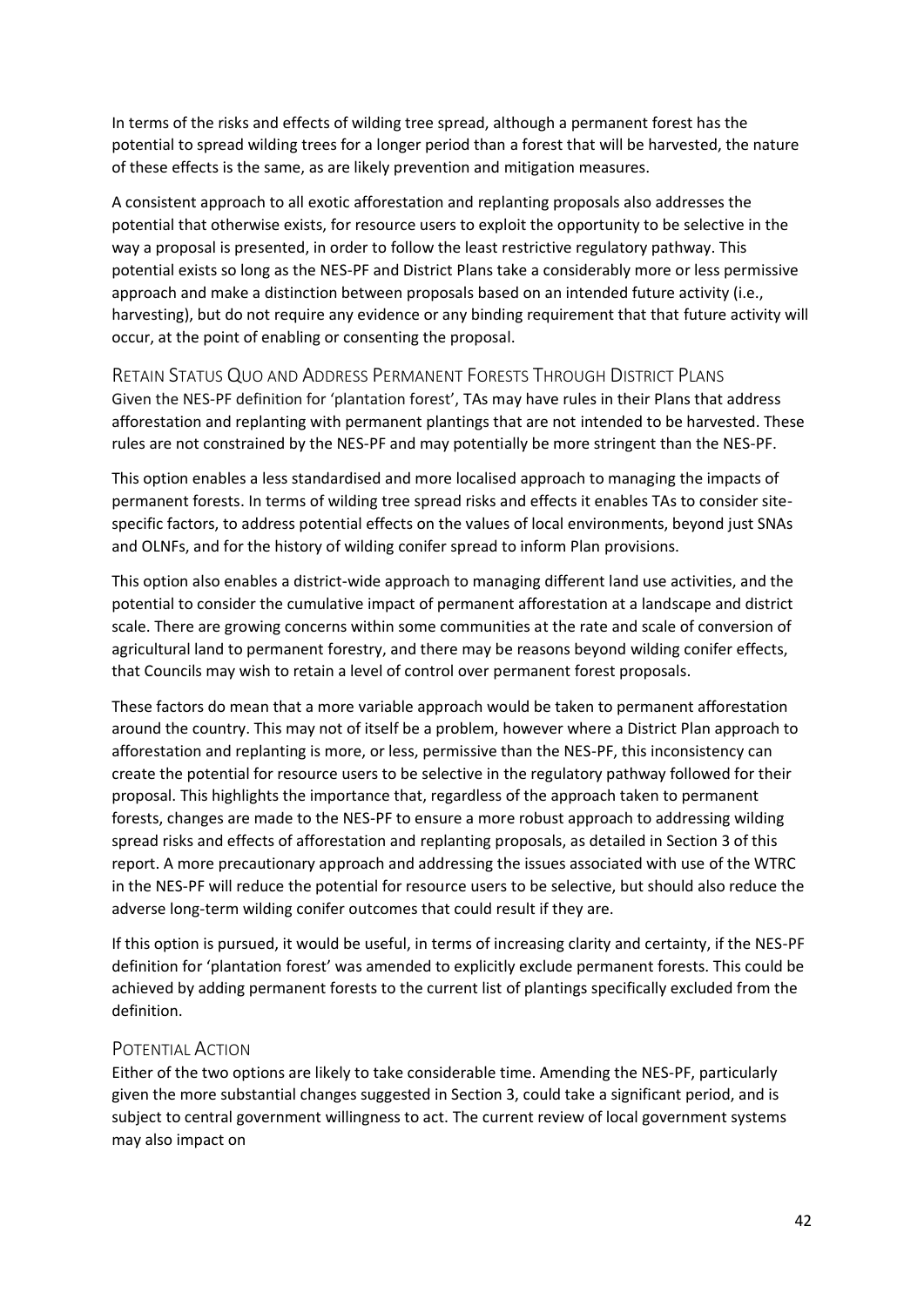Consequently, in addition to pursuing opportunities to work with and advocate to central government on changes to the NES-PF, the Wilding Pine Network should identify opportunities to work with or advocate to TAs on addressing existing regulatory gaps in District Plans. The current review of local government systems may impact on TAs' willingness to consider changes to District Plans, or on the timing of any changes. Therefore, a prioritised approach should be taken, potentially identifying areas where the risk of wilding conifer spread is greatest, then review relevant District Plans to identify those where gaps exist. This should include gaps relating to shelterbelts and smaller conifer plantings, as these could potentially be addressed independently of any initiatives or advocacy relating to afforestation and replanting of permanent forests.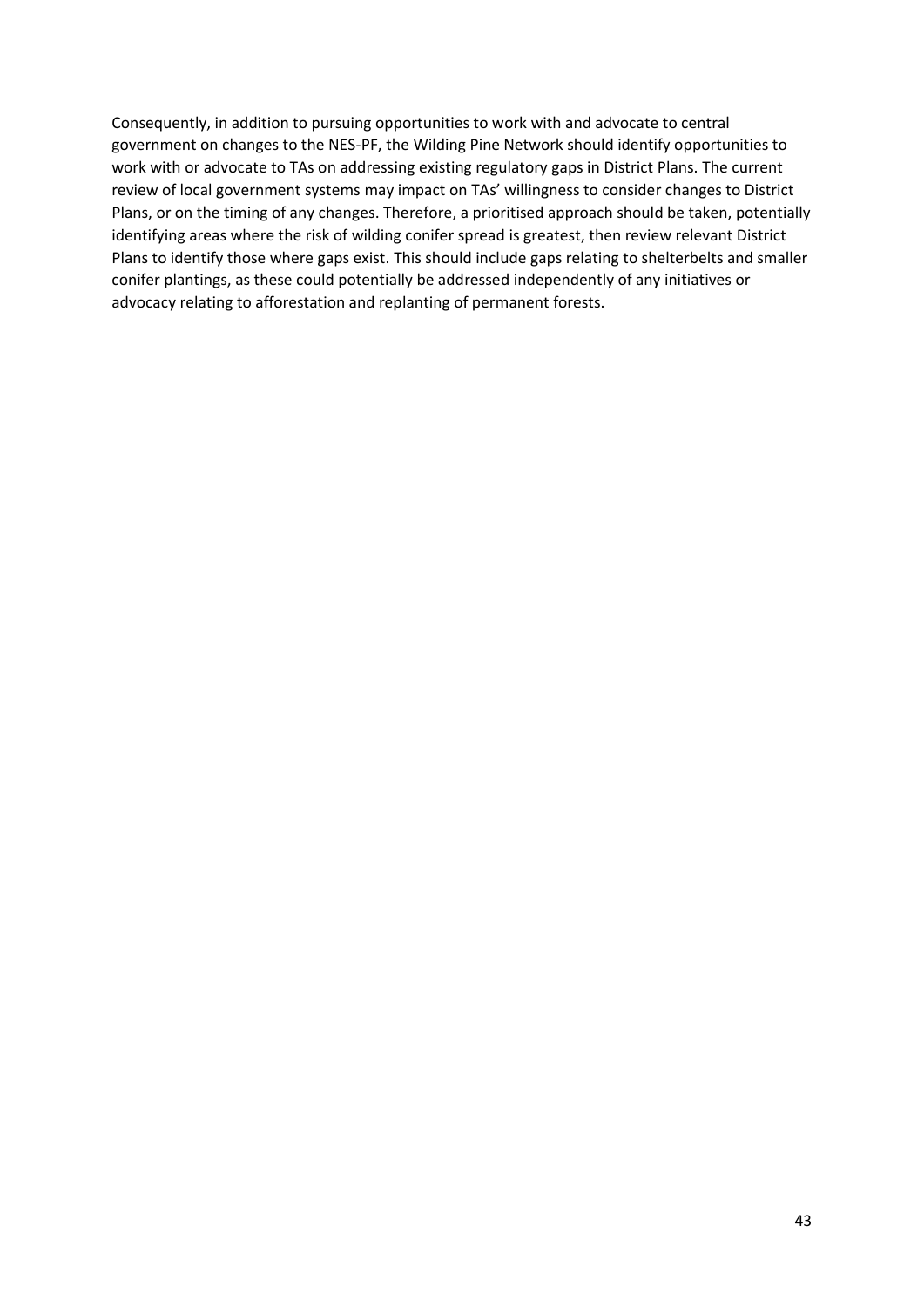## <span id="page-43-0"></span>SECTION 5: REGIONAL PEST MANAGEMENT PLANS

#### Project Task 5:

a) Review wilding conifer provisions contained within Regional Pest Management Plans. b) Identify 'good practice' provisions that are/should be included.

## <span id="page-43-1"></span>'GOOD PRACTICE' PROVISIONS

In 2016, MPI released comprehensive guidance material for use by Regional Councils and Unitary Authorities in the development of wilding conifer programmes in their Regional Pest Management Plans (RPMPs). This guidance material was developed under the Wilding Conifer RPMP Rule Development Project (the Project), which was a key action arising from the National Wilding Conifer Management Strategy. The objective of the Project was to develop agreed RPMP rules for the management of wilding conifers to improve regulatory consistency and effectiveness.

Following release of the guidance material, MPI signalled to Councils the 'bare minimum' components of the material it hoped to see consistently adopted into RPMPs, particularly in relation to the provision of long-term protection of public investment in wilding conifer control. The 'bare minimum' components were:

- Consistent adoption of the wilding conifer definition, where wilding conifers are specified as a pest in the RPMP.
- Regulatory protection of public investment in wilding conifer control through
	- $\circ$  rules requiring occupiers to remove all wilding conifers on their land subsequent to any publicly funded wilding conifer control operations being undertaken on their land; and
	- o rules requiring occupiers to remove wilding conifers within 200m of property boundaries where publicly funded control has been undertaken on the adjoining land.
- Regulatory support for keeping clear areas clear, to prevent new areas of wilding conifer infestation.

Arguably, these provisions provide a useful basis for identifying 'good practice' provisions that should be included in RPMP wilding conifer programmes.

#### <span id="page-43-2"></span>REVIEW OF RPMPS

All Regional Councils and Unitary Authorities have undertaken reviews of their RPMPs in recent years, following the release of the National Policy Direction for Pest Management 2015. These reviews have all been undertaken after the release of the Project guidance material by MPI.

A desktop review of all RPMPs has been undertaken to identify how many regions have wilding conifer pest management programmes, and how many have incorporated the 'good practice' provisions identified above. The results of this review are set out in [Table 2.](#page-46-0)

Of the 16 RPMPs reviewed, 4 do not contain wilding conifer pest management programmes, and 1 only specifies wilding Douglas Fir as a pest for the purposes of a specific site-led pest management programme. Therefore, further evaluation was limited to the remaining 11 RPMPs.

All 11 contain a wilding conifer control programme, with 10 specifying wilding conifers as a pest, and 1 just specifying four conifer species as pests (making these species a pest in both planted and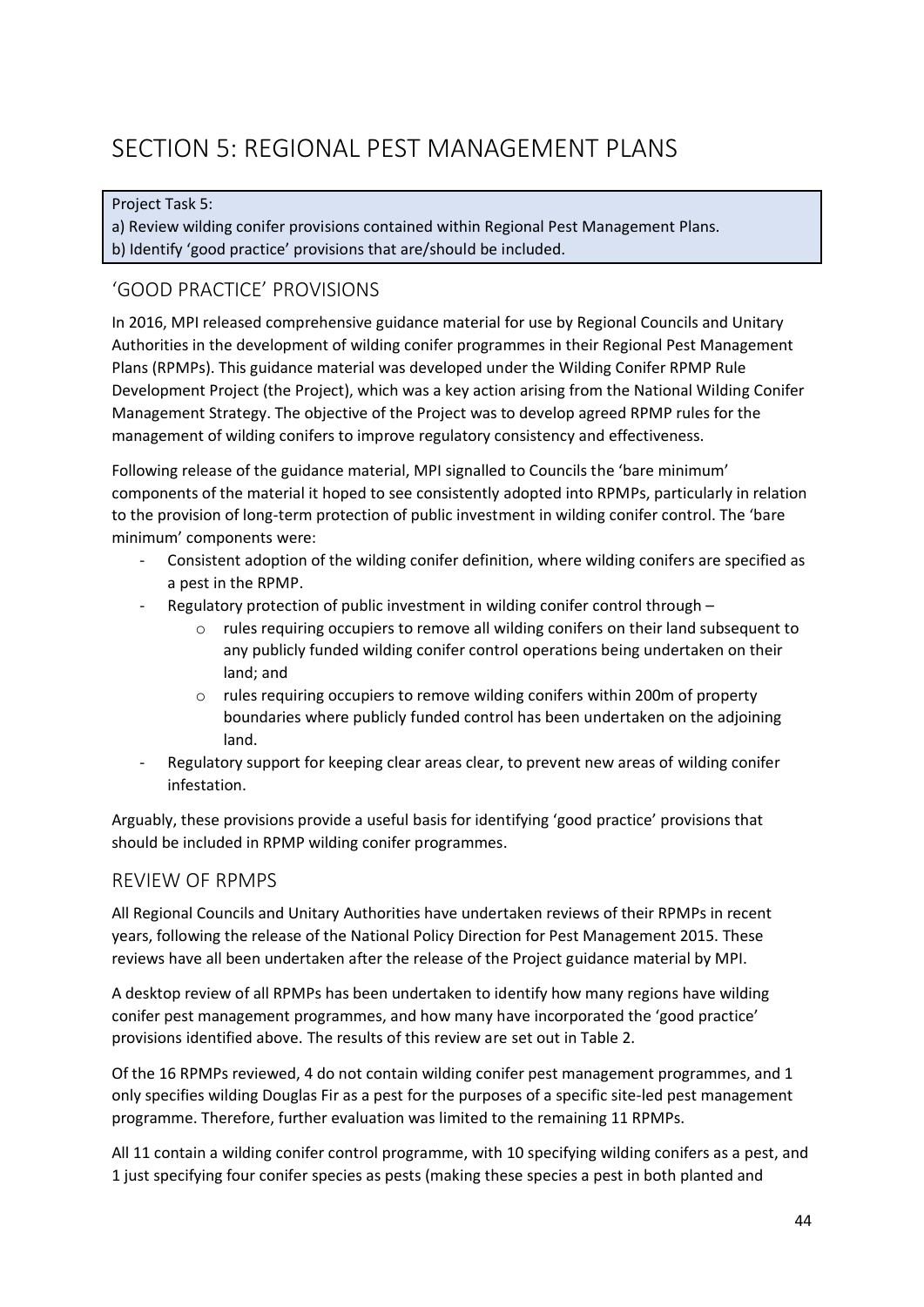wilding form, but other conifer species in wilding form are not a pest). Eight have used the same, or a similar, definition for 'wilding conifers' as set out in the Project guidance material. One has used a different definition, and another has not defined 'wilding conifers' at all.

Two of the RPMPs' wilding conifer control programmes contain just one rule. In both, the rule is a boundary rule, but the applicable distance (10m and 50m respectively) is far less than the 200m recommended in the guidance material, and in 1 of the RPMPs the rule only applies where a site-led programme is declared.

In terms of regulatory protection of public investment in wilding control, 8 RPMPs have a rule requiring occupiers to remove wilding conifers from their land if there have been previous control operations to remove wilding conifers undertaken on that land. Most, but not all of these refer specifically to 'publicly funded' control operations. Eight RPMPs also include a 200m boundary rule and/or Good Neighbour Rule (GNR) that applies where wilding conifers have been/are being cleared/managed within 200m of the boundary on the adjoining property. Although these rules do not specifically refer to the control on the adjoining property being publicly funded, the rules effectively achieve protection of investment in wilding control, whether it is privately or publicly funded.

Five RPMPs go a step further, containing specified pest agent rules. These require the removal of pest agent conifers<sup>39</sup> within 200m of the boundary where wilding conifers have been/are being controlled/managed within 200m of the boundary on the adjoining property. In 2 RPMPs this rule is explicitly limited to where the control on the adjoining property is publicly funded, while in the other 3 it does not appear to be limited in that way<sup>40</sup>. These rules provide some additional protection of investment in wilding conifer control by addressing planted conifers that may spread seed into cleared areas, although this is limited because the definitions of 'pest agent conifer' used in the RPMPs generally exclude plantation trees<sup>41</sup>, and in one case appears to also exclude shelterbelts and planted conifers of <1ha<sup>42</sup>.

Regulatory requirements to keep clear areas clear (i.e., where wilding conifer infestation is very light or has not yet occurred) is the area least well addressed in RPMPs. This type of rule would be triggered by the presence of the pest, rather than by wilding conifer control operations occurring either on the same or an adjoining property. Five RPMPs contain a rule requiring the removal of specified conifer species (e.g., Contorta, Scots pine, Mountain pine) either within specific mapped areas, upon receipt of notice from the Council, or region-wide. These rules would apply to the specific conifer species in either planted or wilding form. However, no RPMP contains a 'keep clear areas clear' rule that applies generally to 'wilding conifers' (i.e., regardless of species).

The most extensive and consistent adoption of the recommended definitions and provisions set out in the MPI Project guidance material has been in the regions with arguably some of the most significant wilding conifer issues in the country – Canterbury, Otago, Southland and Marlborough. Although there is some variation in their wilding conifer programmes, all 4 of these RPMPs have used the recommended 'wilding conifer' definition; all contain rules to protect public investment in

<sup>&</sup>lt;sup>39</sup> Conifers capable of spreading seeds that become wilding conifers, but which are a species that has not been specified a pest in its planted form.

<sup>40</sup> Although in the ORC RPMP pest agent conifer rule this is unclear, as there is no reference within the rule to publicly funded, but the explanation to the rule states that it applies where the control was publicly funded. <sup>41</sup> With the exception of Waikato, which does not define 'pest agent conifer' and appears to be technically applicable to plantation trees.

<sup>42</sup> See ORC RPMP notes in Table 2.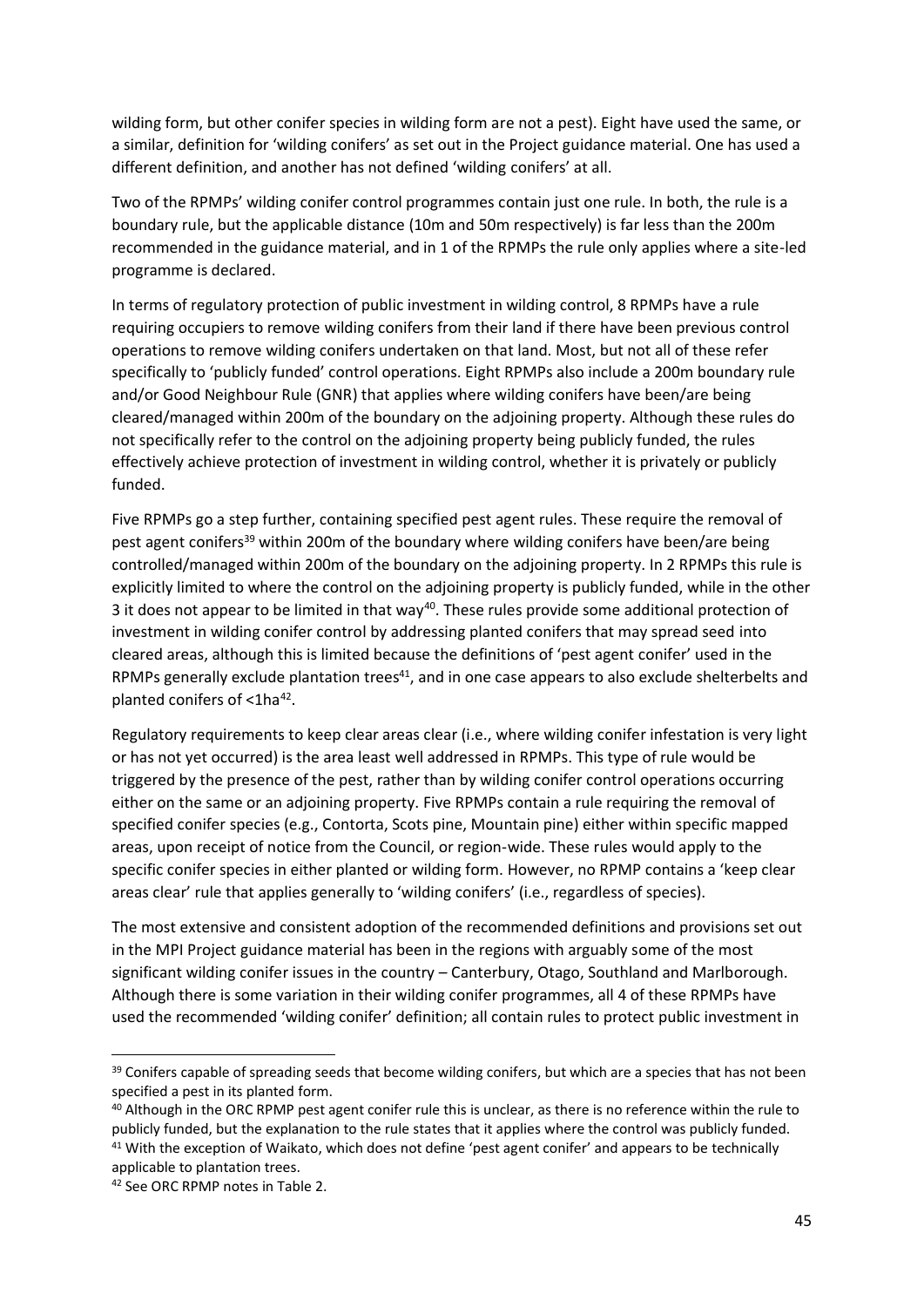wilding conifer control, both on-property and at property boundaries (using the recommended 200m setback distance); all provide some protection of private investment in wilding conifer control through boundary and/or GNR rules (using the recommended 200m setback); and all contain a pest agent rule. However, even these 4 RPMPs have not consistently adopted provisions aimed at keeping clear areas clear.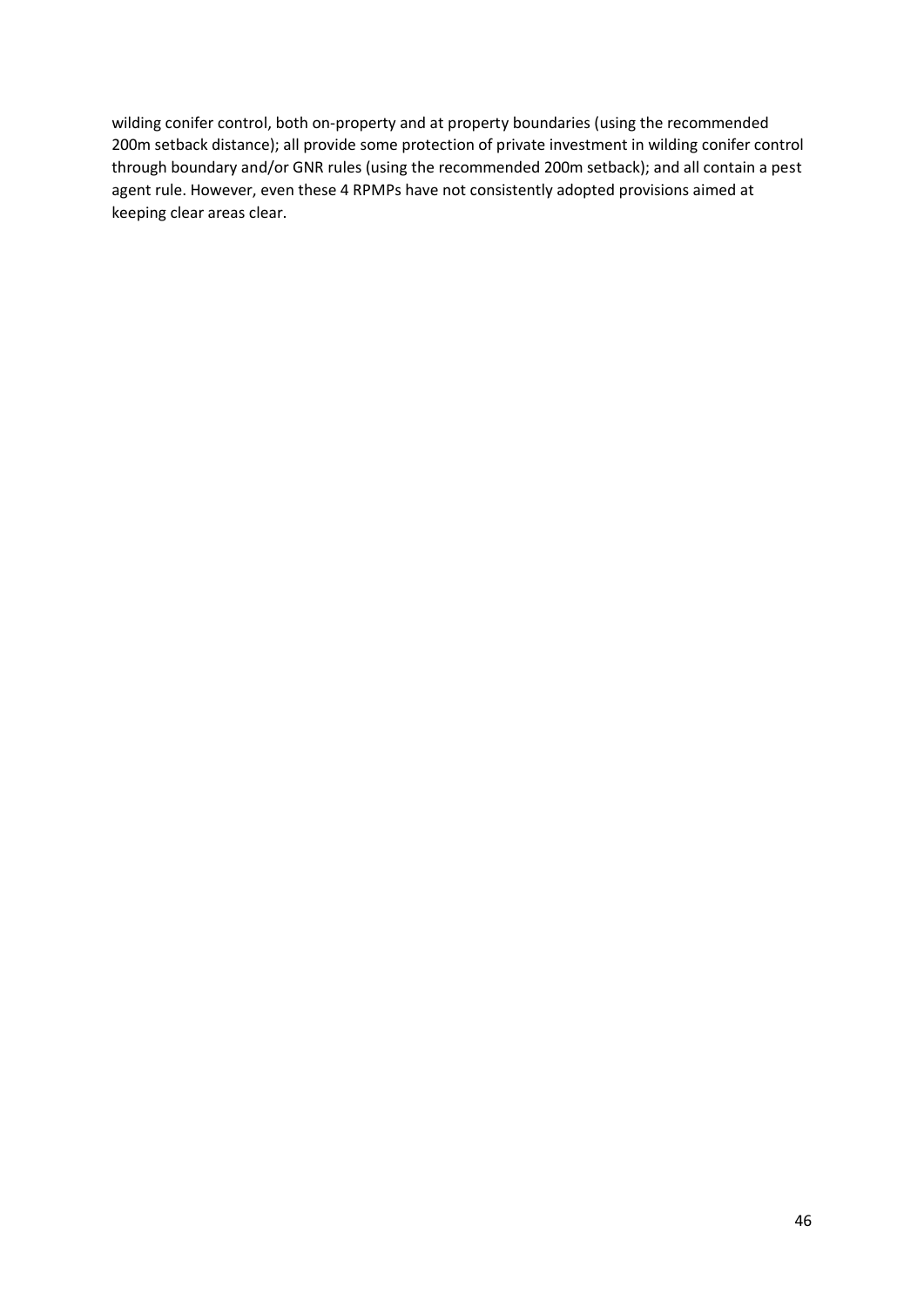#### **TABLE 2: ANALYSIS OF WILDING CONIFER PROVISIONS OF RPMPS**

Note: WC = wilding conifers

| Region<br><b>RPMP</b> year                 | <b>WC</b><br>specified<br>as pest? | <b>RPMP Rules</b><br>Project<br>definition of<br>WC used? | Any<br>particular<br>conifer<br>species<br>specified as<br>pest? | <b>Pest Agent Rule (and</b><br>definition) included?                                                                                                                                                                                    | <b>GNR</b> included?                  | <b>Specific publicly funded</b><br>control rule included?                                                                                                                                                                                                                                                                                                                                                                                     | <b>Other rules</b>                                                                                                                                              |
|--------------------------------------------|------------------------------------|-----------------------------------------------------------|------------------------------------------------------------------|-----------------------------------------------------------------------------------------------------------------------------------------------------------------------------------------------------------------------------------------|---------------------------------------|-----------------------------------------------------------------------------------------------------------------------------------------------------------------------------------------------------------------------------------------------------------------------------------------------------------------------------------------------------------------------------------------------------------------------------------------------|-----------------------------------------------------------------------------------------------------------------------------------------------------------------|
| Northland<br><b>RPMP 2017</b>              | Yes                                | No                                                        | No <sup>1</sup>                                                  | No <sup>1</sup>                                                                                                                                                                                                                         | Yes.<br>Applies 10m from<br>boundary. | <b>No</b>                                                                                                                                                                                                                                                                                                                                                                                                                                     | None                                                                                                                                                            |
| <b>NOTES for Northland RPMP:</b>           |                                    | as the RMA or through the NZ WC Management Strategy".     |                                                                  |                                                                                                                                                                                                                                         |                                       |                                                                                                                                                                                                                                                                                                                                                                                                                                               | 1. Specific note in RPMP that rule does not apply to planted conifers because costs would outweigh benefits, and these "best managed through other avenues such |
| Waikato<br>Proposed<br><b>RPMP</b><br>2021 | Yes                                | Partially                                                 | Yes<br>Contorta                                                  | Yes $(No1)$<br>Apply within 200m<br>of boundary if "pest<br>pines"/WC<br>destroyed through<br>control operations<br>on adjoining<br>property within<br>200m of boundary,<br>and reasonable steps<br>to manage by<br>adjoining occupier. | <b>No</b>                             | Yes<br>But specific reference to<br>public funding only in<br>the WC rule, not in<br>Contorta rule.<br><b>Wilding Conifers:</b><br>Occupiers to destroy all<br>WC on their land if has<br>been publicly funded<br>control operations to<br>destroy WC or planted<br>conifers on that land.<br>Contorta:<br>Occupiers to destroy all<br>contorta if located on<br>land that "has had a<br>control operation<br>carried out on it" <sup>2</sup> | <b>Wilding Conifers:</b><br>Occupiers to destroy all WC<br>within 200m of boundary if<br>adjoining occupier<br>controlling WC within<br>200m of boundary.       |

<span id="page-46-0"></span>**NOTES** for Waikato RPMP:

1. Although definition of 'pest agent' from BSA is included in the glossary, there is no specific definition or explanation of "pest agent pine" or "pest agent wilding conifer" (the terms used in the Contorta and WC programme pest agent rules respectively). Because of the lack of definition of "pest agent pine", it is arguable that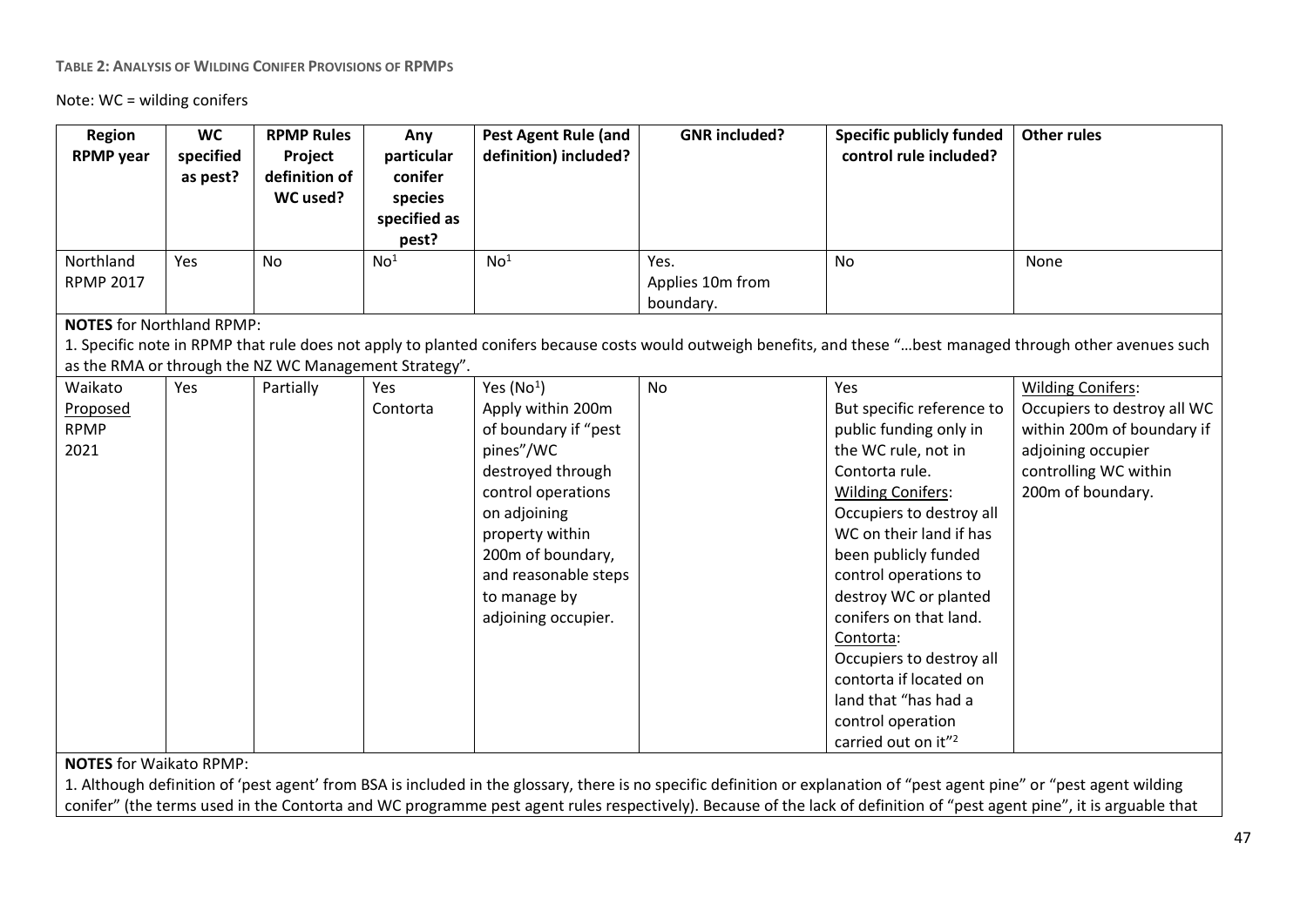this rule would technically apply to any planted conifer, including plantation trees. Given the cost/benefit and exacerbator pays tests within the BSA and NPD, it may be difficult to enforce this rule in relation to plantations and larger scale areas of source trees. Also, "pest agent wilding conifer" is, technically, not a thing when WC specified as a pest. This makes this rule confusing.

2. Does not specify that control operations publicly funded, nor that involved removal of WC and/or planted conifers; just says "control operations".

3. Notes to Contorta rules refer to National Control Programme. States "Whilst Crown investment into this programme continues, these rules will apply." Does this mean will not apply if Crown investment ceases?

| <b>Region</b><br><b>RPMP</b> year | <b>WC</b><br>specified<br>as pest? | <b>RPMP Rules</b><br>Project<br>definition of<br>WC used? | Any<br>particular<br>conifer<br>species<br>specified as<br>pest? | Pest Agent Rule (and<br>definition) included? | <b>GNR</b> included? | <b>Specific publicly funded</b><br>control rule included?                                                                                      | <b>Other rules</b>                                                                                                                                                                                                                                                                                                                                                                                                                                                                               |
|-----------------------------------|------------------------------------|-----------------------------------------------------------|------------------------------------------------------------------|-----------------------------------------------|----------------------|------------------------------------------------------------------------------------------------------------------------------------------------|--------------------------------------------------------------------------------------------------------------------------------------------------------------------------------------------------------------------------------------------------------------------------------------------------------------------------------------------------------------------------------------------------------------------------------------------------------------------------------------------------|
| Bay of Plenty<br><b>RPMP 2020</b> | Yes                                | No <sup>1</sup>                                           | Unclear $1$                                                      | No                                            | <b>No</b>            | <b>Yes</b><br>Occupiers to destroy all<br>WC on land where<br>publicly funded control<br>operations to destroy<br>WC carried out. <sup>3</sup> | <b>Progressive Containment:</b><br>Occupiers to destroy all<br>Contorta, Scots, Mountain,<br>Dwarf mountain &<br>European Larch unless<br>alternative agreement with<br>Council. <sup>2</sup><br><b>Sustained Control:</b><br>Occupiers to destroy all<br>Bishops, Corsican, D. Fir,<br>Maritime, Ponderosa,<br>Radiata, if required by<br>written direction OR if<br>within 200m of boundary if<br>adjoining occupier also<br>destroying these species<br>within 200m of boundary. <sup>2</sup> |

**NOTES** for Bay of Plenty RPMP:

1. 'Wilding Conifers' are included in Table of organisms classified as pests, but no specific definition of WC included. Conifer species are listed under 'Wilding Conifers' in the pests table. Species include: Contorta, Scots, Mountain, Dwarf mountain, European Larch (all Progressive containment), Douglas Fir, Bishops, Maritime, Ponderosa, Corsican, Radiata (all Sustained control). It is unclear whether pest status only applies in wilding form, or in wilding and planted form to all these species.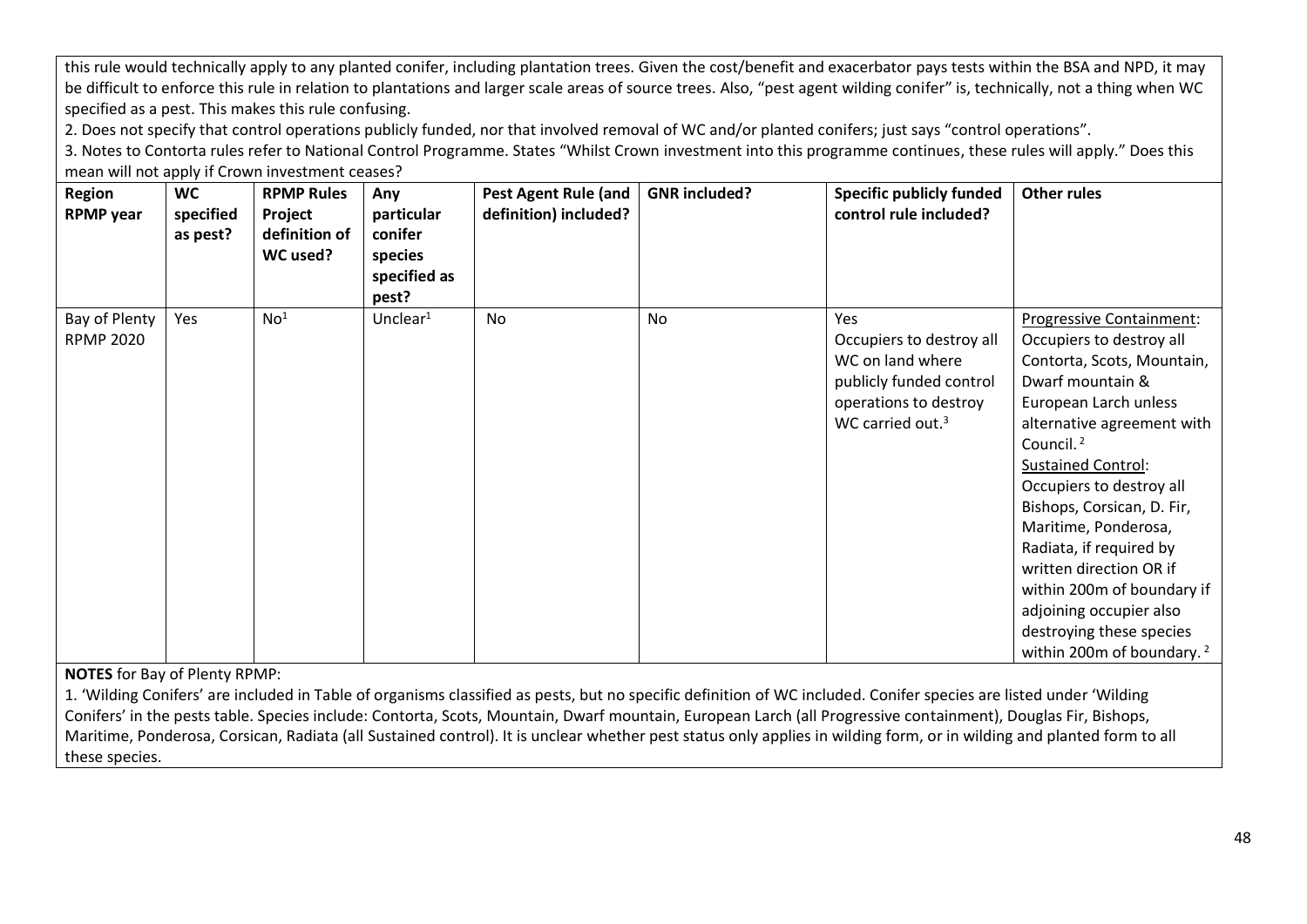In Programme descriptions, includes the title "Wilding Conifers" at top, but then lists each conifer species, with a detailed description and potential adverse effects of that species. No description or definition of what is wilding vs planted, or explicit clarification of whether programme/rules apply only to wilding form or to both wilding and planted. Confusing and unclear.

2. In wording of these rules, is no reference to WC or to wilding form; just refers to the specific conifer species. On the face of it, appears rule applies to wilding and planted form. For sustained control rule, is reference in explanation section to "…management of wilding conifers listed in Rule 5". This could suggest intent to only apply to wilding form, but not explicit in rule or in pest specification table or anywhere else in Plan.

3. This is generic rule applying across all programmes. Is only rule specifically applying to 'wilding conifers' and no specific conifer species are listed or included in the rule. However, no specific definition of 'wilding conifers'.

| Region<br><b>RPMP</b> year   | <b>WC</b><br>specified<br>as pest? | <b>RPMP Rules</b><br>Project<br>definition of<br>WC used? | Any<br>particular<br>conifer<br>species<br>specified as<br>pest?          | <b>Pest Agent Rule (and</b><br>definition) included? | <b>GNR</b> included?                                                                                                                 | <b>Specific publicly funded</b><br>control rule included? | <b>Other rules</b>                                                                                                                                                                                                                                                                                         |
|------------------------------|------------------------------------|-----------------------------------------------------------|---------------------------------------------------------------------------|------------------------------------------------------|--------------------------------------------------------------------------------------------------------------------------------------|-----------------------------------------------------------|------------------------------------------------------------------------------------------------------------------------------------------------------------------------------------------------------------------------------------------------------------------------------------------------------------|
| Gisborne<br><b>RPMP 2017</b> | Yes                                | Similar                                                   | <b>No</b>                                                                 | No                                                   | Yes<br>Only where site-led<br>programme declared.<br>Applies within 50m of<br>boundary where<br>adjacent occupier<br>controlling WC. | No                                                        | None                                                                                                                                                                                                                                                                                                       |
| Horizons<br><b>RPMP 2017</b> | No                                 | No                                                        | Yes <sup>1</sup><br>Contorta,<br>Dwarf<br>Mountain,<br>Mountain,<br>Scots | No                                                   | No                                                                                                                                   | <b>No</b>                                                 | Within Active Management<br>Zone occupiers to notify<br>Council of specified conifer<br>species on their land.<br>Removal by Council, unless<br>occupier disagrees, in<br>which case required to<br>remove themselves.<br>Specific rules for Karioi<br>Forest Zone, including<br>keeping 30m buffer clear. |

**NOTES** for Horizons RPMP:

1. These 4 species are pests whether planted or wilding. Other conifer species in wilding state are not pests as WC not specified as pest.

Council working alongside the Nature Central Wilding Conifer Implementation Plan.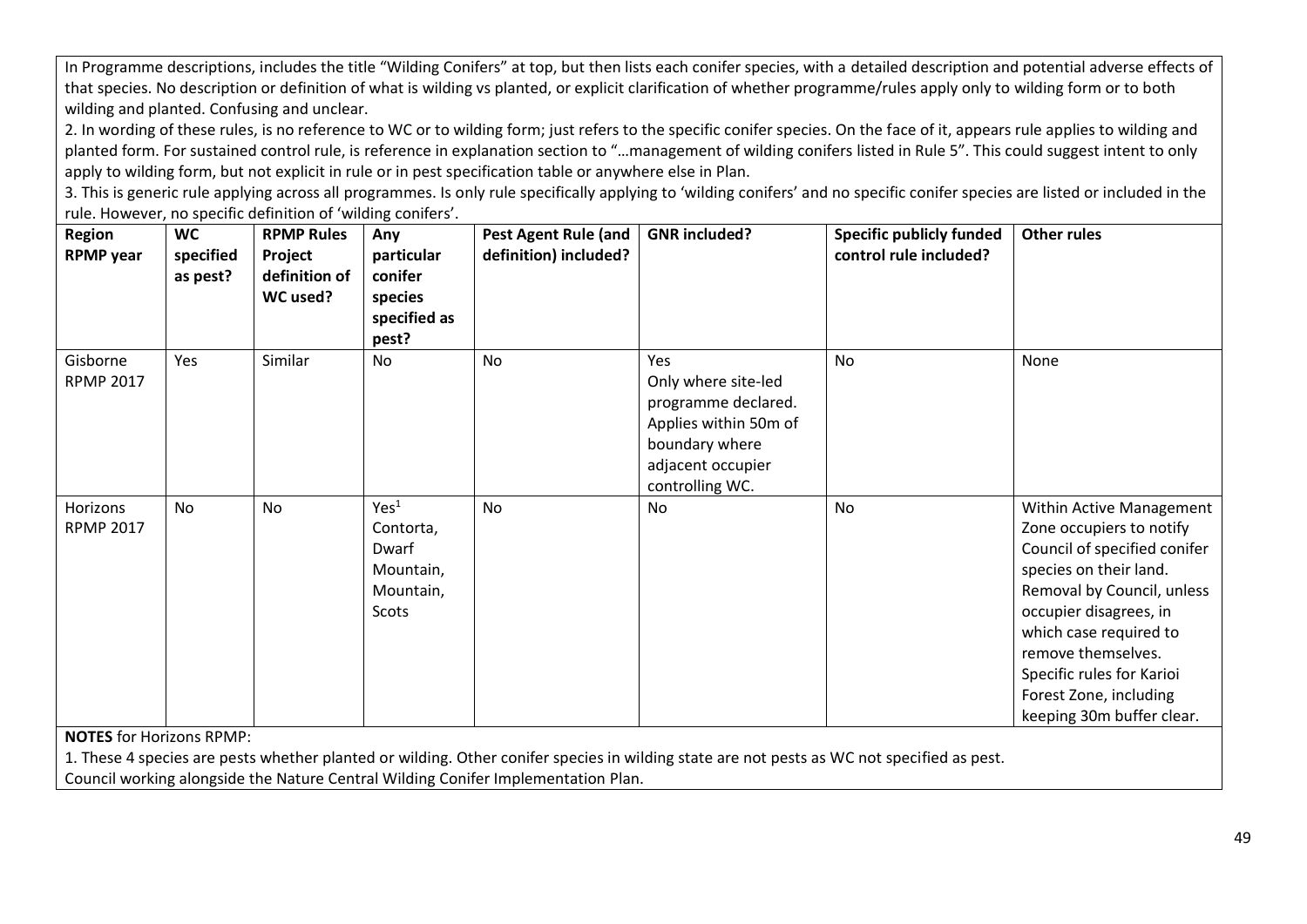| Region<br><b>RPMP</b> year     | <b>WC</b><br>specified<br>as pest? | <b>RPMP Rules</b><br>Project<br>definition of<br>WC used? | Any<br>particular<br>conifer<br>species<br>specified as<br>pest?                                      | <b>Pest Agent Rule (and</b><br>definition) included? | <b>GNR</b> included?                                                                                                                                                                                        | <b>Specific publicly funded</b><br>control rule included?                                                                                            | <b>Other rules</b>                                                                                                                                               |
|--------------------------------|------------------------------------|-----------------------------------------------------------|-------------------------------------------------------------------------------------------------------|------------------------------------------------------|-------------------------------------------------------------------------------------------------------------------------------------------------------------------------------------------------------------|------------------------------------------------------------------------------------------------------------------------------------------------------|------------------------------------------------------------------------------------------------------------------------------------------------------------------|
| Hawkes Bay<br><b>RPMP 2018</b> | Yes                                | Yes <sup>1</sup>                                          | Unclear<br>Intention<br>appears to<br>be yes, but<br>unclear<br>whether<br>legally have<br>done $so2$ | No                                                   | Yes<br>Applies to WC, Scots,<br><b>Mountain and Dwarf</b><br>mountain pine; applies<br>within 200m of<br>boundary where<br>neighbour taking<br>reasonable steps to<br>manage WC within<br>200m of boundary. | Yes<br>Applies to WC on land<br>where publicly funded<br>control operations<br>carried out to destroy<br>WC and/or planted<br>conifers spreading WC. | Yes<br>Occupiers to destroy all<br>contorta, region wide.<br>Occupiers to destroy all<br>Scots, Mountain and Dwarf<br>mountain pine if within<br>specified area. |

**NOTES** for Hawkes Bay RPMP:

1. Wording in WC description highlights ongoing confusion around WC vs planted conifers: "Owing to their hardiness, wilding conifers have been used as a shelter belt species…"

2. Contorta, Scots, Dwarf mountain, Mountain specifically referred to in programme description as needing to be specified as pest "…in their own right, in addition to being pests under the wilding conifer definition…", and are included in programme objectives and rules. BUT these species not included in 'Organisms specified as pest' table or section.

| Greater          | Yes | Yes <sup>1</sup> | Unclear      | No | No | Yes                      | Yes                      |
|------------------|-----|------------------|--------------|----|----|--------------------------|--------------------------|
| Wellington       |     |                  | Intention    |    |    | Applies to WC on land    | Occupiers to destroy all |
| <b>RPMP 2019</b> |     |                  | appears to   |    |    | where publicly funded    | contorta, region wide.   |
|                  |     |                  | be yes, but  |    |    | control operations       |                          |
|                  |     |                  | unclear      |    |    | carried out to destroy   | Anyone who sees WC must  |
|                  |     |                  | whether      |    |    | WC and/or planted        | report this to Council.  |
|                  |     |                  | legally have |    |    | conifers spreading $WC3$ |                          |
|                  |     |                  | done $so2$   |    |    |                          |                          |

**NOTES** for Greater Wellington RPMP:

1. Wording in WC description highlights ongoing confusion around WC vs planted conifers: "Owing to their hardiness, wilding conifers have been used as a shelter belt species…"

2. Contorta, Scots, Dwarf mountain, Mountain referred to as "special interest species" in programme description and states that they need to be specified as pest

"...in their own right, in addition to being pests under the wilding conifer definition...". Are not referred to specifically in programme objective (this just refers to WC),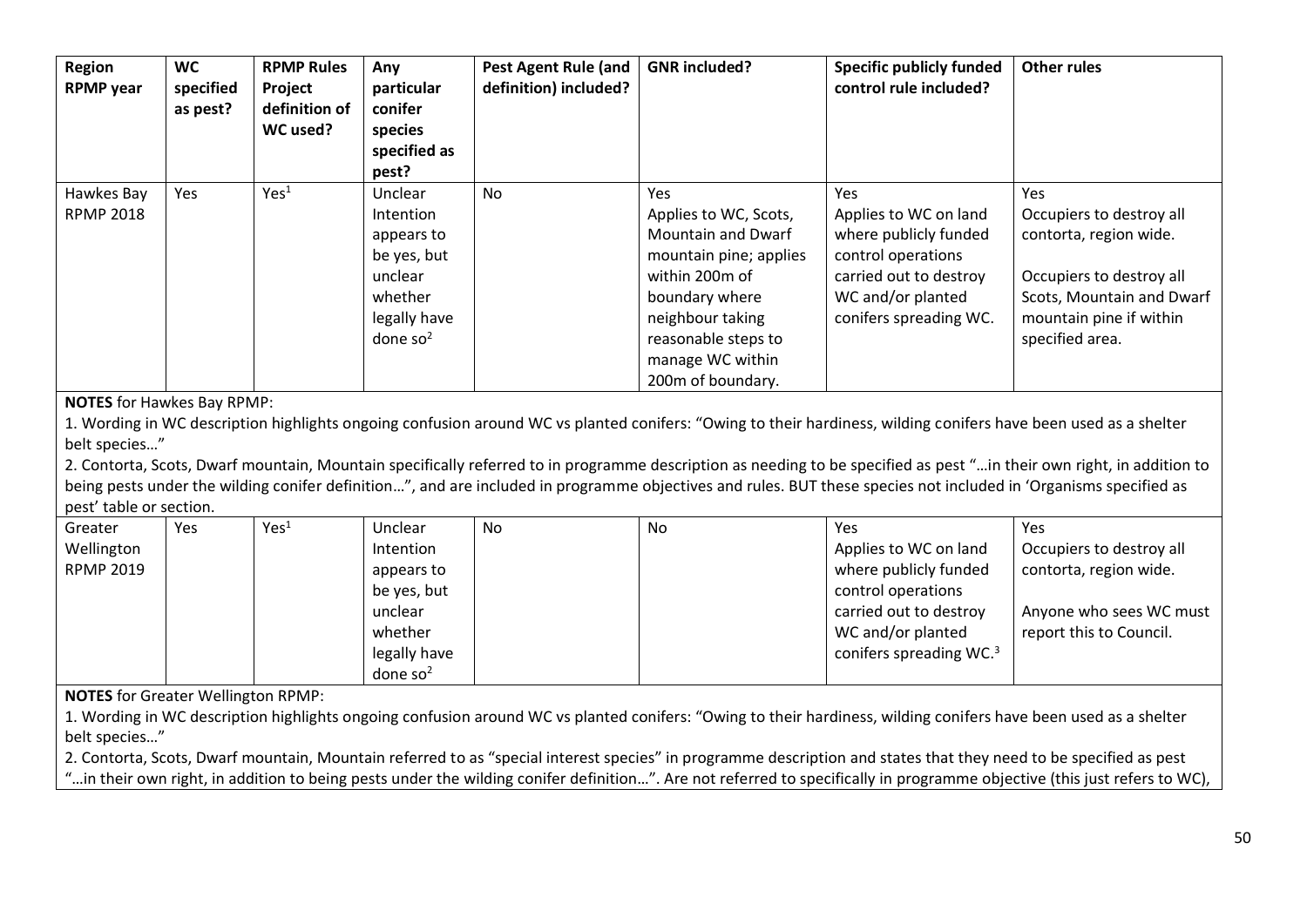nor in any rule, other than Contorta which has specific rule requiring removal throughout region. But explicitly listed for inspection of plant outlets and markets to ensure not being sold. BUT none of these species included in 'Organisms specified as pest' table or section.

3. This is only rule applying to WC.

| <b>Region</b><br><b>RPMP</b> year                                                     | <b>WC</b><br>specified<br>as pest?                                   | <b>RPMP Rules</b><br>Project<br>definition of<br>WC used? | Any<br>particular<br>conifer<br>species<br>specified as<br>pest?                                                                                                 | <b>Pest Agent Rule (and</b><br>definition) included?                                                                                                                                                                                                                            | <b>GNR</b> included?                                                                                                                                                                                                                                                            | <b>Specific publicly funded</b><br>control rule included?                                                                                                                                                                                                                   | <b>Other rules</b>                                                                                                                      |
|---------------------------------------------------------------------------------------|----------------------------------------------------------------------|-----------------------------------------------------------|------------------------------------------------------------------------------------------------------------------------------------------------------------------|---------------------------------------------------------------------------------------------------------------------------------------------------------------------------------------------------------------------------------------------------------------------------------|---------------------------------------------------------------------------------------------------------------------------------------------------------------------------------------------------------------------------------------------------------------------------------|-----------------------------------------------------------------------------------------------------------------------------------------------------------------------------------------------------------------------------------------------------------------------------|-----------------------------------------------------------------------------------------------------------------------------------------|
| Tasman<br>Nelson<br><b>RPMP 2019</b>                                                  | No<br>Only<br>wilding<br>Douglas<br>Fir are<br>specified<br>as pests | <b>No</b>                                                 | No                                                                                                                                                               | No                                                                                                                                                                                                                                                                              | No                                                                                                                                                                                                                                                                              | No                                                                                                                                                                                                                                                                          | Abel Tasman NP site-led<br>programme:<br>Occupiers to report wilding<br>D. Fir on their land, and to<br>destroy before setting<br>seed. |
| Marlborough<br><b>RPMP 2020</b><br>(Pest conifer<br>programme<br>not yet<br>ratified) | Yes                                                                  | Yes <sup>1</sup>                                          | Yes <sup>2</sup><br>Contorta<br>Scots<br>Mountain<br><b>Bishops</b><br>Maritime<br>Mexican<br>weeping<br>Ponderosa<br>Corsican<br>Eur. Larch<br>Western<br>white | Yes<br>Applies within 200m<br>of boundary, if pest<br>conifers destroyed<br>through control<br>operations on<br>adjoining property<br>within 200m of<br>boundary and<br>adjoining occupier<br>taking reasonable<br>steps to manage pest<br>conifers within 200m<br>of boundary. | Yes<br>Applies within 200m of<br>boundary, if pest<br>conifers destroyed<br>through control<br>operations on adjoining<br>property within 200m of<br>boundary and adjoining<br>occupier taking<br>reasonable steps to<br>manage wilding conifers<br>within 200m of<br>boundary. | No, but effect is same.<br>Rules are triggered by<br>'control operations',<br>which defined, but no<br>specific reference to<br>publicly funded.<br>Occupiers to destroy all<br>pest conifers if in an<br>area where been<br>control operations to<br>remove pest conifers. | Outside High Risk<br>Management Area<br>(HRMA), occupiers to<br>destroy all pest conifers of<br>species listed <sup>3</sup> .           |

**NOTES** for Marlborough RPMP:

1. "Pest conifers" is term used for the subjects of the programme and in the pest specification table. WC are defined but included as a class of subjects within "pest conifers".

2. These species are all listed as subjects under "pest conifers", and listed separately from D.Fir and Radiata, which are explicitly only pests in wilding form. Appears to mean these listed species are pests in both planted and wilding form.

3. This is a 'keep clear areas clear rule', but does not apply to wilding D.Fir & Radiata.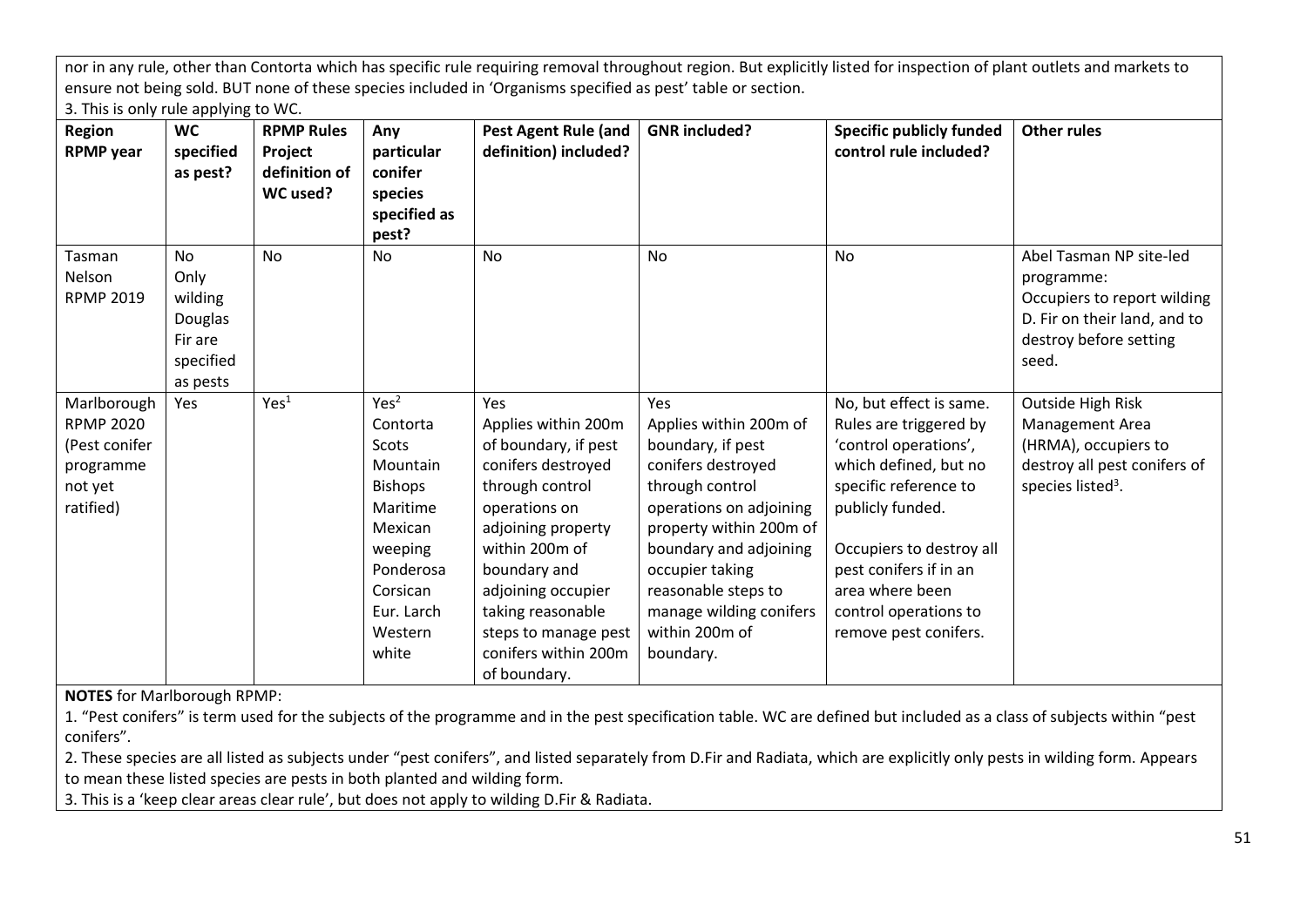| <b>Region</b><br><b>RPMP</b> year                  | <b>WC</b><br>specified<br>as pest? | <b>RPMP Rules</b><br>Project<br>definition of<br>WC used? | Any<br>particular<br>conifer<br>species<br>specified as<br>pest?                                | <b>Pest Agent Rule (and</b><br>definition) included?                                                                                                                                                                                                                                                                | <b>GNR</b> included?                                                                                                                                                                                                                                                                                              | <b>Specific publicly funded</b><br>control rule included?                                                                                                                                                                                        | <b>Other rules</b>                                                                                                                                                                                                             |
|----------------------------------------------------|------------------------------------|-----------------------------------------------------------|-------------------------------------------------------------------------------------------------|---------------------------------------------------------------------------------------------------------------------------------------------------------------------------------------------------------------------------------------------------------------------------------------------------------------------|-------------------------------------------------------------------------------------------------------------------------------------------------------------------------------------------------------------------------------------------------------------------------------------------------------------------|--------------------------------------------------------------------------------------------------------------------------------------------------------------------------------------------------------------------------------------------------|--------------------------------------------------------------------------------------------------------------------------------------------------------------------------------------------------------------------------------|
| Canterbury<br><b>RPMP 2018</b>                     | Yes                                | Yes                                                       | Yes<br>Contorta<br>Corsican<br>Dwarf<br>mountain<br>Mountain<br>Eur Larch<br>Scots              | Yes<br>Within WC<br>Containment Area,<br>applies to pest agent<br>conifer within 200m<br>of boundary if<br>publicly funded<br>control operations to<br>destroy WC, listed<br>conifer species or<br>other planted<br>conifers undertaken<br>on adjoining<br>property within<br>200m of boundary<br>since 1 Jul 2016. | Yes<br>Within WC Containment<br>Area, applies to WC or<br>listed conifer species<br>within 200m of<br>boundary if WC or listed<br>conifers cleared and<br>adjoining occupier<br>taking reasonable steps<br>to manage WC within<br>200m of boundary since<br>1 Jul 2016.                                           | Yes<br>Within WC Containment<br>Area, applies to WC or<br>listed conifer species<br>located in area where<br>publicly funded control<br>operations to destroy<br>WC, listed conifer<br>species or other planted<br>conifers been carried<br>out. | Within WC Containment<br>Area, applies to WC or<br>listed conifer species within<br>200m of boundary if WC or<br>listed conifers previously<br>destroyed on adjoining<br>property within 200m of<br>boundary since 1 Jul 2016. |
| Otago RPMP<br>2019<br><b>NOTES</b> for Otago RPMP: | Yes                                | Yes <sup>1</sup>                                          | Yes<br>Contorta<br>Corsican <sup>2</sup><br>Eur Larch<br>Mountain<br>Dwarf<br>mountain<br>Scots | <b>Yes</b><br>Applies to any pest<br>agent conifer within<br>200m of boundary if<br>WC or listed conifer<br>species cleared on<br>adjoining land within<br>200m of boundary<br>since Jan 2016 <sup>4</sup> .                                                                                                        | Yes<br>Applies to WC and listed<br>conifer species within<br>200m of boundary if<br>been control operations<br>to clear WC or listed<br>species on adjoining<br>land since Jan 2016 and<br>adjoining occupier<br>taking reasonable steps<br>to manage WC or listed<br>conifer species within<br>200m of boundary. | Yes<br>Applies to WC or listed<br>conifer species located<br>in area where publicly<br>funded control<br>operations carried out<br>to eliminate WC since<br>Jan 2016.                                                                            | Occupiers to remove WC or<br>listed conifer species within<br>200m of boundary if WC or<br>listed species previously<br>eliminated on adjoining<br>property within 200m of<br>boundary since Jan 2016.                         |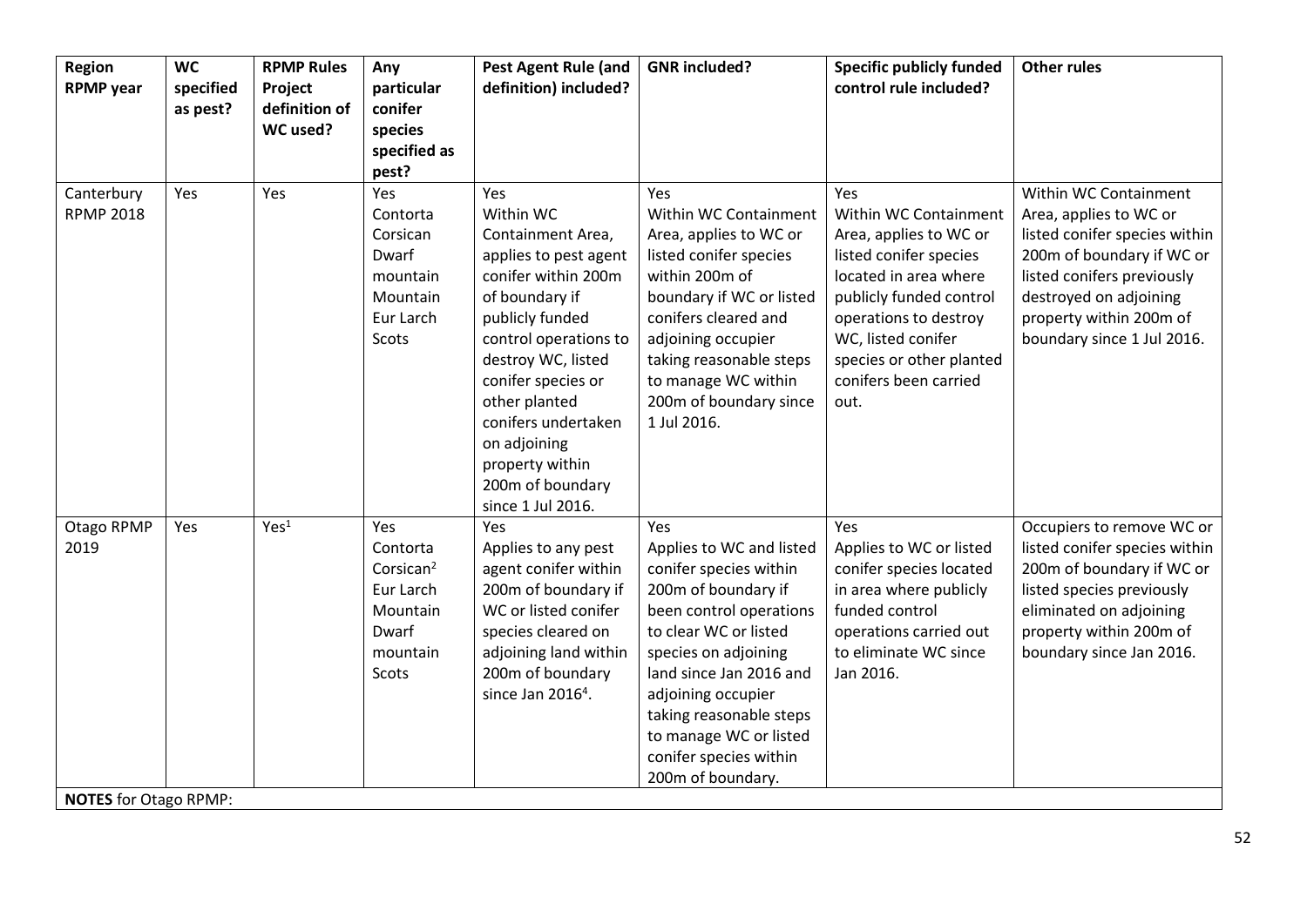1. Have added sentence at end of definition that says "This also excludes planted conifers of less than 1ha, such as windbreaks and shelterbelts existing before March 2019". Does not make sense that 'planted conifers' need to be excluded from definition of 'wilding conifers' because by definition, the latter do not include the former! Shows ongoing confusion around dealing with WC as well as some conifer species specified as pests. Also suggests some misunderstanding about the reference to 'plantation' in recommended WC definition. This reference excludes wilding conifers that occur within plantations. It does not exclude the plantations, because they are planted so would never be WC, so don't need to be excluded from the definition. Suspect that to achieve its intention, this sentence should be moved and added to the note relating to Corsican, Larch, mountain, Scots etc – see 2 below. This becomes important in relation to note 3 below. 2. Except for Contorta, Plan includes note relating to these species stating that pest status does not include "specimens used or intended to be used for plantation forestry purposes". Provides an exclusion for these species if part of existing or future plantation. Means these species could still be planted in the region for plantation purposes. To some extent this undermines the intention behind guidance material suggesting specifying these species as pests, which was primarily to halt any new planting of these lower value, spread-prone species. Also see note 1, which would mean that existing plantings of these conifers that are <1ha would also be excluded.

3. The Plan specifically notes in the programme description section that no rules in the Plan require removal of existing shelter belts and other existing planted conifers of <1ha. Instead, it refers to transitional agreements for removal of such plantings over time via the Biosecurity Strategy. This is not noted in the rules themselves, which refer to removal of WC, as well as the specific conifer species specified as pests (and therefore could include planted trees of these species). So, the limited ambit of the rules is not clear without reading the description section. The note linking to the specified species in the Pests table (excluding Contorta) excludes these species when they are part of a plantation (see note 2), and potentially, existing plantings of <1ha as well (see note 1). Confusing, and legality of exclusion in programme description but not in rules is unclear. Arguably should have used Advice Notes? Also raises the questions a) other than WC, to what trees do the rules apply and therefore why list the species in the rules? This means that the effect of specifying these species as pests, is limited to preventing new, nonplantation forestry plantings of these species. And b) would the pest agent rule ever apply, given that the pest agent definition excludes trees within plantations and the programme description says rules don't require removal of existing planted conifers of <1ha? Possibly, it could only apply to new, non-plantation conifer plantings.

| Region<br><b>RPMP</b> year    | <b>WC</b><br>specified<br>as pest? | <b>RPMP Rules</b><br>Project<br>definition of<br>WC used? | Any<br>particular<br>conifer<br>species<br>specified as<br>pest? | Pest Agent Rule (and<br>definition) included?                                                                                                      | <b>GNR</b> included?                                                                                                                                               | <b>Specific publicly funded</b><br>control rule included?                                                                              | <b>Other rules</b>                                                                             |  |  |
|-------------------------------|------------------------------------|-----------------------------------------------------------|------------------------------------------------------------------|----------------------------------------------------------------------------------------------------------------------------------------------------|--------------------------------------------------------------------------------------------------------------------------------------------------------------------|----------------------------------------------------------------------------------------------------------------------------------------|------------------------------------------------------------------------------------------------|--|--|
| Southland<br><b>RPMP 2019</b> | Yes                                | Yes                                                       | <b>Yes</b><br>Contorta<br>Mountain<br>pine                       | <b>Yes</b><br>Within WC<br>Management area,<br>applies to pest agent<br>conifer within 200m<br>of boundary, if<br>publicly funded<br>operations to | Yes<br>Within WC<br>Management area,<br>applies to WC within<br>200 <sub>m</sub> of boundary<br>where adjoining<br>occupier destroyed WC<br>since 14 Jun 2019 &/or | Yes<br>Within WC<br>Management area,<br>applies to WC on land<br>where publicly funded<br>control operations to<br>clear WC undertaken | Occupiers to destroy all<br>contorta and mountain<br>pine upon written notice<br>from Council. |  |  |

4. Within rule is no reference to publicly funded control, but in explanation of rule, indicates rule only applies where the control was publicly funded.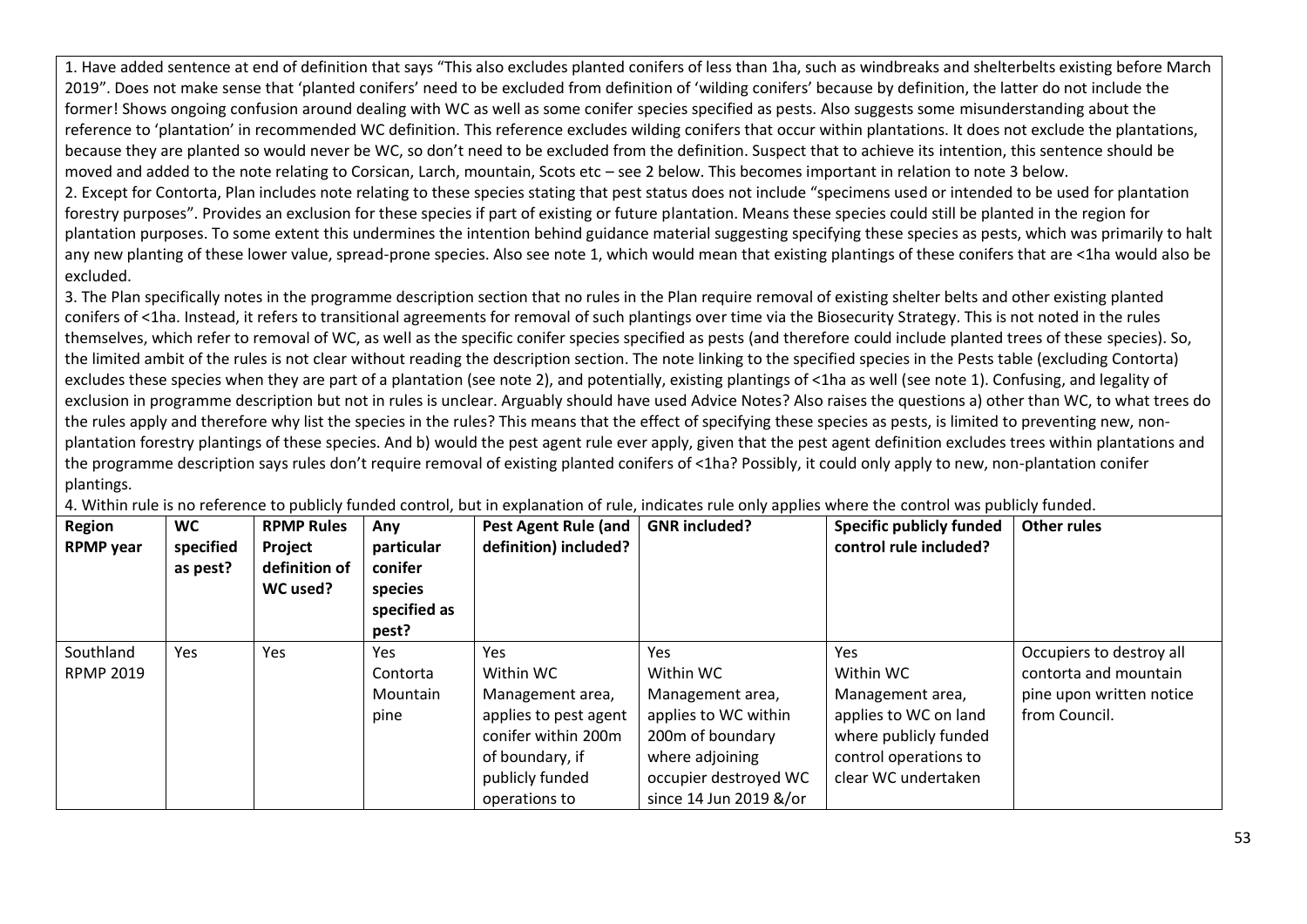|                                                                            |  |  |  | destroy WC/planted<br>conifers undertaken<br>on adjoining land<br>within 200m of<br>boundary since 14<br>Jun 2019. | taking reasonable steps<br>to manage WC within<br>200m of boundary since<br>14 Jun 2019. | since commencement<br>of Plan. |  |
|----------------------------------------------------------------------------|--|--|--|--------------------------------------------------------------------------------------------------------------------|------------------------------------------------------------------------------------------|--------------------------------|--|
| Auckland RPMP 2020: No WC programme; no conifer pest specifications        |  |  |  |                                                                                                                    |                                                                                          |                                |  |
| Taranaki RPMP 2018: No WC programme; no conifer pest specifications        |  |  |  |                                                                                                                    |                                                                                          |                                |  |
| West Coast RPPMP 2018: No WC programme; no conifer pest specifications     |  |  |  |                                                                                                                    |                                                                                          |                                |  |
| Chatham Islands RPMP 2021: No WC programme; no conifer pest specifications |  |  |  |                                                                                                                    |                                                                                          |                                |  |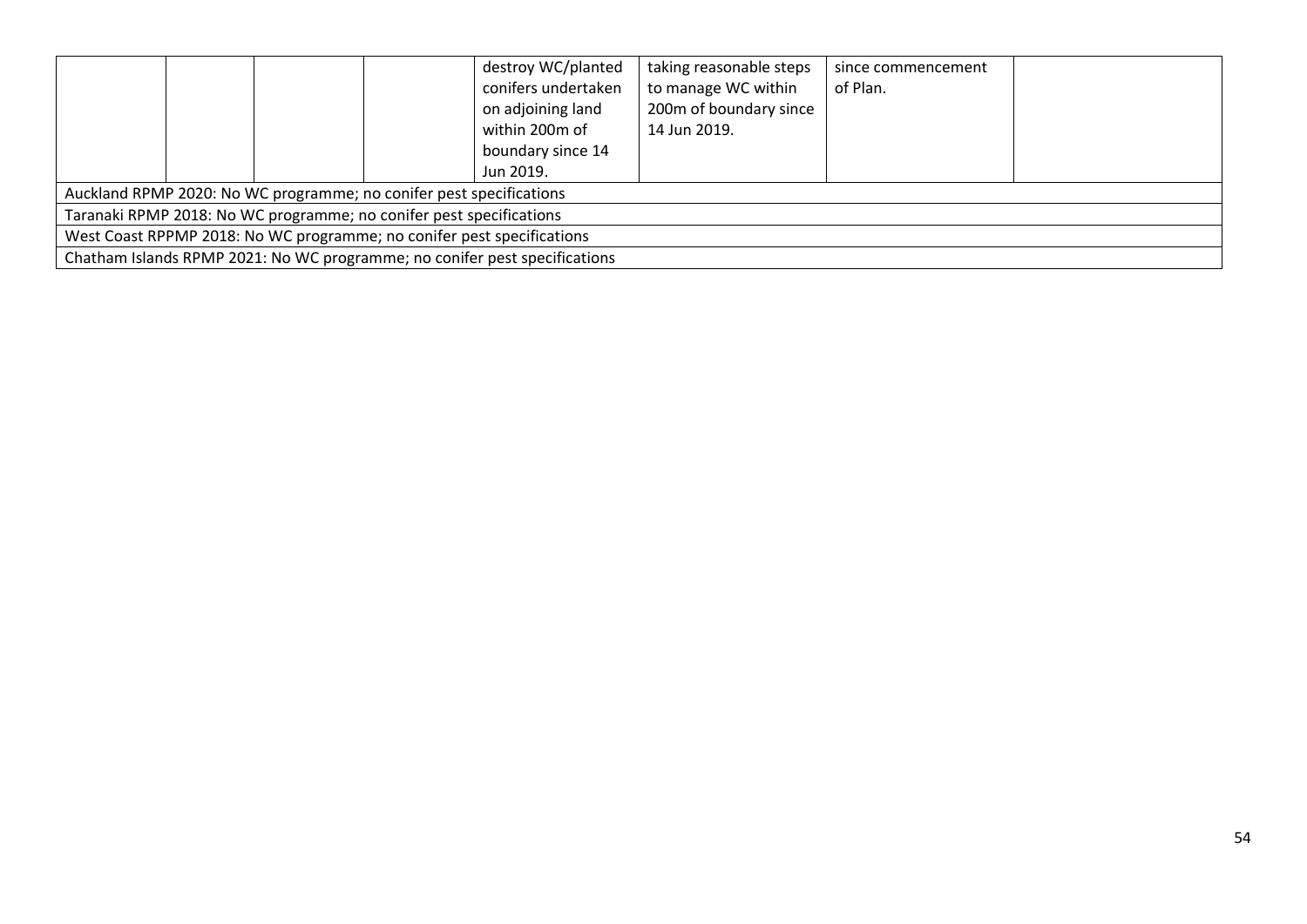### <span id="page-54-0"></span>GAPS AND LIMITATIONS IN RPMPS

#### Project Task 5:

c) Identify any key gaps and/or limitations, and potential additional provisions or approaches that could be considered to better address the 2 issues of concern.

#### <span id="page-54-1"></span>GAPS

#### CONSISTENCY ACROSS RPMPS

The review of RPMPs has identified that progress has been made, in that more than half of RPMPs now contain wilding conifer programmes and specify wilding conifers as a pest. However, there remains considerable variation in the approaches taken to wilding conifer management in RPMPs. Although this likely reflects the scale of wilding conifer problems in different regions, the extent to which the 'bare minimum' provisions recommended by MPI have been incorporated is variable. Even the recommended definition for 'wilding conifers' has not been universally utilised.

There also appears in some cases, to be confusion and a lack of clarity and consistency around differentiating between conifers in a wilding form and those that have been planted<sup>43</sup>. This apparent confusion in relation to specifying some species as a pest in wilding and planted form means that in some cases it is questionable whether the legal status intended has been achieved<sup>44</sup>.

#### REGULATORY PROVISIONS TO KEEP CLEAR AREAS CLEAR

A key gap in RPMPs is a lack of regulatory provisions to effectively keep areas that are clear of wilding conifers, clear. None of the 11 RPMPs with a wilding conifer programme contain a 'keep clear areas clear' type rule that applies generally to wilding conifers, regardless of species, source, or the occurrence of wilding conifer control activities.

Also referred to as 'clear land rules', this type of rule acknowledges that even if a pest is not being managed under an eradication programme, smaller infestations, particularly in areas where the pest has not yet become established, can and should be removed to stop further spread of the pest. This type of rule can require occupiers take early action, before an issue becomes too big or costly to tackle, and importantly, before the wilding conifers themselves are able to cone and spread seed.

These rules are particularly important in areas that are vulnerable to wilding conifer infestation, but which are currently clear of wilding conifers, or have only a light, scattered presence. History has shown that one of the contributors to the exponential growth in wilding conifer problems is a lack of early action. Therefore, these rules provide an important preventative measure (potentially supporting and providing 'regulatory back-up' to education, advocacy, or supported control measures), aimed at preventing new areas of wilding conifers becoming established, and will ultimately be important to the long-term success of wilding conifer pest management programmes.

The cost of wilding conifer control compounds significantly the longer any infestation is left uncontrolled. This can make it much more difficult to meet cost/benefit requirements under the BSA to require occupiers to clear them. Therefore, rules requiring occupiers located in 'clear' areas to

<sup>43</sup> For example, 2 RPMPs state in their programme description section that "[o]wing to their hardiness, wilding conifers have been used as a shelter belt species…". This sentence is confusing and suggests a level of misunderstanding. 'Wilding conifers' are, by definition, not deliberately planted, so couldn't be used for shelterbelts; and 'wilding conifers' are not a species – they are a group of organisms defined by the way that they have germinated (i.e., naturally) and could be any conifer species.

<sup>44</sup> See Bay of Plenty, Hawkes Bay and Greater Wellington RPMP notes in Table 5.1.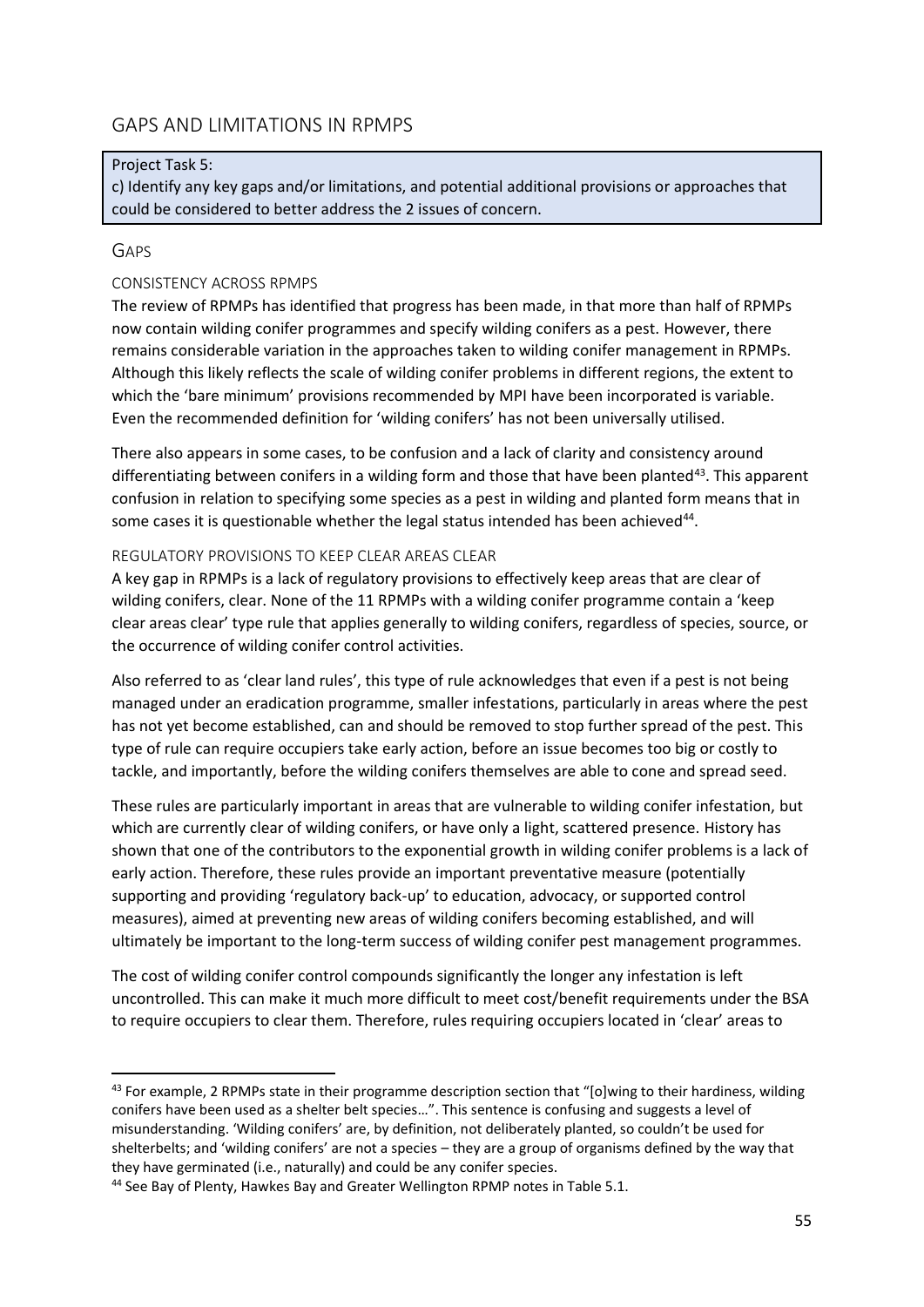take early action to remove wilding conifers before they cone, are a key mechanism to help halt the cycle of new 'legacy' areas of wilding conifers occurring due to a lack of early action.

The potential for this type of rule to impose an inequitable burden on some occupiers who may have a higher level of existing wilding conifers is minimal if it is applied in areas where there is a high confidence that the pest is either not present, or present in only very light numbers. Furthermore, it is possible to provide for an 'alternative to compliance' type agreement within a rule, which allows an alternative, property-specific, negotiated approach to wilding conifer control, in the case of individual properties with a higher density of existing wilding conifers and/or if there is uncertainty about the level of infestation in parts of the area to which the rule applies. Providing for an 'alternative path to compliance' within the rule, rather than some form of infestation size threshold, can help avoid the unintended effect of incentivising inaction.

It is acknowledged that clear land rules can add surveillance and enforcement costs to wilding conifer pest programmes, particularly given that vulnerable environments tend to be large scale, and where there is a light wilding conifer presence it is often scattered over large areas. However, the current wilding conifer control programmes occurring across the country are a clear illustration of the far more significant long-term costs of a lack of early action. There are also likely to be ongoing developments and improvements in technological tools to assist with land surveillance and monitoring that could potentially be used in this regard, whether at a local, regional, and/or national scale.

Clear land rules are particularly important given the existing policy and economic drivers that have, and will likely continue to, incentivise afforestation. These are increasing the number and extent of potential new wilding conifer sources, as well as increasing the areas potentially at risk of wilding conifer spread. When this is combined with: the limitations under either the BSA or the RMA to impose requirements on the owner of source trees to undertake wilding conifer control on property owned by someone else; the issues identified with the existing regulatory framework for new afforestation (see Sections 3 and 4); and the fact that it is very difficult to prevent all risk of wilding spread, rules requiring the removal of wilding conifers before they cone are a key mechanism in preventing new areas of wilding conifer infestation.

It is arguable that there could be secondary potential impacts from this type of rule. As occupiers subject to the rule become more aware of the limitations of regulatory frameworks to require offproperty wilding conifer control by source tree/forest owners, this may generate a sense of injustice and the imposition of social pressure on owners of source trees. It could potentially incentivise occupiers to initiate private negotiations to seek compensation, or the source owner taking responsibility for wilding control on the other person's land. It could potentially also lead to occupiers pursuing civil legal proceedings regarding the nuisance and/or costs that the owner of the source trees is causing them, and/or to pursue an enforcement order or abatement notice under the RMA for a breach of the duty set out in s17 of the RMA.

#### <span id="page-55-0"></span>**LIMITATIONS**

#### BSA FRAMEWORK IS SUBJECT TO PROPERTY LAW

A fundamental limitation for regulation within the BSA (and RMA) framework is the inability to require or authorise the owner of trees that are spreading wilding conifers onto another property, to undertake control of those wildings. This means if there are seeding conifer trees near a property boundary and seed is spreading onto nearby property, the owner of the source trees cannot be required to clear the resulting wildings on another person's property. This can create a significant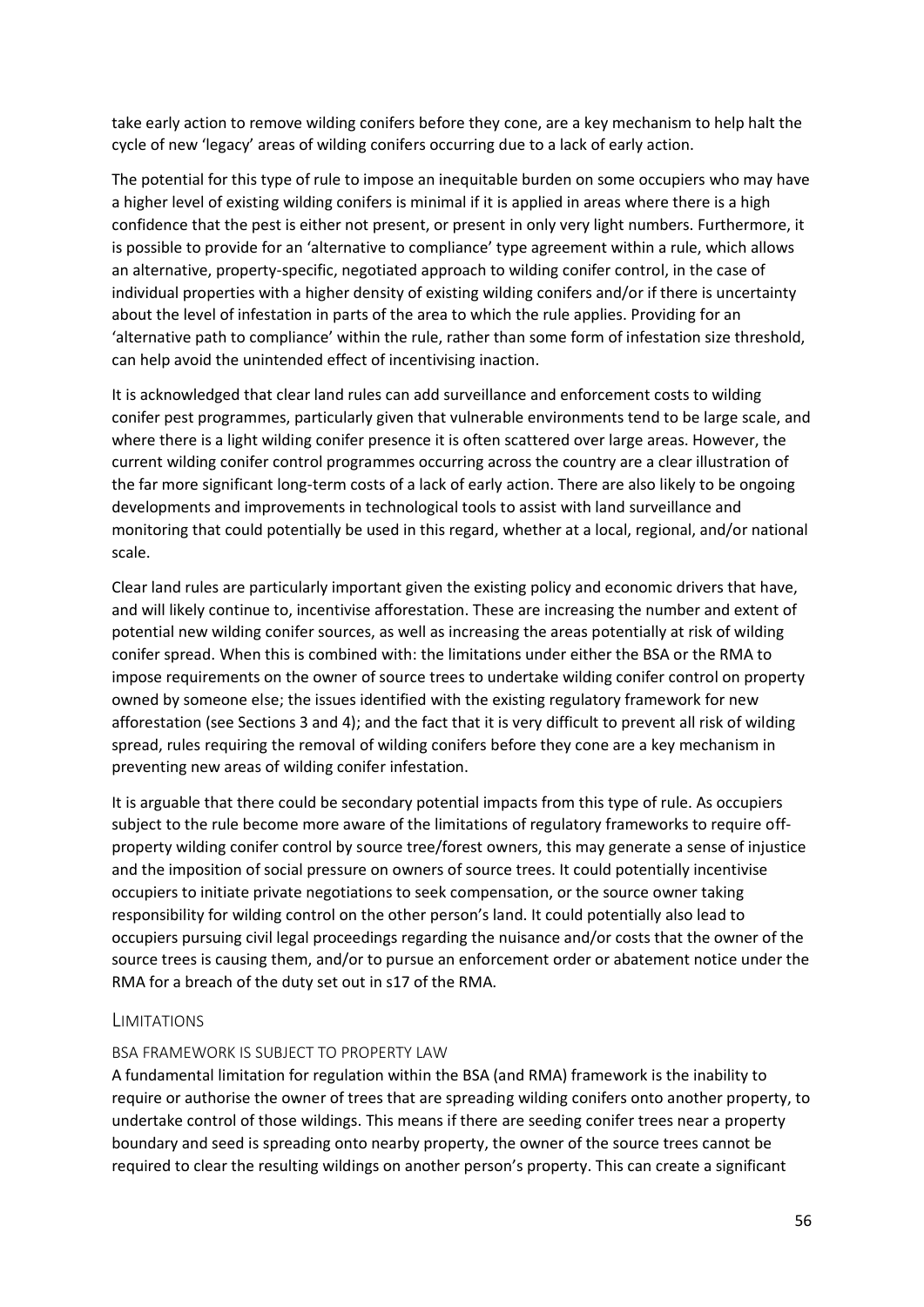burden on the 'receiving' property owner over a long period of time, and it means it is difficult for regulatory agencies to incentivise the owner of the source trees to either remove them or take action to prevent or mitigate the spread. This also poses a risk of reinfestation in areas where wilding control has been carried out if nearby source trees remain.

#### MANAGING THE SOURCE

If seed source trees are not removed, or effectively managed and contained, it can be difficult to successfully control or manage the spread of wilding conifers over the long term. Consequently, a key issue for wilding conifer pest management programmes becomes how to manage trees that are a source of wilding conifers.

Wilding conifers spread both from planted conifer trees, and from mature wilding conifers. The key difference in how source trees can be managed through regulatory methods in Pest Management Plans (PMPs) is whether the source itself is declared a pest or not.

For PMP rules to require the control or removal of an organism, the organism must generally be specified as a pest. For seed source trees that are themselves wildings, these may be addressed by specifying 'wilding conifers' a pest and developing PMP programmes with rules and other methods for control accordingly.

Where seed source trees are planted, it can be more complex. These source trees will generally have been legally planted, and may be individual trees, small groups of amenity plantings, shelterbelts, woodlots, or plantations. Arguably, preventing and mitigating the spread of wildings from planted conifers should be addressed through the RMA framework at the time that new plantings are made, given that this is a key environmental effect of the planting activity. However, most existing planted sources of wilding conifers have been legally planted, either without any requirements relating to preventing or mitigating wilding conifer spread, or if such requirements have been imposed, they do not effectively prevent wilding spread.

Some planted seed source trees are species with low commercial value, and for these it is possible to specify the species as a pest. This not only enables PMP rules requiring their removal or control, but also serves to prevent new plantings of these species (as ss52 and 53 BSA are triggered), thereby contributing over time to a reduction in potential new sources of wilding conifers.

The MPI Project guidance material recommended that RPMPs include 5 spread-prone conifer species with very limited commercial value as specified pests $45$ , in addition to wilding conifers. This would mean trees of these species would be pests in their planted state, in addition to being pests under the wilding conifer definition in their naturally regenerated (wilding) state. The review of RPMPs identified that particular conifer species have been specified as pests in 7 RPMPs, although not all of these specify all 5 species recommended in the guidance material.

Where the planted seed source trees are a species that has commercial value (e.g., Douglas fir, or Radiata pine), specification of the species as a pest is impractical, due to the statutory prohibition on propagation, sale, breeding, communication etc. that is triggered<sup>46</sup>. These trees may instead be managed using pest agent provisions. Provided wilding conifers are specified as a pest in the PMP, planted conifers which produce seeds that germinate as wilding conifers, would fall within the BSA definition of 'pest agent'<sup>47</sup>. The BSA enables PMP programmes to contain rules that require the

<sup>45</sup> Contorta, Scots pine, Mountain pine, Dwarf mountain pine, European larch.

<sup>46</sup> The impact of sections 52 & 53 of the BSA upon specification of an organism as a pest.

<sup>47</sup> Section 2 of the BSA defines pest agent as:

**Pest agent**, in relation to any pest, means any organism capable of –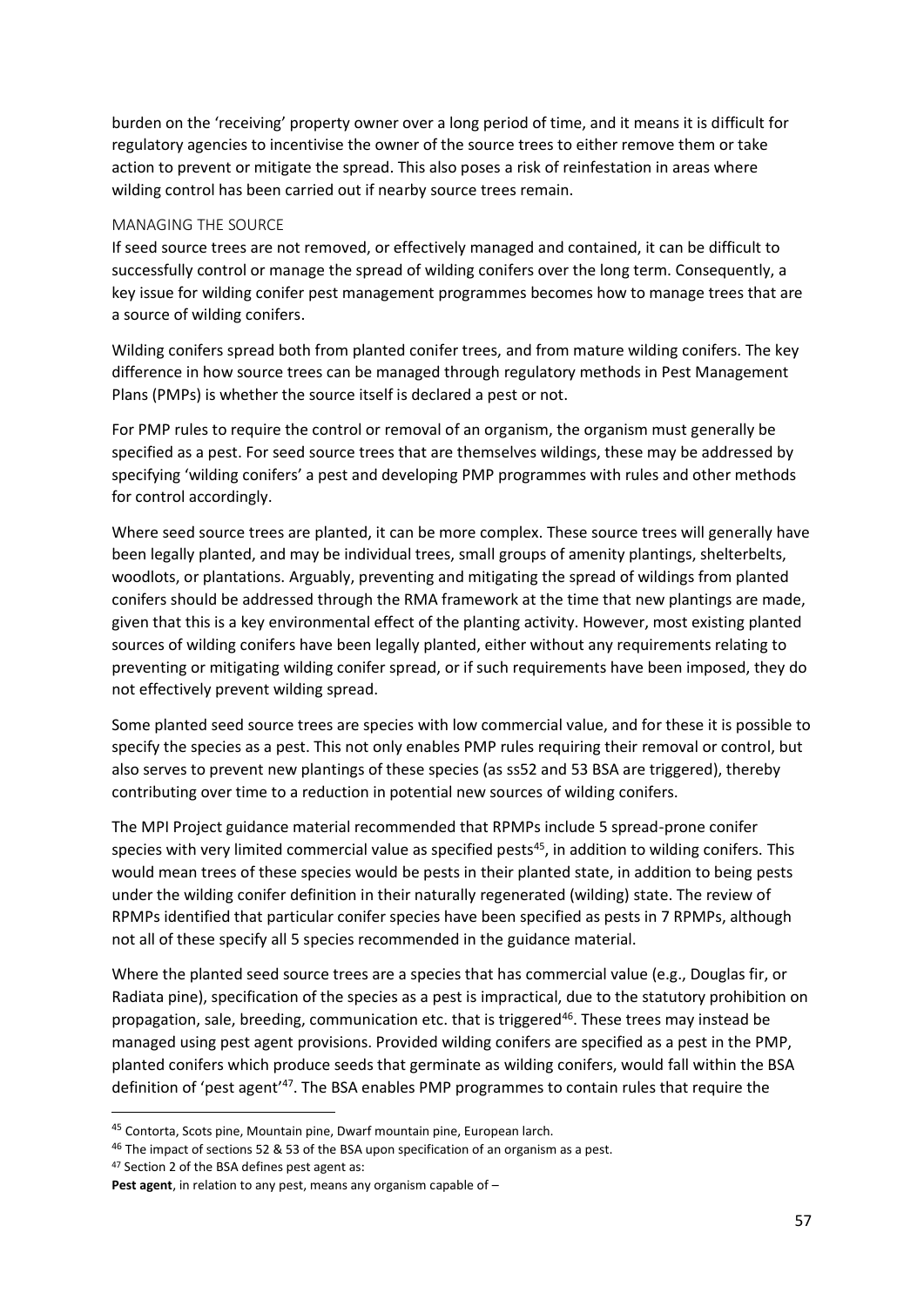removal or management of specified pest agents.<sup>48</sup> Specifying an organism as a 'pest agent' is for the purposes of the pest agent rule(s) only and does not equate to specifying the organism(s) a pest. It is also possible to limit the application of pest agent rules both in the way 'pest agent conifer' is defined, and by prescribing the circumstances or criteria that determine where and when a rule may apply (e.g., within prescribed boundary setbacks; within a specified area/zone; only triggered when wilding control is undertaken, etc).

The review of RPMPs identified that 5 RPMPs contain pest agent rules within their wilding conifer programmes. In all cases, the rules are 200m boundary control rules, triggered by wilding conifer control being undertaken on the adjoining property<sup>49</sup>. In 4 of the RPMPs the definition of 'pest agent conifer' specifically excludes plantation trees.

#### *LIMITATION OF PMP RULES MANAGING THE SOURCE*

All PMP rules that require the removal or control of seed source conifers, whether the source trees are themselves wildings, are planted trees that are declared pests, or are pest agents, must meet cost/benefit tests and principles related to the exacerbator pays approach, set out within the BSA and NPD framework. One of the main issues with these types of rules, is that they impose costs on the exacerbator for past actions/inactions/decisions that were legally compliant at the time. Also, in some circumstances, it may only be practical for such rules to apply to trees within prescribed boundary setbacks and there are unlikely to be many options available to, and fully within the control of, the occupier, to avoid or reduce the costs imposed. In these situations, it is arguable that it may not be an efficient cost allocation. Although, it is possible that the source tree owner may be able to negotiate alternative solutions directly with adjoining and nearby property owners. Legal and/or economic analysis of whether the BSA and NPD tests can be met is beyond the scope of this report and is likely to depend on the scope of particular source tree rule(s) and on wider pest programme factors. Nevertheless, these requirements impose limitations, and result in variable approaches across RPMPs to management of seed source trees.

Consequently, rules requiring removal of seed source conifers are most likely to only be able to be used in relation to individual trees and some smaller groups of trees or small shelterbelts. Although even for these types of source trees, it may be challenging in some circumstances. For larger areas of source trees, particularly commercial plantations and larger scale plantings, the costs of removal and the arguable lost future value mean such rules may be open to challenge and may not be feasible.

These limitations mean that wilding conifer pest programmes will likely need to include a range of regulatory and non-regulatory methods to manage source trees. Rules may need to be limited to prescribed circumstances, and operationally applied as a regulatory back-up when efforts to work with occupiers are unsuccessful. Councils may need to work directly with landowners to remove source trees over time, contributing to some of the associated costs. Rules may need to include provision for negotiated alternative pathways to compliance for denser areas of source trees, or source trees providing a practical function, such as shelterbelts.

Some examples of where Councils' wilding conifer management programmes combine regulatory with non-regulatory methods include:

a) helping the pest replicate, spread, or survive; or

b) interfering with the management of the pest.

<sup>48</sup> Section 73 of the BSA outlines the purposes for which RPMP rules may be developed. It includes several purposes that relate to the control of pest agents. For example, s73(5)(h) provides for rules with the purpose of "…requiring the occupier of a place to take specified actions to eradicate or manage the pest or a specified pest agent on the place". <sup>49</sup> In 2 cases this is explicitly limited to publicly funded wilding control.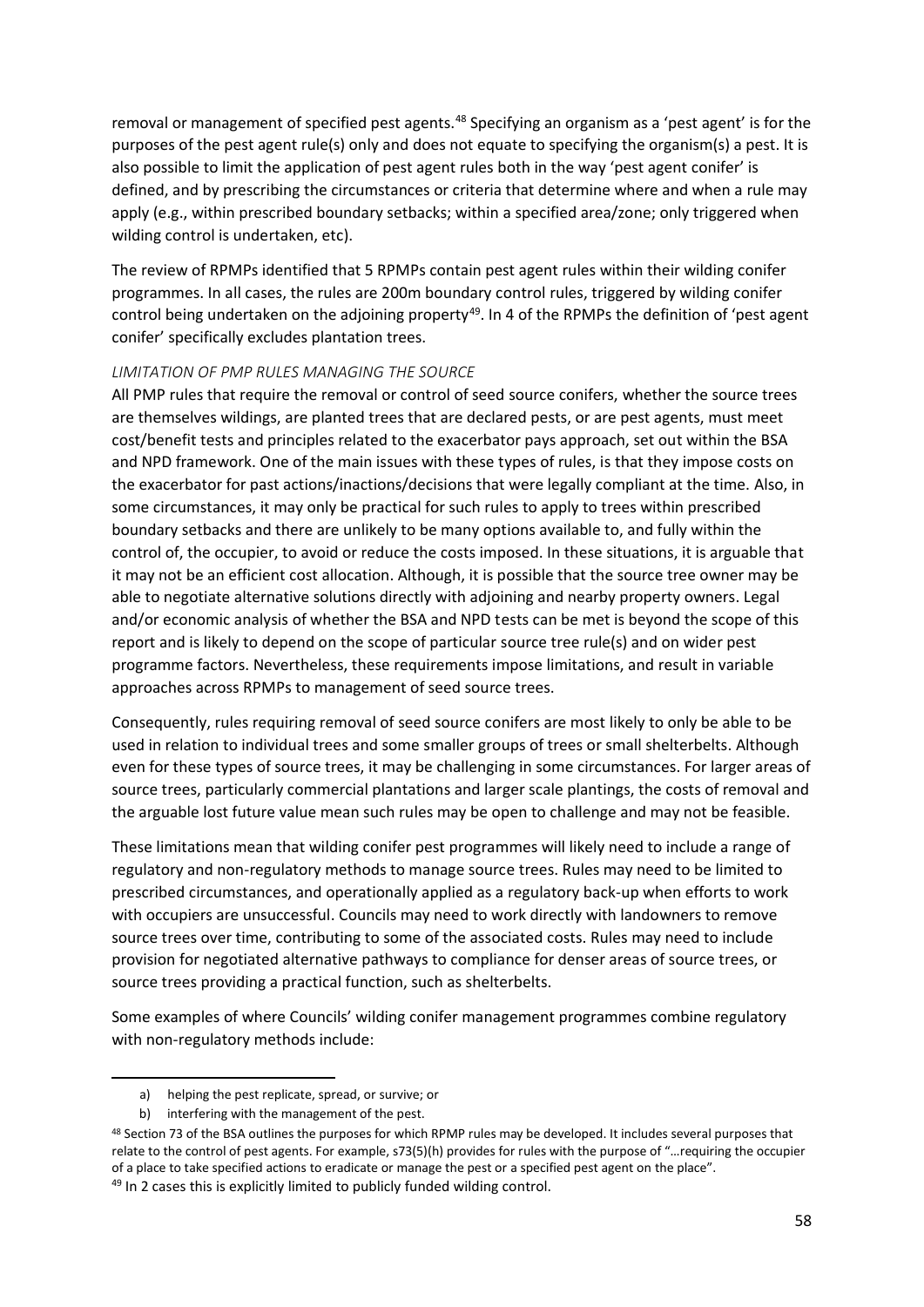- Otago Regional Council RPMP includes rules requiring removal of wilding conifers and planted pest species conifers and a pest agent rule, as well as provision for transitional agreements for removal of existing shelter belts and other small areas of planted conifers via its Biosecurity Strategy.
- Horizons RPMP rule addresses several conifer species specified as pests requires occupiers to notify Council of any trees of these species on their land. Council will then remove the tree(s), unless the occupier disagrees, in which case the occupier is required to remove the trees themselves.
- Environment Canterbury there are many planted seed source trees in the small alpine community of Castle Hill. Discussion about wilding spread from them has been ongoing for many years and contorta on reserve land were removed some time ago. The RPMP now specifies more conifer species as pests and includes rules requiring removal of planted pest conifers and a pest agent rule. This has generated further discussion with the community, advice about new obligations, removal of more pest species planted source trees, and work on a management plan to remove trees over a number of successive years.

Some large areas of wilding conifers, as well as planted forests, are registered in the ETS. This adds an additional cost, and consequent challenge to their management where they are a source of wilding spread, as removing trees or 'deforestation' generates liabilities under the ETS. A 'tree weed' exemption<sup>50</sup> enables a pathway that avoids the payment of liabilities for cleared trees, although this exemption is only available to pre-1990 forest land. Given the way tree weeds have been defined and designated under the Climate Change Response Act 2002, this exemption is available for wilding and pest species source trees, but may also be available for planted trees that are not specified pests in the relevant PMP.<sup>51</sup>It isn't entirely clear whether a pest agent provision in the applicable PMP is required for the exemption to be available in the latter case, and legal advice may be required to clarify this.

As outlined above, there are some fundamental components of the BSA and NPD framework that mean there are limitations on the scope of PMP rules to address all seed source trees. These limitations present the greatest challenge in relation to commercial plantations and other larger plantings that have been legally planted and hold considerable financial and/or functional value for the owner. When considered in the wider context, this highlights the importance of the two main regulatory frameworks, the RMA and BSA, operating together and comprehensively, at both the 'front end', in a preventative manner for new plantings, and at the 'downstream end', in a proactive/early action manner, to address ongoing and historic spread.

For PMPs, at the preventative 'front end', this means a more consistent approach to preventing new plantings of low-value spread-prone species, by specifying them as pests. At the 'downstream' control end, this means having (and enforcing) wilding conifer control rules that apply generally, not just where control operations have been undertaken, to ensure inaction does not result in new wilding conifers becoming established. Having these obligations in place will also potentially incentivise landowners to seek solutions directly with source tree owners, from negotiated

<sup>50</sup> Section 184 of Climate Change Response Act 2002.

<sup>51</sup> "Tree weed" is defined in the Act as a tree that is either specified a pest in a PMP, or designated a tree weed in regulations made under the Act. Regulation 23 of the Climate Change (Forestry Sector) Regulations 2008 states that trees listed in Schedule 7 of the Regulations are tree weeds for the purposes of the 'tree weed' definition in the Act. Schedule 7 lists a considerable number of tree species, including conifer species not specified in PMPs as pests, such as Douglas fir and Radiata pine. There is no requirement that the trees be wilding or naturally regenerated, and no requirement that they are specified a pest in a PMP.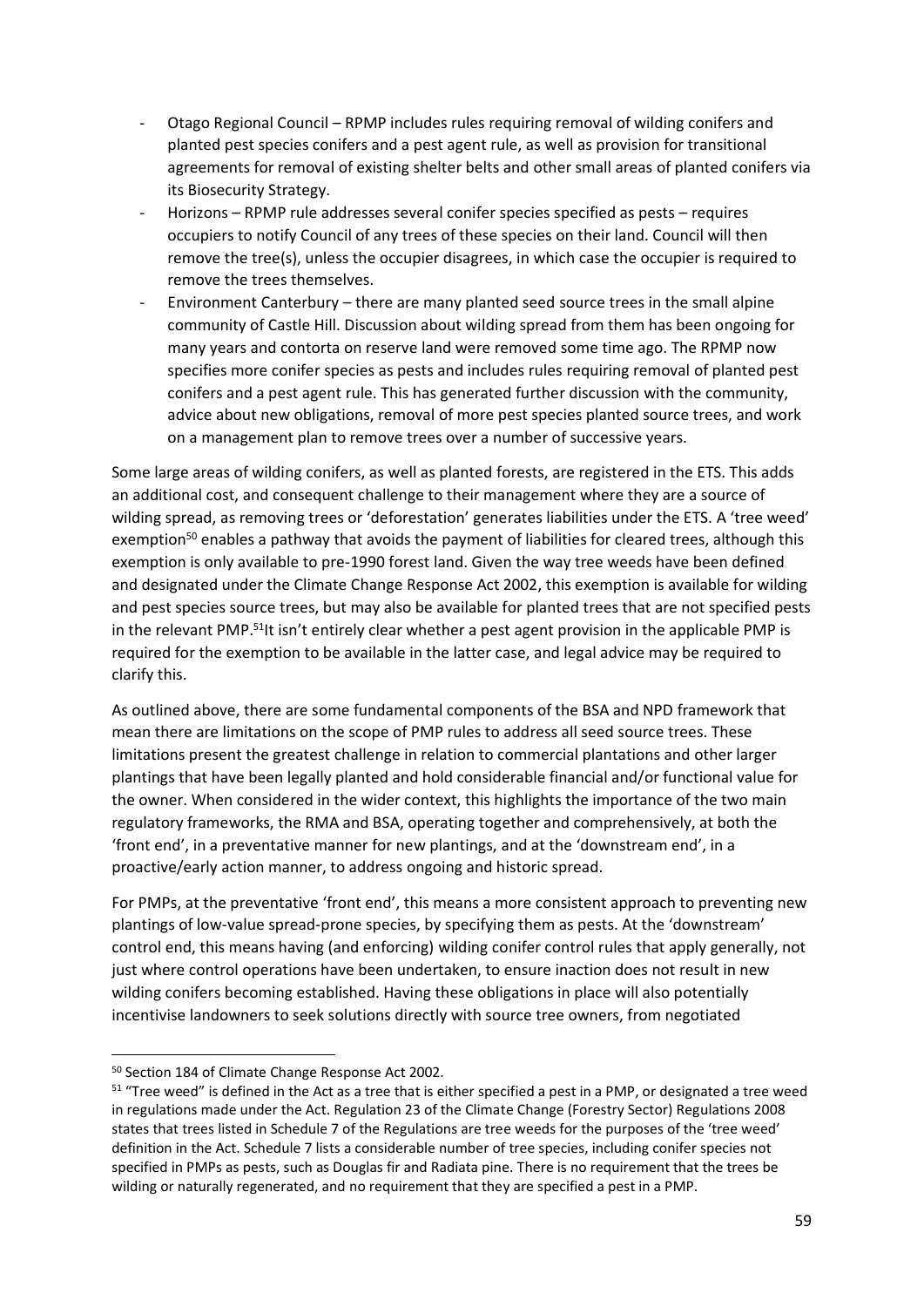agreements around control work through to civil legal proceedings. In this way, although PMPs may not be able to address some source trees directly, they can be the lever that generates alternative solutions.

### <span id="page-59-0"></span>POTENTIAL CHANGE / ACTION

- NZWCG advocate for Councils to take a more proactive, preventative regulatory approach to clear but vulnerable areas by developing and introducing clear land rules, and/or amending existing rules to cover all wilding conifers, regardless of species, source, or the occurrence of wilding conifer control operations. The 2016 MPI guidance material contains provisions that could be used as the basis for this – Rules 1, 2 or 3A, depending upon the nature of the RPMP programme.
- NZWCG advocate for more consistent specification of the recommended conifer species as pests in RPMPs. Although these species are unlikely to be planted for commercial purposes, they may be considered for new shelter or other small or amenity plantings. Even if RPMPs do not contain rules requiring removal of existing plantings of these species, pest specification at least legally prevents new plantings of them. This status can then often be reinforced by District Plans including provisions that prohibit the use of these species as a condition of tree planting activities.
- Councils could collectively seek a more detailed analysis of the cost/benefit tests and exacerbator pays principles that can limit options for managing wilding conifer seed source trees, particularly planted, non-pest species trees. This might include testing and analysis of different regulatory mechanisms and scenarios against applicable BSA and NPD requirements and could draw upon provisions currently included in some RPMPs, as well as more widely scoped provisions. An understanding of the effectiveness of existing RPMP provisions, and any issues that may have arisen with their implementation would help inform this.

### <span id="page-59-1"></span>POTENTIAL ADDITIONAL AND/OR ALTERNATIVE PMP APPROACHES

#### POTENTIAL 'FRONT END' OPTIONS IF RMA FRAMEWORK MECHANISMS DO NOT ADEQUATELY ADDRESS RISKS

The following potential options are 'front end' regulatory mechanisms that could impose restrictions on new plantings, to reduce the extent and impacts of wilding conifer spread. The value and/or feasibility of these mechanisms will depend on the extent and timing of initiatives to address the current issues, limitations, and gaps in the RMA regulatory framework relating to conifer planting (see Sections 3 and 4). Effectively preventing, mitigating, and remedying the wilding conifer effects of new conifer plantings are arguably matters more appropriately addressed in the RMA context. However, if changes within the NES-PF and District Plans are not forthcoming, or sufficiently robust and precautionary in their approach to managing wilding conifer effects, these potential options may provide regulatory mechanisms to avoid some of the potential future wilding spread risk from new conifer plantings.

1. Pest agent provisions addressing future plantings.

Investigate the feasibility of pest agent rules that have a broader definition for 'pest agent conifer' than those currently used (e.g., include larger plantings and potentially, plantations), but apply only to new plantings from a specified date. A specified date draws a clear line in time, potentially addressing the exacerbator pays principle of not imposing costs based on legally compliant, past actions and decisions. Given that occupiers are required to comply with RPMP obligations despite other permissions (e.g., ETS registration, permitted activity plantings under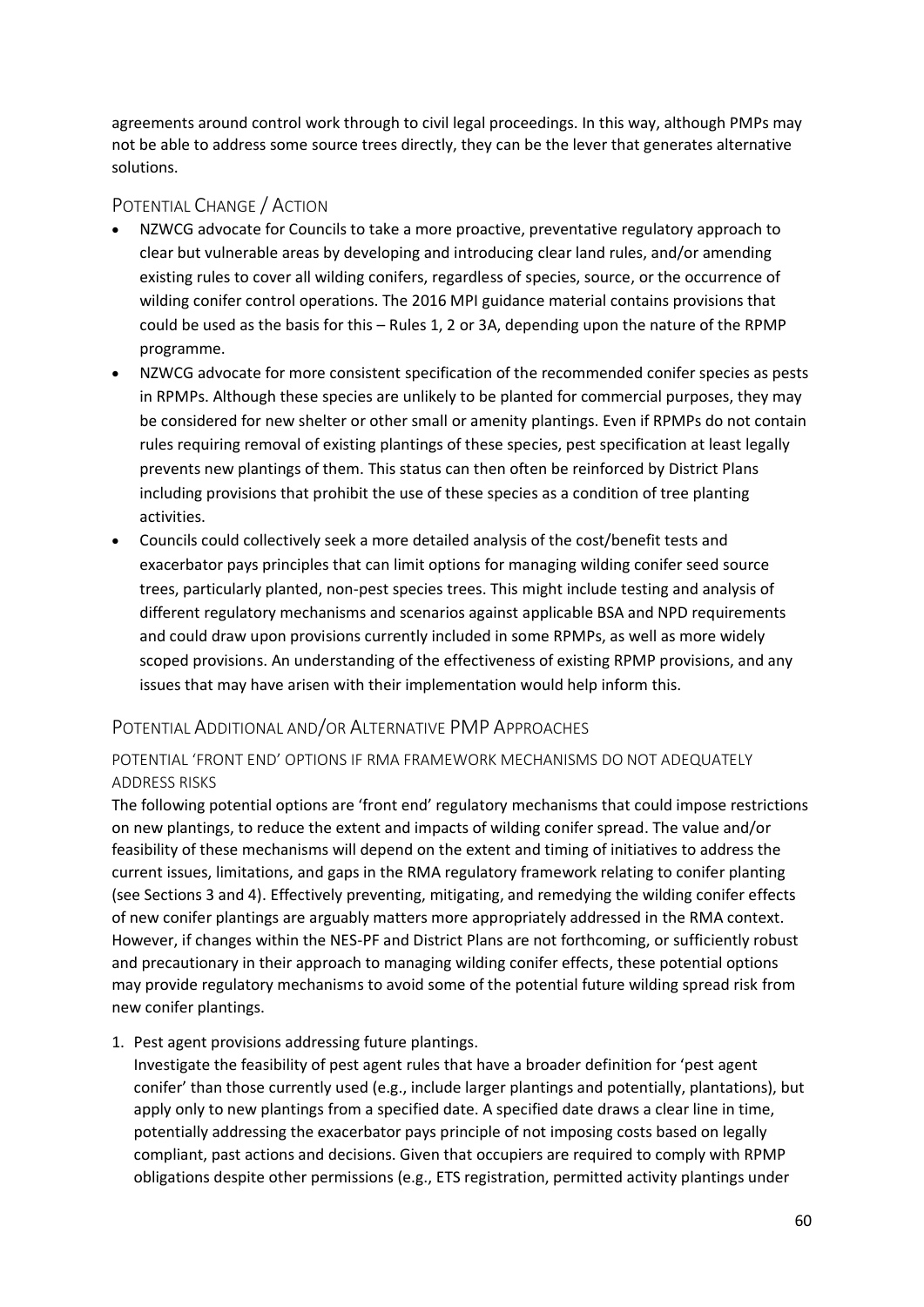the NES-PF, consented plantings etc.), such 'future planting' pest agent rules would potentially have the effect of preventing or discouraging new plantings in the situations and/or locations where the rules apply. Or, if the rules are contingent upon wilding conifer control being undertaken on an adjoining property, would put parties on notice that trees planted within those situations/locations risk having to be subsequently removed. This type of rule could sit alongside pest agent rules that address previously planted seed source trees (which are likely to be more limited in scope given the factors outlined in the previous sections).

'Future planting' pest agent rules that are limited in terms of the situations and circumstances in which they apply, e.g., only applying within 200m of a property boundary, are more likely to be feasible than broadly applicable rules.

There is a hierarchy between different regulatory instruments that will need to be considered. Section 69 of the BSA prescribes that to the extent to which a regulation made under the BSA or any other Act is inconsistent with a rule in a RPMP, the regulation prevails. It could potentially be argued that a 'future planting' pest agent rule is inconsistent with the NES-PF regulations permitting afforestation and replanting, and therefore should not apply to NES-PF plantings. However, if these rules are limited in scope to specific situations and/or locations or areas, this argument could potentially be countered, given that the rule would not be preventing the afforestation or replanting from occurring, just limiting its extent. Legal advice on this point would be required as part of investigating this option. Should an inconsistency be confirmed, 'future planting' pest agent rules could include an exclusion for plantings covered by the NES-PF, meaning other new plantings, such as shelterbelts (and potentially permanent plantations, depending on whether changes to the scope of the NES-PF are made) would still be subject to the rules.

2. Specifying commercially valuable, spread-prone species a pest in prescribed situations. One of the key challenges associated with wilding conifer management is that while wilding conifers are a pest, planted conifers can be a valuable resource. This is the case for the conifer species most widely used in forestry plantations in New Zealand, Radiata pine and Douglas fir. To date, it has generally been considered untenable to specify commercially valuable conifer species as pests in PMPs, due to the impact of ss52 and 53 of the BSA, which prevent the propagation, sale, breeding, communication, and release of organisms specified as pests. Certainly, if a broad approach is taken to pest specification, such as declaring a particular species a pest within a whole region, or nation-wide, this is likely to be the case. However, consideration could be given to confining the definition of the pest to a particular geographical area or circumstances. This would confine the impact of ss 52 and 53 to the particular area or circumstances that form the definition of the pest. It may be possible to take this approach to one, or a group of conifer species, as the BSA enables a PMP to specify as a pest, an organism or organisms, or a class(es) or description(s) of organism(s). This provides flexibility and arguably enables a site or landscapescale approach, which may better ensure 'the right tree in the right place'. An example of how this might be framed is - "Douglas fir within the High Wilding Risk Zone shown on Map X". By triggering ss 52 and 53 within the defined area or circumstances, this would prevent new plantings of the specified species in that area or circumstance.

In terms of the relationship that this approach may have with the NES-PF, section 69 of the BSA prescribes that if a rule in a PMP is inconsistent with a regulation, the regulation prevails. However, specification of a pest in a PMP does not constitute a rule and does not generate a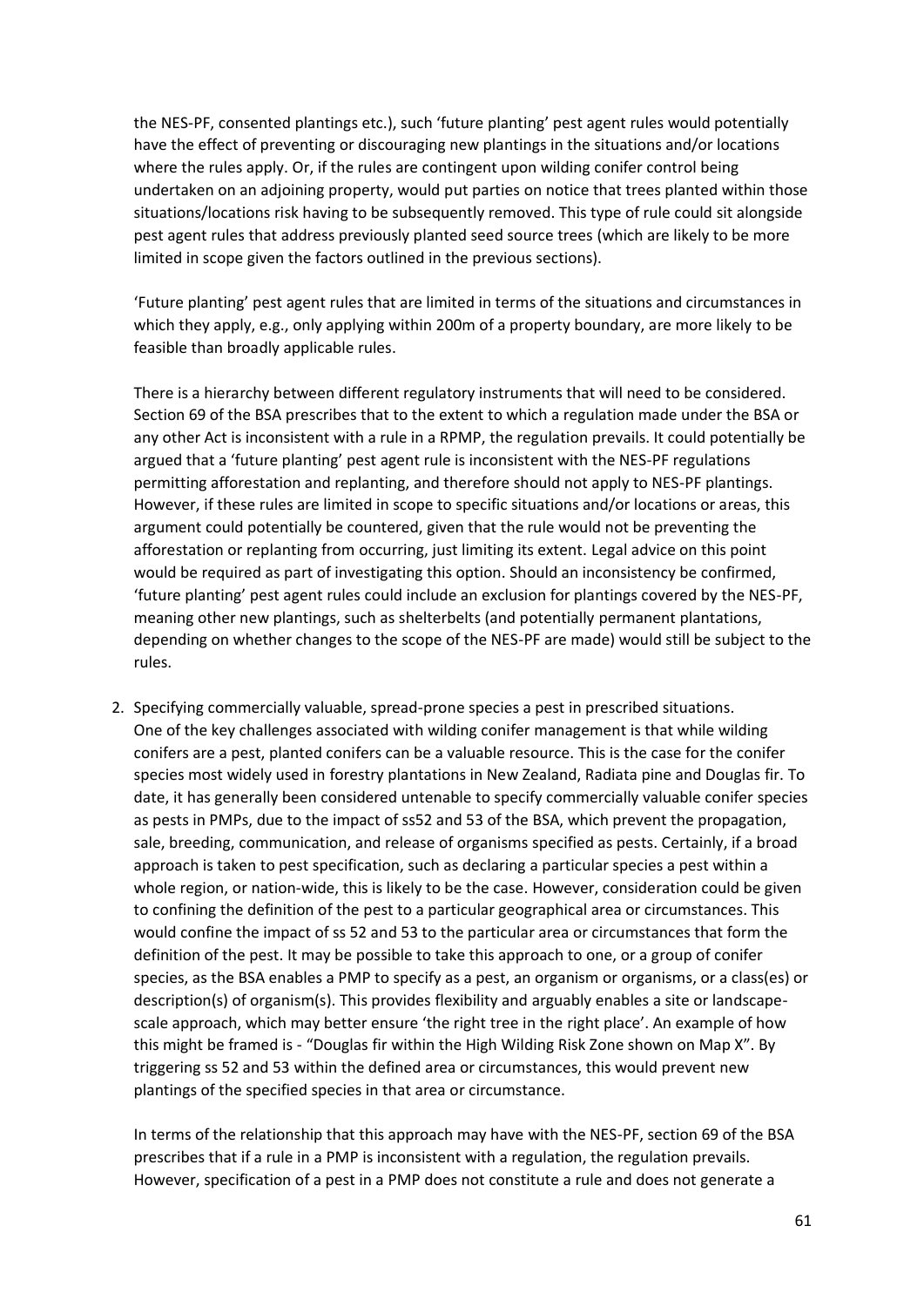requirement that the PMP contain rules for that pest, therefore this may not constitute an inconsistency.

More detailed legal analysis of this option will be required.

#### OTHER POSSIBLE APPROACHES AND PMP AMENDMENTS

- 3. For PMPs where wilding conifers are specified as pests, but rules addressing source trees have not been included, there may be potential in certain circumstances, particularly in relation to individual or small groups of trees, for Councils to utilise s122 of the BSA. This section enables management agencies to direct an occupier to take steps to prevent the spread of a pest.
- 4. Amend PMP definitions of 'plantation' to avoid unintended inconsistencies between permanent and production plantations.

The MPI Project guidance material definition for 'wilding conifers' includes an exclusion for wilding conifers that occur within a 'plantation'. The intent of this exclusion is that if wildings are contained within a plantation, they are unlikely to cause any greater risk of spread than the wider plantation itself, so there is little to be gained from including them in control requirements. This definition has been adopted across many RPMPs. In addition, most of the RPMPs that have pest agent conifer provisions have excluded trees that are part of a plantation from the definition of 'pest agent conifer'. The intention behind this exclusion is that the cost/benefit tests and principles of an exacerbator pays approach mean that it would be very difficult to legally apply pest agent rules to plantations. In both situations, the term 'plantation' is defined to include that the forest "has or will be harvested or replanted".

Since these definitions were developed, interest in permanent plantations that will not be harvested has grown, and this is likely to continue given the recent significant increase in the price of carbon units. The current 'plantation' definition has consequences in relation to permanent plantations that may not be logical or desirable. In terms of the wilding conifer definition, it means that wilding conifers that are located within a permanent plantation would not be subject to the same exclusion as wildings within a plantation that will be harvested. There seems little logical reason to treat these wilding conifers differently. A similar situation arises with the pest agent definition, in that trees that are part of a plantation intended to be harvested are currently excluded from the pest agent conifer definition, but trees that are part of a permanent plantation are not.

Consideration should be given to amending the definition of 'plantation' used in PMPs to extend its scope to permanent plantations by removing the 'has or will be harvested or replanted' criteria.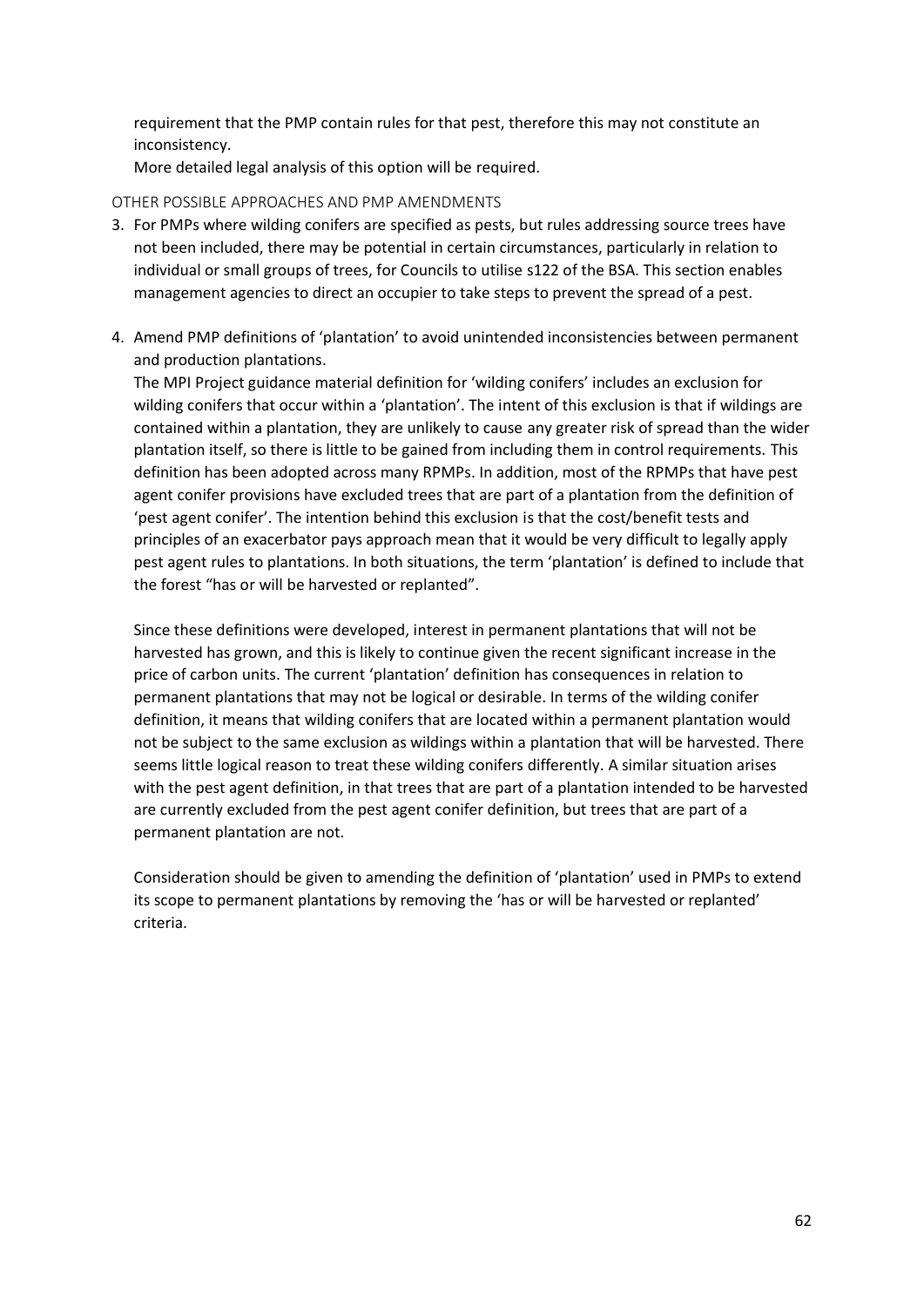## <span id="page-62-0"></span>SECTION 6: OTHER POTENTIAL OPTIONS

#### Project Task 6:

Outline any other potential avenues or options for addressing the Wilding Pine Network's two issues of concern that could be considered or pursued within the policy, statutory and regulatory framework relevant to wilding conifer management and prevention.

There are several additional avenues that could potentially be pursued by the Wilding Pine Network, or for which the Wilding Pine Network could advocate to be pursued by the appropriate parties, which could contribute to addressing the Wilding Pine Network's 2 primary issues of concern.

1. A National Wilding Conifer Pest Management Plan.

The review of RPMPs addressed in Section 5 has illustrated that considerable variability remains across regions in the management of wilding conifers. Several gaps and limitations associated with regulatory management of wilding conifers in RPMPs was also outlined in Section 5. This highlighted the importance of changes to regulatory mechanisms under the RMA to better manage the wilding conifer effects of new conifer plantings, as well as the likely on-going need for both regulatory and complimentary non-regulatory methods to manage existing wilding conifers and existing planted sources of wilding conifer spread through PMPs.

A National Pest Management Plan (NPMP) for wilding conifers could potentially address the inconsistencies and variability in wilding conifer management across regions. It may also offer a more cost-effective and efficient means of both funding and implementing methods to help prevent new areas of wilding conifers establishing, and to ensure on-going surveillance and management of wilding conifers and wilding conifer seed sources that will be necessary to, over the long term, secure the considerable public investment that has been made across numerous regions in wilding conifer control.

The NZWCG may be a practical forum for initial consideration of the desirability and/or feasibility of a NPMP for wilding conifers.

2. Follow-up on Strategy Action 1.b. Accord.

The NZWCMS includes the following action:

"Develop and agree protocols under an accord for the effective prevention and management of wilding conifer spread from planted forests, shelterbelts, amenity plantings and woodlots."<sup>52</sup>

The NZWCG, MPI, local government, and forestry and farming bodies were identified as the key parties to lead this action.

This action involves a potential non-regulatory approach to managing existing planted sources of wilding conifers. It is unclear whether this Action has been progressed at all. If not, the Wilding Pine Network could re-visit this Action and consider whether there is value in doing so. It may be more practical to focus on larger plantings, such as plantations and woodlots, so that a more targeted approach can be taken. It is possible that the Wilding Pine Network may be able to develop and agree some key protocols that could then be put forward to land and forest owners

<sup>52</sup> NZ Wilding Conifer Management Strategy, Action 1.b., Appendix 1.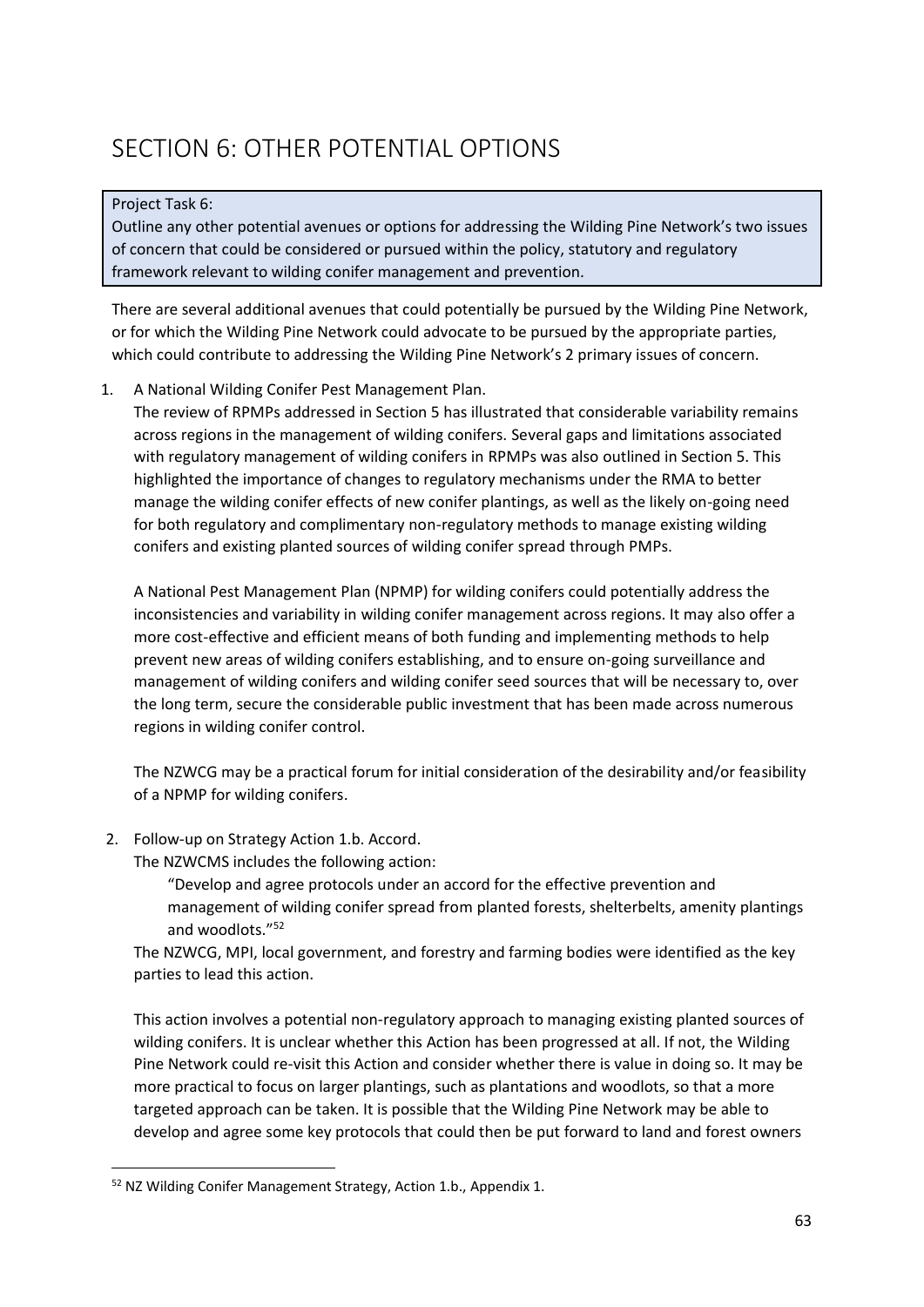in prioritised situations, such as where large plantings or plantations adjoin or are located close to areas where considerable public investment has been made in wilding conifer control and this may be under threat of reinfestation from those plantings. This may help to provide a level of consistency across different situations, as well as illustrating a form of industry 'good practice' if protocols are endorsed by forestry and farming bodies represented on the NZWCG.

3. FSC Responsibilities.

The Forest Stewardship Council (FSC) system is a third-party certification system for sustainable forest management practices. The National Standard for Certification of Plantation Forest Management in New Zealand is the NZ-specific FSC Standard, approved in 2013. FSC certification carries a range of responsibilities, and the NZ FSC Standard contains obligations relating to wilding conifer management under Criterion 6.9, which states –

"The use of exotic species shall be controlled and actively monitored to avoid adverse ecological impacts."

The subsequent clauses, or 'indicators', set out specific requirements relating to Criterion 6.9. These include:

- o Compliance with any applicable RPMP (Indicator 6.9.1)
- o Having a Wilding Prevention Decision Support System in place and use of this prior to planting to assess the risk of wilding spread (Indicators 6.9.2 and 6.9.3)
- o Where the risk of spread is high, planting shall not occur without implementation of ongoing control procedures (Indicator 6.9.4)
- o If wildings are not identified in the RPMP, removal of wildings in adjoining properties before seed production where the adjoining property owner is agreeable, the wildings are clearly identified as progeny of species in the plantation, and the wilding spread has occurred after the Standard became operative (2013), or from first certification (Indicator 6.9.5)
- o Monitoring and/or carrying out research to evaluate the potential invasiveness and/or other adverse ecological impacts of the species in the local area (Indicator 6.9.6)

FSC is the most popular third-party certification across NZ forests, playing an increasingly important role in forest management, with over 1 million of the 1.8 million hectares of plantation forest in NZ currently FSC certified.<sup>53</sup>

The responsibilities that accompany FSC certification are not always widely understood by parties outside of the forestry sector. There may be scope for the NZWCG to work more closely with the forestry industry to ensure FSC responsibilities regarding wilding conifer management are being pro-actively fulfilled. The Wilding Pine Network could also help raise awareness across Councils, community groups and other stakeholders about these responsibilities.

Given the effort to increase the uptake of wilding conifer programmes in RPMPs, and to improve consistency across these, the Wilding Pine Network could work with the forestry industry to better understand the implications of this for Indicator 6.9.5. This Indicator imposes responsibilities on forest managers to undertake wilding conifer control on adjoining properties. However, this applies "[i]n the absence of a species being identified in the regional pest management strategy…". This appears to mean that if a RPMP specifies wilding conifers as a pest, this responsibility may not apply, presumably on the assumption that the RPMP would then have rules and other methods to address wilding conifer control. However, this does not account for

<sup>53</sup> NZ Forest Owners Association website www.nzfoa.org.nz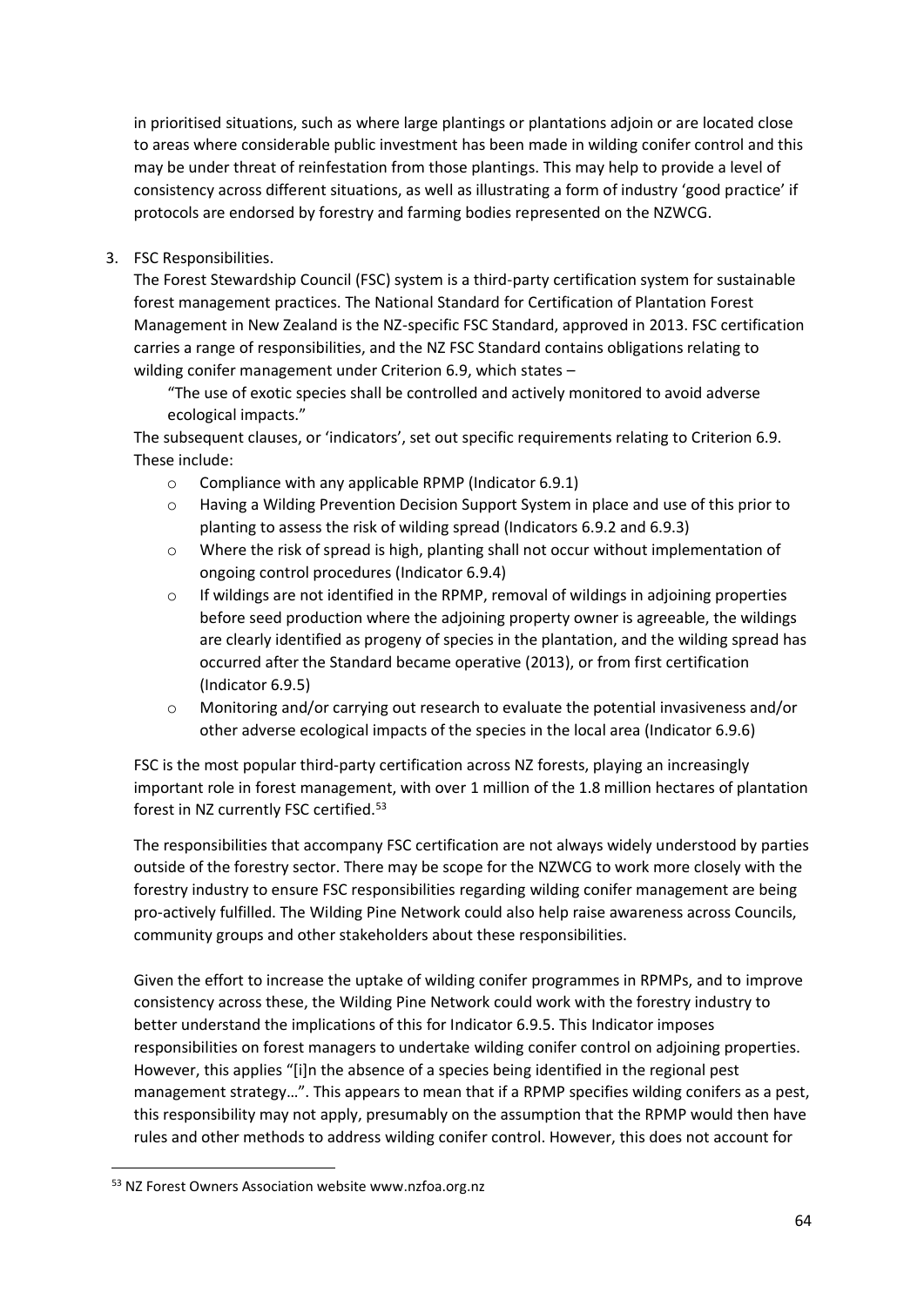RPMPs not being able to require parties responsible for the source of wilding spread to undertake wilding control on another property. The FSC requirement within Indicator 6.9.5 recognises that forest owners should be responsible for the externality effects of wilding spread from their forests. Arguably, the only RPMP-related limitation to this should be if fulfilling this responsibility is somehow inconsistent with the objectives of the RPMP wilding conifer programme. The NZWCG could advocate for the amendment of this Indicator to reflect this, and/or for an industry undertaking that this is the spirit in which the responsibility will be practically implemented.

4. Section 17 RMA – duty to avoid, remedy, or mitigate adverse effects.

In some circumstances, there may be scope to seek an enforcement order or abatement notice against the owner of seed source trees for a breach of the duty set out in s17 of the RMA. Factors such as a clear link from the source trees to wilding spread, and a clear (and more than minor) adverse effect arising as a result, will likely need to be present.

Section 17(1) states that "[e]very person has a duty to avoid, remedy, or mitigate any adverse effect on the environment arising from an activity carried on by or on behalf of that person, whether or not the activity is in accordance with a rule in a plan [or] resource consent ...". Although this duty is not itself enforceable, there are powers in Part 12 of the RMA to issue an abatement notice or an enforcement order requiring a person to:

- cease doing anything that is or is likely to be …objectionable to such an extent that it has or is likely to have an adverse effect on the environment; or
- do something that is necessary in order to avoid, remedy, or mitigate any actual or likely adverse effect on the environment caused by that person or relating to land owned by that person; or
- remedy or mitigate any adverse effect on the environment caused by that person<sup>54</sup>. An enforcement order may also require a person to meet any actual and reasonable costs and expenses incurred or likely to be incurred by another person in avoiding, remedying, or mitigating any adverse effect<sup>55</sup>.

This avenue could be one that the Wilding Pine Network could suggest or promote to volunteer wilding conifer control groups, landowners, and/or management agencies where there is concern about on-going infestation and/or reinfestation from particular seed source(s), particularly if the source tree owner has been unwilling to engage in efforts to agree or negotiate an alternative solution.

5. Data Collection and Management

The analysis undertaken for this report has identified that there are 2 key factors that present particular challenges for effective wilding conifer management, and which are at the heart of the Wilding Pine Network's 2 issues of concern. These are – new afforestation and plantings with insufficient wilding conifer prevention and mitigation measures, and ongoing management of areas of existing planted seed sources. Both pose a risk of new wilding conifer spread and infestation and/or of reinfestation of cleared areas.

An important factor in supporting changes to policy and regulatory settings is understanding the scale, and in this instance, the location, of particular issues. A better understanding of where new afforestation and larger conifer plantings are occurring, and where existing seed source areas are

<sup>54</sup> Sections 314 and 322, RMA

<sup>55</sup> Section 314(d) RMA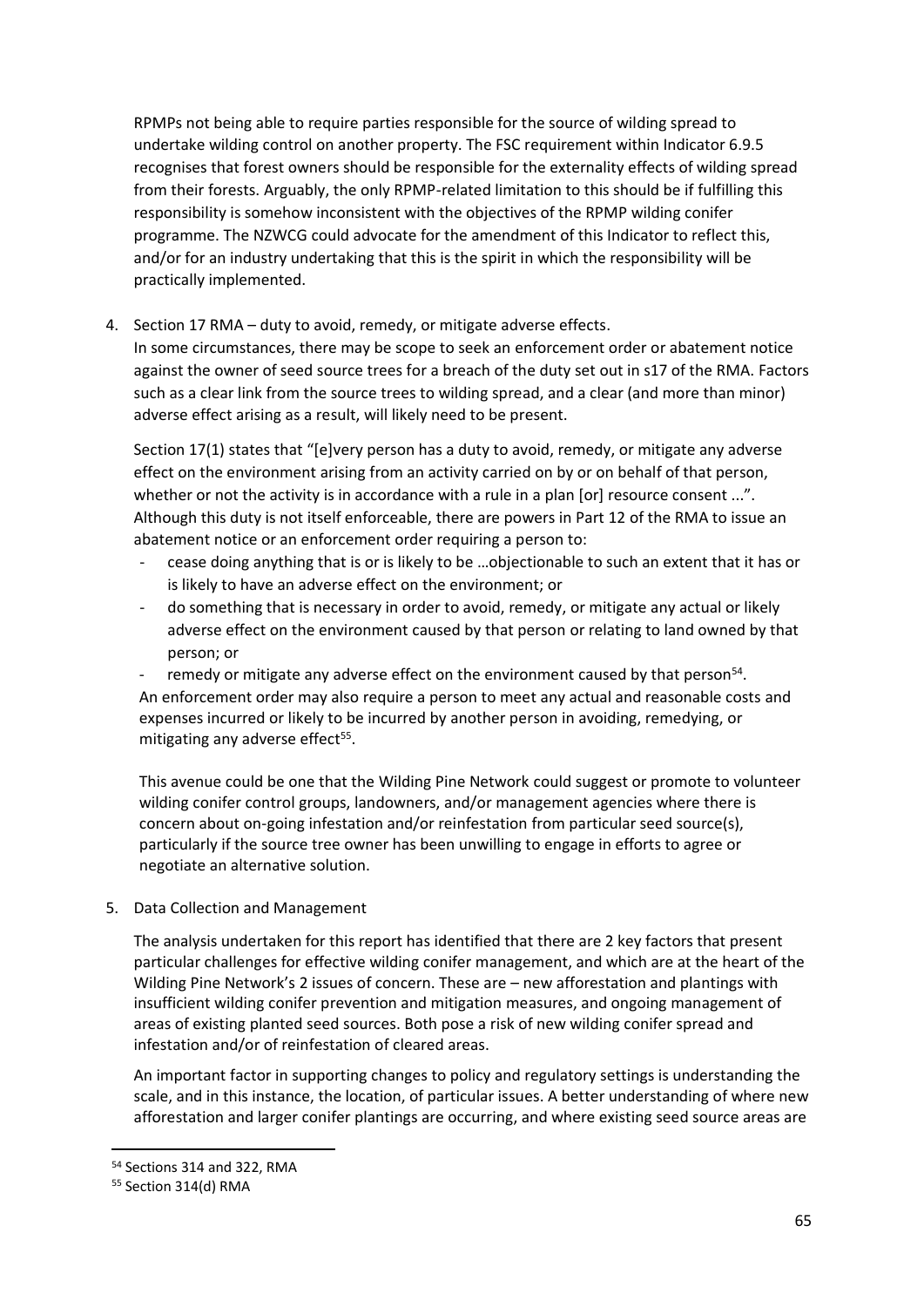located, will help inform decision-making and prioritisation around wilding conifer control and pest management programmes, as well as policy and regulatory changes.

The NZWCG could advocate for the development of a geo-spatial or data management tool that integrates data for wilding control operations, existing seed source areas, and new conifer plantings and afforestation. This may be able to build on monitoring and mapping initiatives undertaken as part of the national control programme and is a logical extension of actions identified in the NZWCMS relating to consistency in monitoring and mapping of wilding conifers.<sup>56</sup>

<sup>56</sup> NZWCMS Actions 3.2a and 3.2b.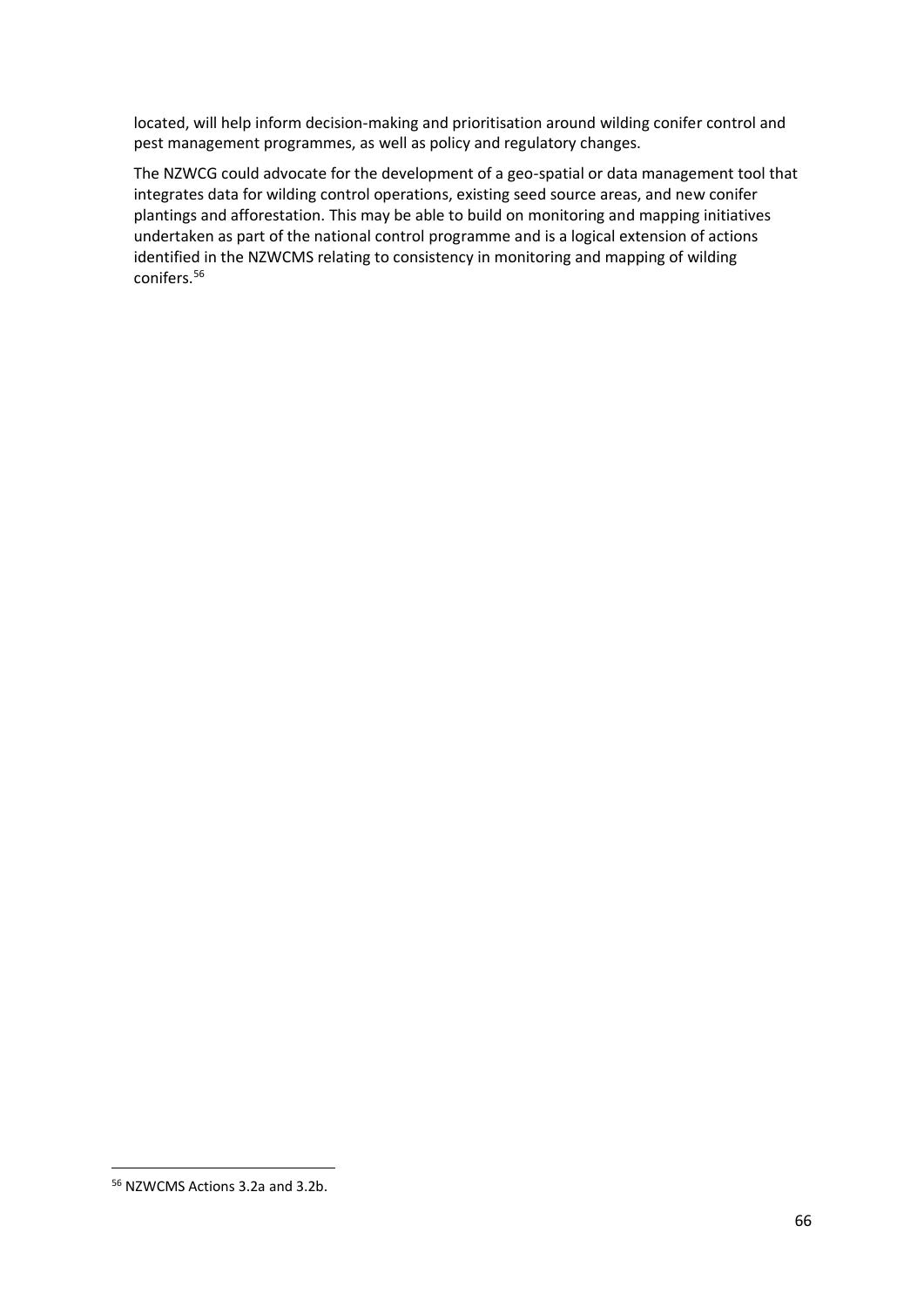## <span id="page-66-0"></span>SECTION 7: RATIONALE FOR CHANGE

#### Project Task 7:

Outline the main components of the rationale(s) for seeking change to address key gaps and limitations in the current framework and/or its implementation. This may assist the Wilding Pine Network to establish a baseline 'position' to inform its initiatives.

NZWCG needs to be clear and specific about its areas of concern and the focus of its advocacy. A constructive and pragmatic approach will also be required, as achieving 'certainty' in relation to the Wilding Pine Network's 2 key issues of concern may be difficult, but considerable improvement is possible. As is often the case with complex resource management issues, there is also no 'silver bullet' or single change that will resolve the issues, but rather changes and ongoing action across several areas will be necessary.

However, the key gaps and limitations in the current framework addressed in this report can broadly be separated into those within the RMA framework, and those relating to PMPs under the BSA. Changes to address these gaps and limitations are central to addressing the Wilding Pine Network's 2 key issues of concern, and therefore should be a priority for the Wilding Pine Network. Key components of the rationale for change in these two areas are set out below.

- 1. Significant time, effort and money has been spent in many regions on wilding conifer control. In some areas this has increased significantly with the implementation of the National Wilding Conifer Control Programme, which currently facilitates the spend of over \$100M on coordinated wilding conifer control. Failing to heed the lessons of the past or to address the current gaps and limitations in the regulatory frameworks puts this investment in jeopardy and risks an ongoing cycle of 'legacy' wilding conifers.
- 2. Changes are needed to RMA mechanisms (the NES-PF, District Plans) to establish a more precautionary approach to afforestation and to ensure gaps relating to other new conifer plantings are addressed. Key components of the rationale for these changes include:
	- Wilding conifer spread can have adverse effects on a range of different values. These effects are often ongoing, cumulative, long-term, and costly to remedy.
	- The primary opportunity within the regulatory frameworks to ensure that effective measures to prevent, mitigate, and remedy wilding conifer spread effects are costeffectively and equitably implemented or imposed, is at the time of planting. Subsequent opportunities are limited to non-existent.
	- History has clearly (and expensively) illustrated that a lack of precaution or requirements at the time of planting in relation to species, location, and prevention and mitigation measures (as well as a lack of early action to remedy wilding conifer spread that does occur), leads to a 'legacy' of complex and very costly problems.
	- Current policy settings that incentivise afforestation, combined with regulatory gaps and limitations, and permissive regulatory baselines, put current investments in wilding control at risk and create a real risk of history repeating.
	- A permissive and enabling approach to new conifer planting that does not ensure equitable responsibility for preventing and mitigating externality effects of wilding conifer spread, does little to incentivise research and development into alternative species, hybrids or sterile trees.